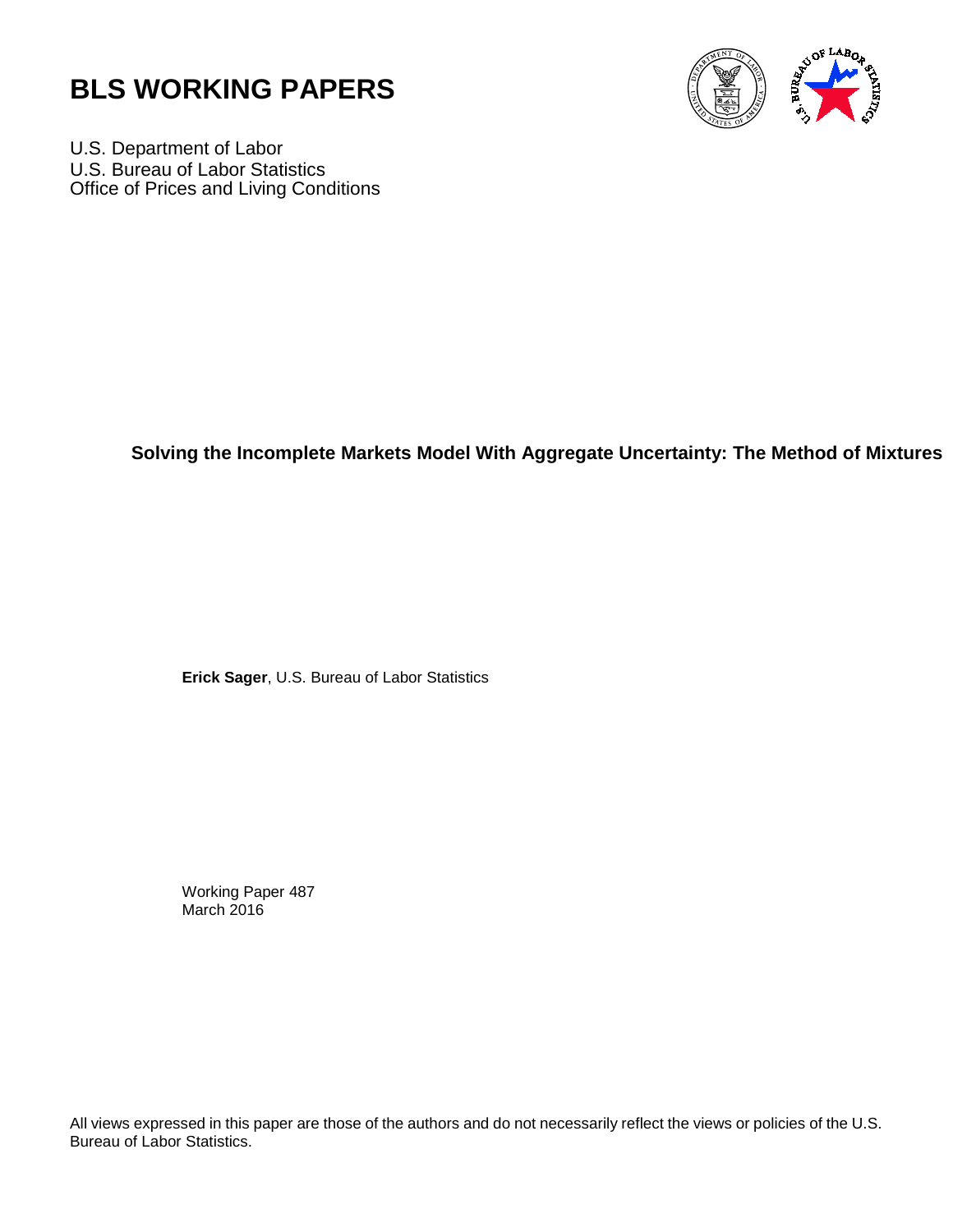# <span id="page-1-0"></span>Solving the Incomplete Markets Model With Aggregate Uncertainty: The Method of Mixtures

Erick Sager<sup>∗</sup>

Bureau of Labor Statistics

March 6, 2016

#### **Abstract**

In this paper I propose a new method for computing equilibrium in economies featuring heterogeneous agents, incomplete markets and aggregate uncertainty. The new method approximates the endogenous joint distribution of wealth and income by replacing stochastic simulation procedures with *iteration* on distribution functions. By construction, the approximate distribution satisfies an *intratemporal consistency condition* that imposes stationarity on both the distribution and the law of motion for aggregate state variables. I show that the Method of Mixture Distributions is capable of obtaining a solution faster than existing computational algorithms while attaining a high level of accuracy. Lastly, I provide an extension of the algorithm for computing equilibrium in an economy with non-trivial market clearing, showing that the algorithm is suitable for computing models in which prices cannot be forecasted by a finite set of moments from the distribution.

Keywords: Idiosyncratic Risk, Business Cycles, Numerical Methods JEL Classification Codes: C63, E21, E32

<sup>∗</sup> I would like to thank V.V. Chari, Larry Jones, Aubhik Khan, Felix Kübler, Lilia Maliar, Serguei Maliar, Toshihiko Mukoyama, Christopher Phelan, Michael Reiter, Víctor Ríos-Rull, Kjetil Storesletten, David Wiczer and Eric Young for their comments and insights. I would also like to thank participants of the Midwest Macroeconomics Conferences at WUSTL and the University of Missouri, Society for Computational Economics and Finance Conference in Taipei and the World Congress of the Econometric Society in Montreal. The views expressed herein are those of the author and not necessarily those of the Bureau of Labor Statistics or the U.S. Department of Labor. All errors are my own.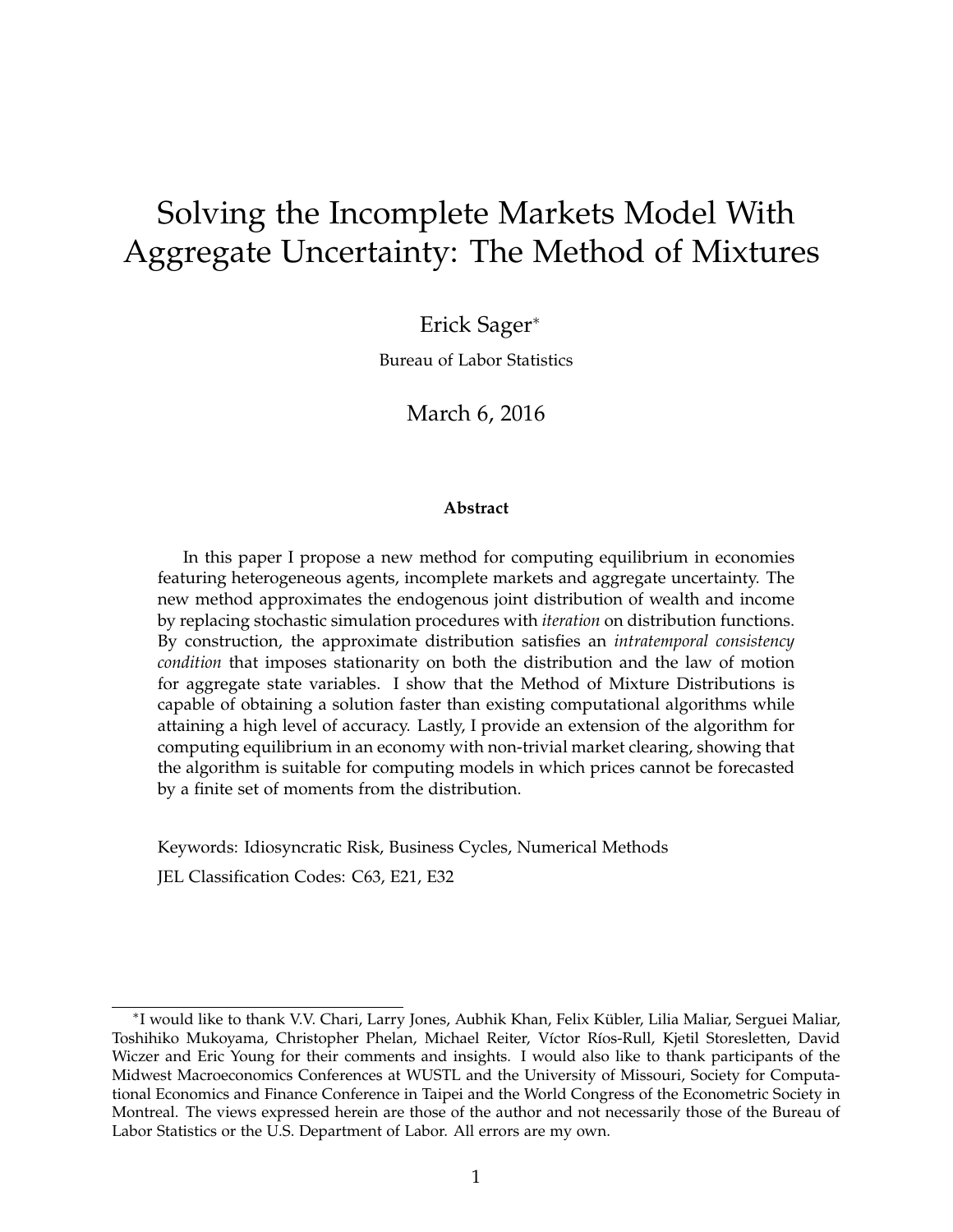## **1 Introduction**

This paper develops a new method for computing equilibrium in models with heterogeneous agents, incomplete markets and aggregate uncertainty. I illustrate this new method's mechanics within the context of [Krusell and Smith'](#page-28-0)s [\(1998\)](#page-28-0) production economy. I compare this paper's computational method to other prominent methods and find that it is faster and approximately as accurate.

In the presence of aggregate uncertainty, heterogeneous agent macroeconomic models with incomplete markets are notoriously difficult to compute. These economies are not generically Pareto efficient<sup>[1](#page-1-0)</sup> and therefore solving for equilibria requires explicitly computing prices. Furthermore, in models with a continuum of heterogeneous agents, such as [Krusell and Smith'](#page-28-0)s [\(1998\)](#page-28-0) model, model inhabitants must infer future prices from the entire distribution of individual actions. Because this distribution is an infinite dimensional object, including it as a state variable is computationally intractable.

The method developed in this paper overcomes these computational hurdles by incorporating three main features. First, it follows previous work in reducing the size of the state space by replacing the distribution with a finite set of distributional moments. Second, it follows [Reiter](#page-28-1) [\(2010\)](#page-28-1) in non-parametrically representing the distribution as a function of a finite set of its moments. And third, this paper extends [Young'](#page-29-0)s [\(2010\)](#page-29-0) procedure for non-stochastically updating distributions by developing a new method for constructing an ergodic set of distributions by iteration instead of simulation.

In effect, this third feature provides a new technique for constructing a distribution from its moments and it is the crux of this paper. Conceptually, I construct the set of distributions that would arise endogenously if model inhabitants could compute future prices from a finite set of distributional moments. In such a counterfactual environment, distributions and the law of motion for moments must be mutually consistent: future distributions can be computed from the law of motion for their moments, and likewise future moments can be computed from the contemporaneous distribution. It is precisely this consistency that I exploit to iteratively construct the *ergodic set of distributions*.

The numerical implementation of this method constructs distributions by iterating on a fixed point operator. At each step of the procedure, this operator enforces the mutual

<sup>&</sup>lt;sup>1</sup>[Dávila, Hong, Krusell, and Ríos-Rull](#page-27-0) [\(2012\)](#page-27-0) characterize the source of inefficiency in this class of models, both theoretically and quantitatively.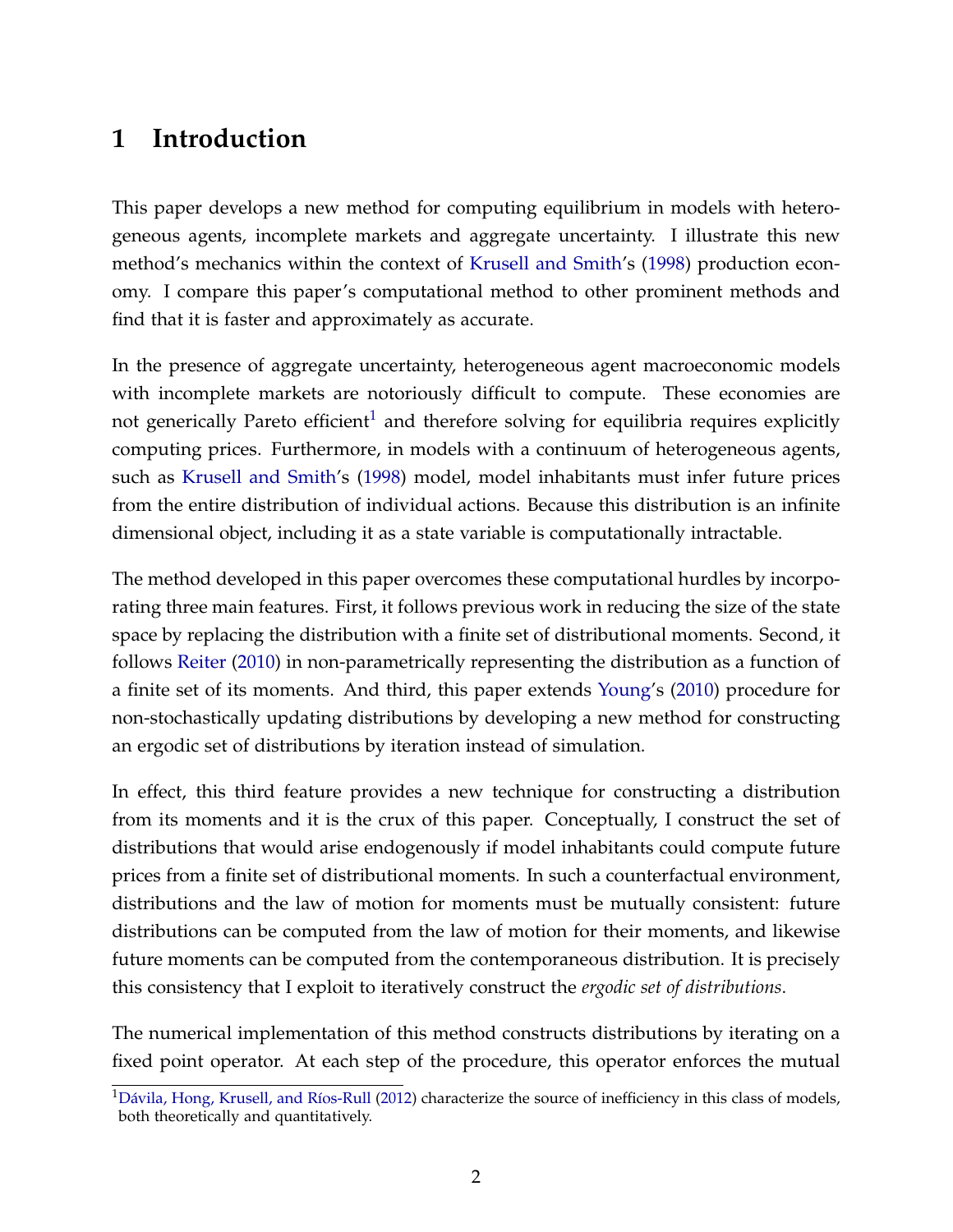consistency between distributions and the law of motion for moments. At a stationary point, the set of distributions that characterize wealth and income before individuals engage in market activity will equal the set of distributions that attain after markets clear. Consistency is enforced when the operator constructs a new iteration of distributions as mixtures of distributions from the previous iteration. Hence this computational method is called the "Method of Mixture Distributions."

The Method of Mixture Distributions has an important advantage over [Krusell and](#page-28-0) [Smith'](#page-28-0)s [\(1998\)](#page-28-0) original computational algorithm: the Method of Mixture Distributions replaces the simulation of distributions with a faster iterative procedure that constructs an ergodic set of distributions on which the law of motion for moments can be computed directly. Put differently, the Method of Mixture Distributions computes the ergodic set of distributions at grid points on the aggregate state space and directly computes the relationship between aggregate moments today and tomorrow from the policy function and distributions. More generally, constructing mixture distributions can provide an alternative to simulation in a large class of computational methods. I provide one such example in the final section of this paper, in which I apply the Method of Mixture distributions to an endowment economy.

In a series of numerical tests, I compare the Method of Mixture Distributions to alternative methods featured in the *Journal of Economic Dynamic's* symposium (see [Den Haan,](#page-28-2) [Judd, and Juillard](#page-28-2) [\(2010\)](#page-28-2)). Relative to those methods, I find that the Method of Mixture Distributions is over 20 times faster and is just as accurate.

Finally, in terms of programming complexity, this method is fairly simple to code. This paper's algorithm is very similar to [Aiyagari'](#page-27-1)s [\(1994\)](#page-27-1), except (i) it generalizes the computation of distributions, and (ii) computes a multi-dimensional fixed point rather than a one-dimensional fixed point. While these two differences are important for tackling the problem at hand, they do not add much in terms of programming time.

## **2 Method of Mixture Distributions**

In this section I will discuss the key features of my computation algorithm, define the computational problem, and lastly provide details on the numerical implementation of the algorithm. Whereas the first part of this section provides a heuristic characterization,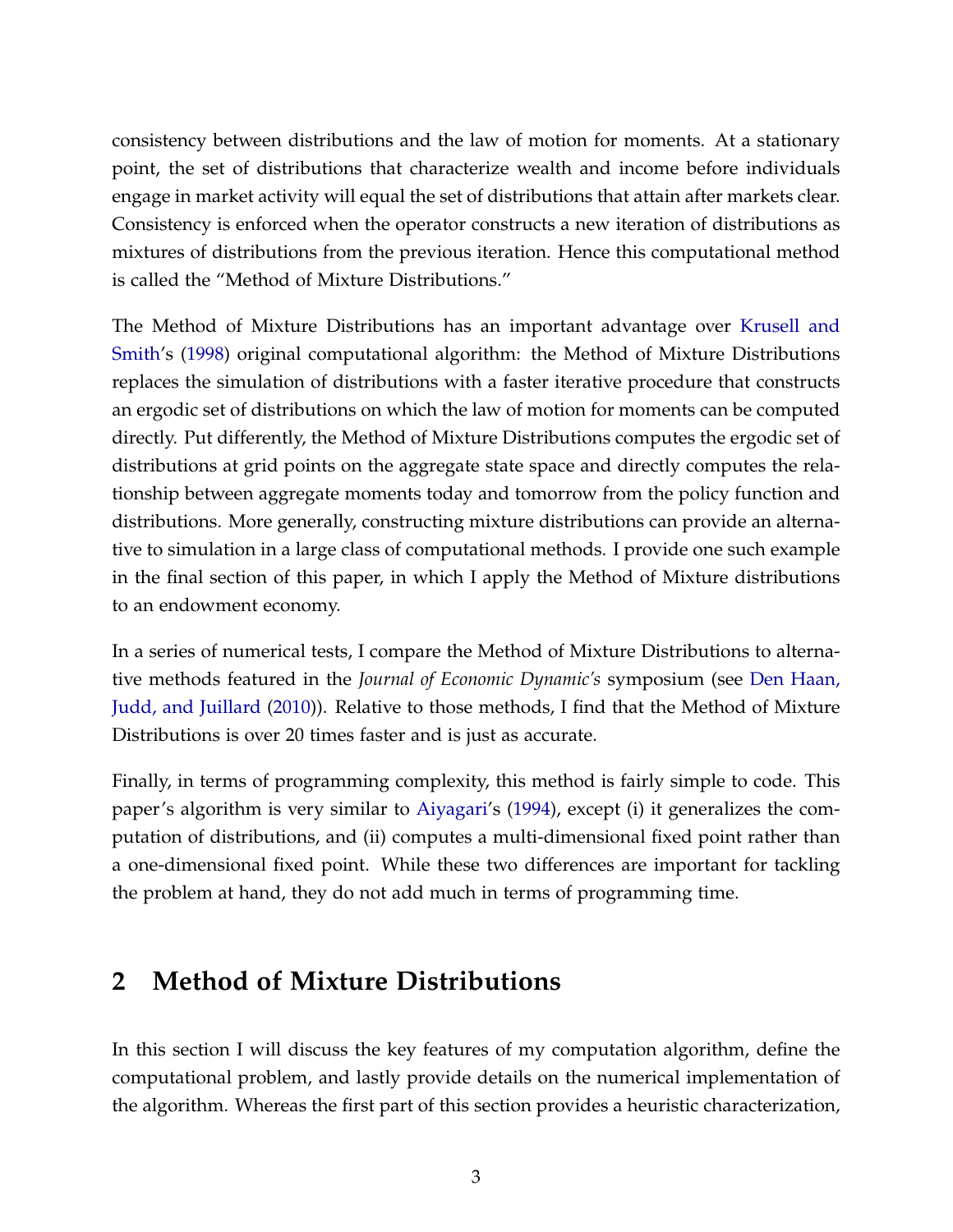it is in the final part of this section that I more rigorously define the key features of the computational method.

### <span id="page-4-0"></span>**2.1 Key Features**

**Near Rationality** I assume that agents do not observe the entire joint distribution over wealth and income. Instead, I assume that agents observe a finite set of moments from the distribution and make decisions using this restricted information set. Therefore, in order to forecast future prices, agents must forecast the future values of distribution moments. This assumption of *near rationality* has become a standard device in computational algorithms for reducing the dimensionality of the state space. $2$ 

**Approximate Distributions** In order to check whether market clearing conditions are satisfied, I must compute aggregate outcome that are implied by individual policy functions. Put in the context of [Krusell and Smith'](#page-28-0)s [\(1998\)](#page-28-0) economic environment (to be explicated in section the next section), I must check whether individual behavior is consistent with the aggregate law of motion for capital, and I must compute the level of aggregate capital that is implied by the policy function for savings. However, in order to compute aggregate capital, I must know the joint distribution over wealth and income. Following [Reiter](#page-28-1) [\(2010\)](#page-28-1), I approximate the true joint distribution using a mapping from the aggregate state space to the space of distributions.<sup>[3](#page-1-0)</sup>

**Intratemporal Consistency** A novel feature in this computational algorithm is the choice of mapping from the aggregate state space to distributions. Conceptually, I choose the mapping that would endogenously arise under the counterfactual assumption that the true economy in fact only required a set of moments to perfectly characterize the distribution. In such a counterfactual economy, the law of motion for the distribution is uniquely determined from the law of motion for the aggregate state variables.

More concretely, I consider the set of mappings that have the following *moment consistency condition*: if I choose a set of moments from the aggregate state space, then the

<sup>&</sup>lt;sup>2</sup>See [Den Haan](#page-27-2) [\(1996\)](#page-27-2), [Krusell and Smith](#page-28-0) [\(1998\)](#page-27-3) and [Castañeda, Díaz-Giménez, and Ríos-Rull](#page-27-3) (1998) for early examples. There are too many subsequent uses of this assumption to provide a comprehensive list here.

 $3$ [Reiter](#page-28-1) [\(2010\)](#page-28-1) calls this mapping a "distribution selection function." He approximates the distribution by defining a metric for the distance between distributions and finding the closest distribution (under the metric) to the steady state distribution without aggregate uncertainty. The solution is chosen from the set of distributions that have the desired moments.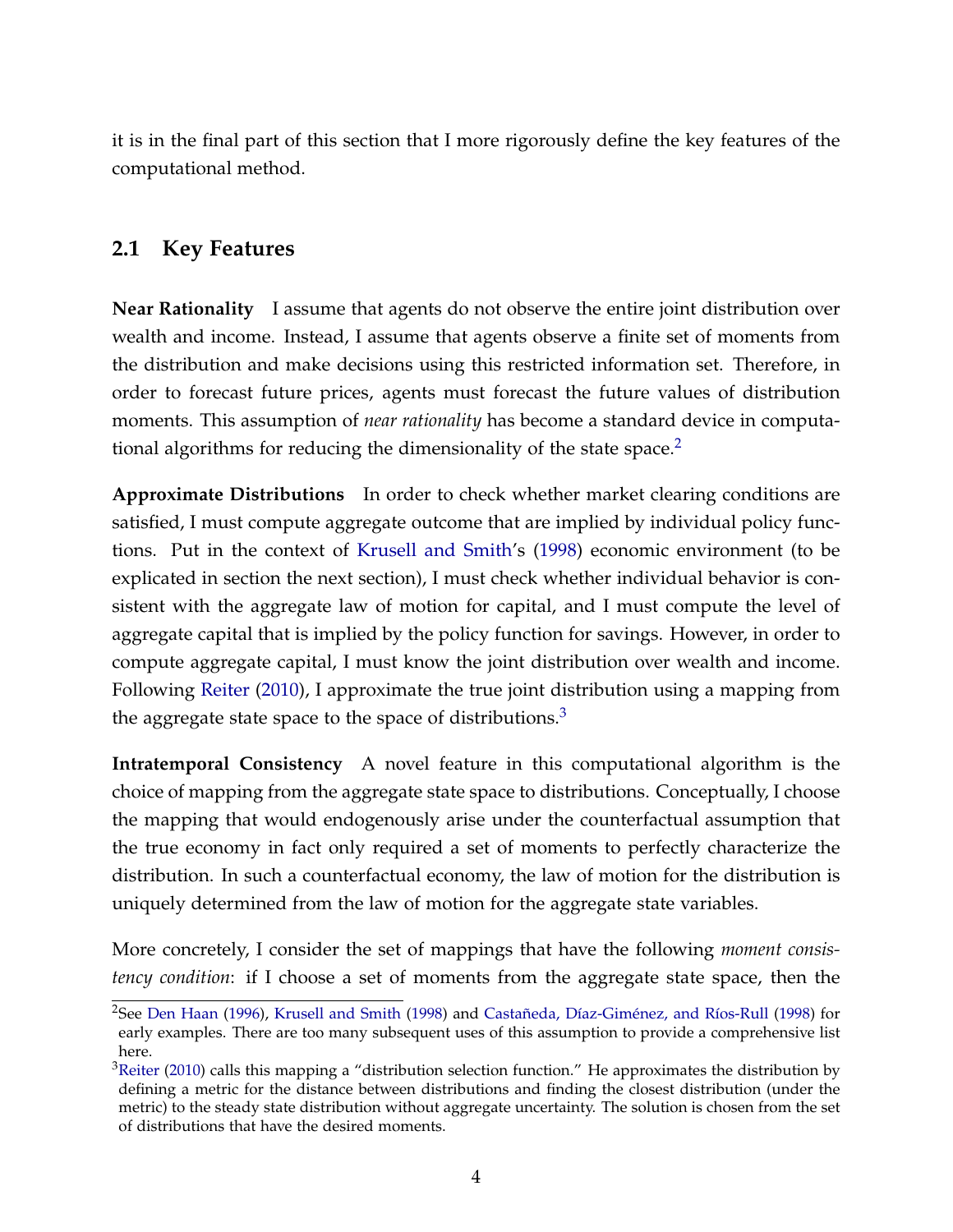mapping generates a distribution with the selected set of moments. In this way, the mapping allows us to condition the family of constructed distributions on a finite set of moments.

However, an additional condition is needed to ensure that the endogenous law of motion for distributions generates subsequent distributions that also satisfy the moment consistency condition. I call this additional condition the *intratemporal consistency condition*: if the distribution at the beginning-of-period satisfies the moment consistency condition then so will the new distribution at the end-of-period, that is generated by agents' savings decisions.

Put together, the two conditions ensure that the distribution and the law of motion for the aggregate state are uniquely determined by a finite set of moments. Furthermore, when the conditions hold, the law of motion for the distribution's moments will induce an end-of-period distribution that also satisfies the moment consistency condition. $4$ 

### <span id="page-5-0"></span>**2.2 Approximate Equilibrium**

**Environment** To build notation, we will define the approximate equilibrium that will be computed. For the sake of parsimony, I will only consider recursive competitive equilibrium and leave issues of existence and uniqueness aside. $5$  For a richer description of the economic environment, see [Den Haan, Judd, and Juillard](#page-28-2) [\(2010\)](#page-28-2).

The economy consists of a continuum of individuals and a representative firm. Time is discrete and infinite.

Individual agents have preferences over consumption described by  $u(c) = c^{1-\sigma}/(1-\sigma)$ , for  $\sigma > 1$ . In the recursive problem, let the individual agent's state vector be  $(a, \varepsilon, k, z)$ , which consists of individual savings  $a \in A$ , individual employment status  $\varepsilon \in \mathcal{E}$ , ag-

<sup>&</sup>lt;sup>4</sup>While [Reiter](#page-28-1) [\(2010\)](#page-28-1) uses the moment consistency condition on distributions, he only uses it to define the set of distributions in his minimization routine (see footnote [3\)](#page-4-0). He then assumes that the set of distributions is ergodic and computes the law of motion that is induced by policy functions and the approximate set of distributions. Instead, my method simultaneously computes distributions and the laws of motion for moments, without such a minimization procedure. Instead my method iterates on the law of motion for moments and constructs a set of distributions that satisfy the two consistency conditions at each step of the iteration.

 $5$ [Miao](#page-28-3) [\(2006\)](#page-28-3) proves the existence of a sequential equilibrium of an environment that generalizes the [Krusell and Smith](#page-28-0) [\(1998\)](#page-28-0) economy. However, [Miao](#page-28-3) [\(2006\)](#page-28-3) cannot prove that his sequential formulation yields [Krusell and Smith'](#page-28-0)s [\(1998\)](#page-28-0) wealth-recursive representation.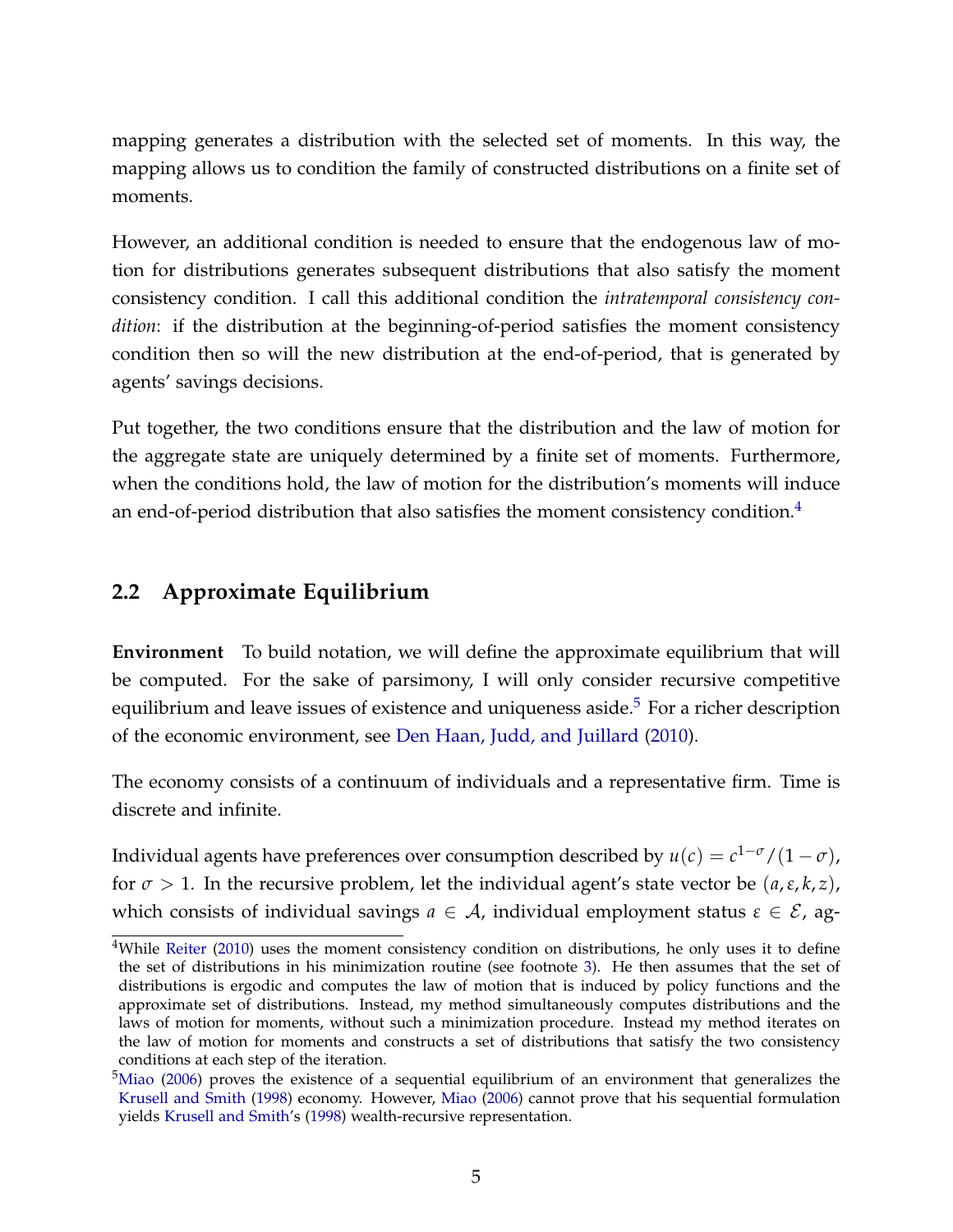gregate capital  $k \in \mathcal{K}$  and the aggregate productivity shock  $z \in \mathcal{Z}$ . The space of assets is given by  $\mathcal{A} = [\underline{a}, \infty)$  where the lower bound is due to a constraint on how much an ¯ individual agent may borrow in any period. Employment status is a binary variable, indicating that an agent is either employed  $(\varepsilon = 1)$  or unemployed  $(\varepsilon = 0)$ . Likewise, the aggregate productivity shock only takes on two values,  $\mathcal{Z} = \{$ ¯ *z*, *z*¯} with ¯  $z < \bar{z}$ . Lastly, the space of aggregate capital is  $K = [0, \infty)$ .

Implicit in this definition of the state vector is the assumption that the first moment of the distribution, *k*, is sufficient to characterize the distribution. This assumption is made to simplify explication of the method, but could easily be relaxed by adding additional moments to the state vector.

The representative firm operates a constant returns to scale production technology, taking aggregate capital and labor as inputs at given factor prices. Let the production technology take the Cobb-Douglas form  $zk^{\alpha}l(z)^{1-\alpha}$ , for  $\alpha \in (0,1)$ . Aggregate labor  $l(z)$ is a given function of *z*, while gross rents,  $R(k, z)$ , and the wage rate,  $w(k, z)$ , are given functions of  $(k, z)$ . Implicit in the rental rate is the depreciation of aggregate capital, denoted  $\delta \in (0,1)$ .

Stochastic state variables evolve according to a four-state Markov chain, in which the distribution of idiosyncratic shocks changes with the aggregate shock, and the aggregate shock evolves independently. The conditional probability that the aggregate shock  $z'$  is realized next period given this period's shock is *z* is denoted  $\pi_{z}(z'|z)$ . The joint conditional probability that an agent realizes individual shock  $\varepsilon'$  and aggregate shock  $z'$  next period given today's individual and aggregate shocks are  $(ε, z)$  is denoted  $π(ε', z'|ε, z)$ .

**Equilibrium** Now define a *near rational recursive competitive equilibrium* as a value function  $v : A \times E \times K \times Z \to \mathbb{R}$ , a policy function  $g : A \times E \times K \times Z \to A$ , a law of motion for aggregate capital  $G : \mathcal{K} \times \mathcal{Z} \to \mathcal{K}$ , indexed distributions<sup>[6](#page-1-0)</sup>  $F : \mathcal{B} \times \mathcal{K} \times \mathcal{Z} \to [0, 1]$  and prices  $w : \mathcal{K} \times \mathcal{Z} \to \mathbb{R}_+$  and  $R : \mathcal{K} \times \mathcal{Z} \to \mathbb{R}_+$  such that

(i) Given  $(w, R, G)$ , *v* solves the Bellman equation:

$$
v(a, \varepsilon, k, z) = \max_{c, a' \in \Gamma(a, \varepsilon, k, z)} u(c) + \beta \sum_{\varepsilon'} \sum_{z'} \pi(\varepsilon', z' | \varepsilon, z) v(a', \varepsilon', k', z')
$$

$$
\Gamma(a, \varepsilon, k, z) = \left\{ c \ge 0, a' \ge \underline{a} \mid c + a' \le w(k, z)\varepsilon + R(k, z)a \right\}
$$

<sup>&</sup>lt;sup>6</sup>As is standard, *B* denotes the Borel  $\sigma$ -algebra on  $A \times \mathcal{E}$ .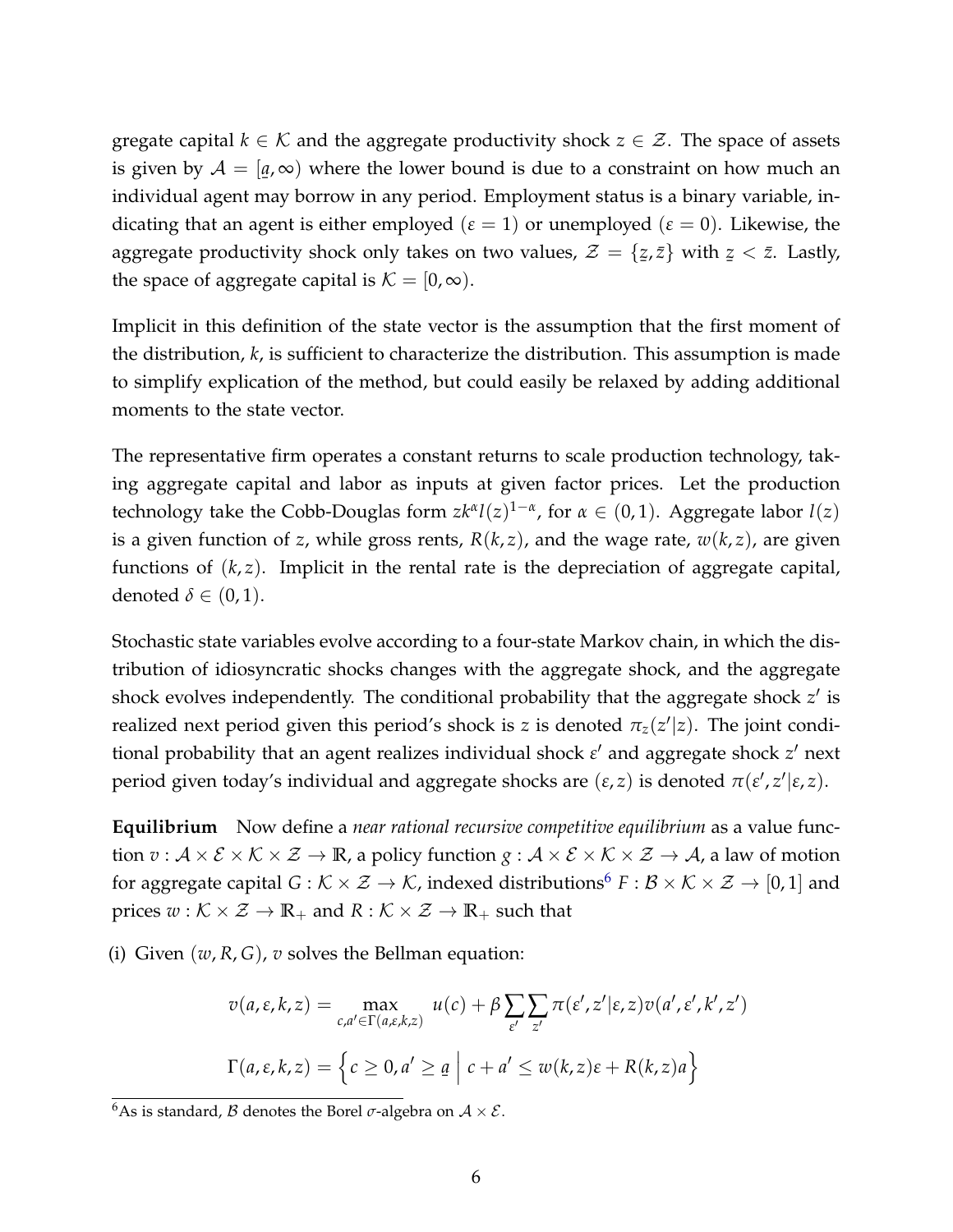$$
k'=G(k,z)
$$

with associated policy function for savings: *g*.

(ii) Given (*w*, *R*), firms choose (*k*, *l*) optimally by setting marginal products to factor prices:

$$
w(k, z) = (1 - \alpha) \frac{zk^{\alpha}l(z)^{1 - \alpha}}{l(z)}
$$

$$
R(k, z) = \alpha \frac{zk^{\alpha}l(z)^{1 - \alpha}}{k} + (1 - \delta)
$$

(iii) Asset and labor markets clear:

$$
k = \sum_{\varepsilon} \int_{\mathcal{A}} a F(da, \varepsilon; k, z)
$$

$$
l(z) = \sum_{\varepsilon} \int_{\mathcal{A}} \varepsilon F(da, \varepsilon; k, z)
$$

(iv) and; (*g*, *G*, *F*) satisfy the *intratemporal consistency condition*:

$$
F(\hat{a}, \varepsilon; \hat{k}, z) = \int_{\mathcal{K}} \mathbb{1} \left[ G(k, z) = \hat{k} \right] \left( \int_{\mathcal{A}} \mathbb{1} \left[ g(a, \varepsilon, k, z) = \hat{a} \right] F(da, \varepsilon; k, z) \right) dk
$$

**Discussion** A brief discussion of the moment and intratemporal consistency conditions is warranted. Notice that the moment consistency condition is built into the definition of asset market clearing. That is, given a level of capital demanded by the representative firm (*k*), the asset market clearing condition imposes a condition on the distribution. That condition is the moment consistency condition: the first moment of the indexed distribution *F*(*a*,*ε*; *k*, *z*) must equal its index moment, *k*.

Next, the intratemporal consistency condition simply states that the distribution is generated by the agents' optimal savings decisions and the aggregate law of motion for aggregate capital. The condition defines a fixed point operator on the distribution, which ensures that the beginning-of-period distribution can be recovered from the end-of-period distribution.<sup>[7](#page-1-0)</sup>

 $7$ To see this, the distribution on the right hand side of the intratemporal consistency condition is the distribution that agents observe at the beginning of the period. After agents save resources for next period, in a way that is consistent with the law of motion for aggregate capital, there is a new distribution over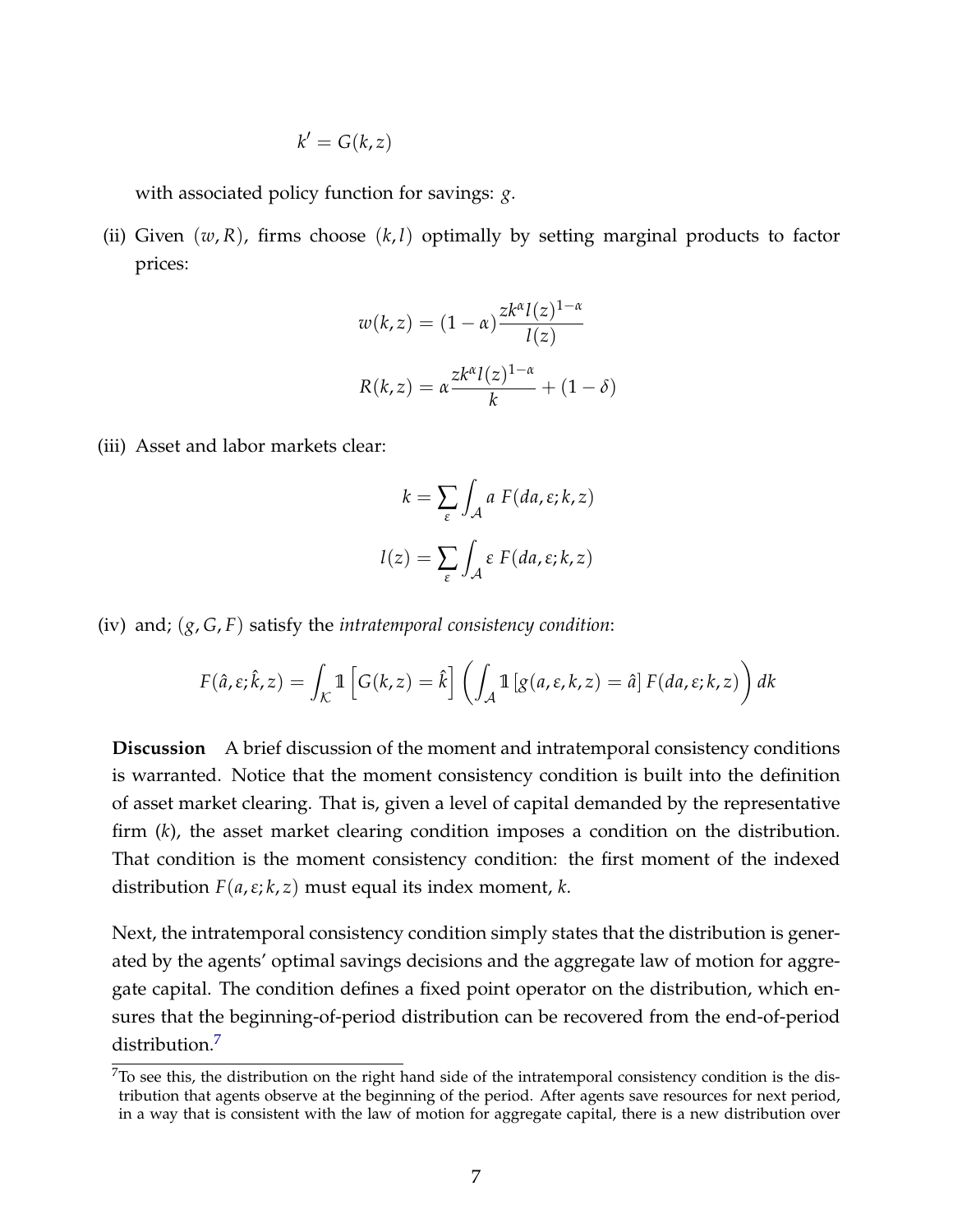Put together, the moment and intratemporal consistency conditions ensure that both the beginning-of-period and end-of-period distributions can be indexed by a finite set of their moments. Therefore, if the intratemporal consistency condition is satisfied, then the moment consistency condition must hold on the end-of-period distribution. The first moment of the end-of-period distribution is therefore equal to the level of capital implied by the law of motion for capital:

$$
G(k, z) = \sum_{\varepsilon} \int_{\mathcal{A}} g(a, \varepsilon, k, z) F(da, \varepsilon; k, z)
$$

which, by the moment consistency condition, means that next period's distribution over  $(a, \varepsilon)$  is given by  $F(a, \varepsilon; G(k, z), z')$  for any  $z'$ .

### <span id="page-8-0"></span>**2.3 Numerical Implementation**

**Heuristic Algorithm** The algorithm is organized into three main steps at each iteration.

• **Step 0:** *(Iteration* 0*)*

Guess an initial aggregate law of motion for capital,  $G_0(k, z)$ .

• **Step 1:** *(Iteration n)*

Given  $G_n(k, z)$ , compute the optimal policy function,  $g(a, \varepsilon, k, z | G_n)$ .

• **Step 2:** *(Iteration n)*

Given  $G_n(k, z)$  and  $g(a, \varepsilon, k, z | G_n)$ , compute the intratemporally consistent distributions,  $F(a, \varepsilon; k, z | G_n)$ .

• **Step 3:** *(Iteration n)*

Check whether the convergence criterion is satisfied. If so, stop. Otherwise, update the guess on the aggregate law of motion to obtain  $G_{n+1}(k, z)$  and return to **Step 1** *(Iteration*  $n + 1$ ).

In the remainder of the section, I will define the convergence criterion and solver choice for the aggregate law of motion for capital in the outer loop (Step 3), discuss the solution method for the policy function (Step 1)and then finally provide details about computing

savings. This end-of-period distribution is given by the left hand side of the intratemporal consistency condition.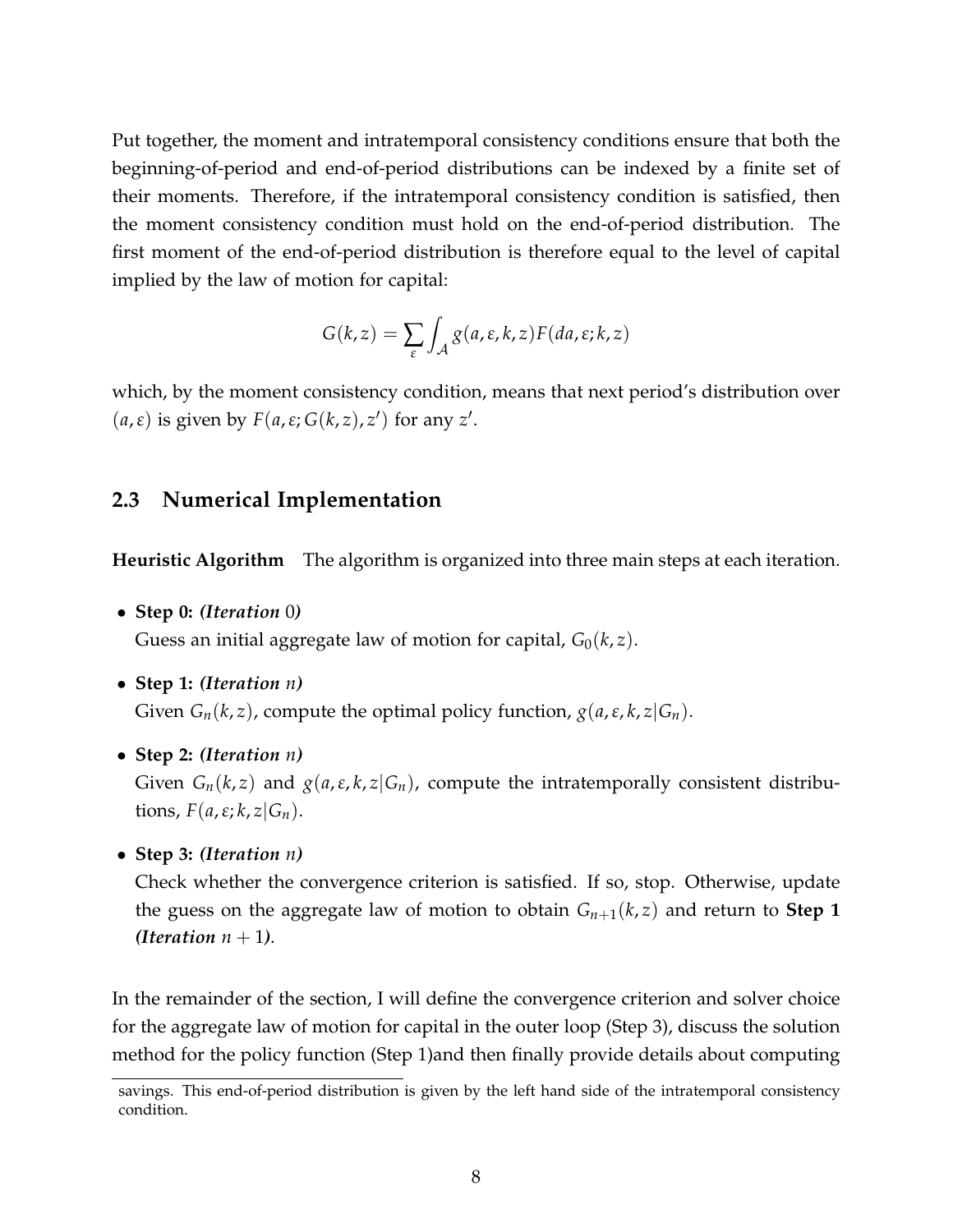the intratemporally consistent distributions (Step 2). I spend the most time providing details on distributions, as this is the novel component of the computational method.

**Preliminaries** I select gridpoints in both the *a* and *k* directions. The grid over savings contains  $n_a$  discrete nodes and the grid over aggregate capital contains  $n_k$  discrete nodes. The grids over savings and aggregate capital are denoted, respectively, by:

$$
\mathbb{G}_a \triangleq \{a_1, a_2, \dots, a_{n_a}\} \subseteq [a, \bar{a}] \subset \mathcal{A}
$$
  

$$
\mathbb{G}_k \triangleq \{k_1, k_2, \dots, k_{n_k}\} \subseteq [k, \bar{k}] \subset \mathcal{K}
$$

Furthermore, define the grids over the stochastic state variables as  $G_{\varepsilon} \triangleq \{0, 1\}$  and  $\mathbb{G}_z \triangleq \{z\}$ z,  $\bar{z}$ } for the idiosyncratic and aggregate shocks, respectively.

**Computing the Law of Motion** The objective of the numerical algorithm is to find a function *G* :  $K \times \mathcal{Z} \rightarrow \mathcal{K}$ , approximated by a continuous piecewise linear function on discrete collocation points  $G_k \times G_z$ , that satisfies the moment and intratemporal consistency conditions (up to the required precision). Accordingly, at each iteration, check whether the aggregate law of motion satisfies the convergence criterion:

$$
\sup_{k,z} |e_n(k,z)| < \epsilon \quad \text{for} \quad \epsilon > 0
$$

where for all  $(k, x) \in \mathbb{G}_k \times \mathbb{G}_z$  the residual function at iteration *n* is given by:

$$
e_n(k, z) \triangleq G_n(k, z) - \sum_{\varepsilon} \sum_{a} g(a, \varepsilon, k, z | G_n) f(a, \varepsilon; k, z | G_n)
$$

and  $f(a,\varepsilon;k,z|G_n)$  is the density function (to be further discussed below) associated with distribution  $F(a,\varepsilon;k,z|G_n)$  and a given law of motion  $G_n(k,z)$ . If the convergence criterion is not satisfied, update the guess for the law of motion for capital. $8$ 

**Computing Policy Functions** The inner loop consists of finding the policy function,  $g(a, \varepsilon, k, z | G_n)$ , that solves the individual agent's maximization problem given aggregate

$$
G_{n+1}(k, z) = G_n(k, z) - \Delta \cdot e_n(k, z | G_n)
$$
  
=  $(1 - \Delta)G_n(k, z) + \Delta \cdot \sum_{\varepsilon} \sum_{a} g(a, \varepsilon, k, z | G_n) f(a, \varepsilon; k, z | G_n)$ 

where the relaxation parameter  $\Delta > 0$  governs the speed and stability of convergence.

<sup>&</sup>lt;sup>8</sup>Following [Gaspar and Judd](#page-28-4) [\(1997\)](#page-28-4), I update the guess on the aggregate law of motion for capital using Fixed Point Iteration: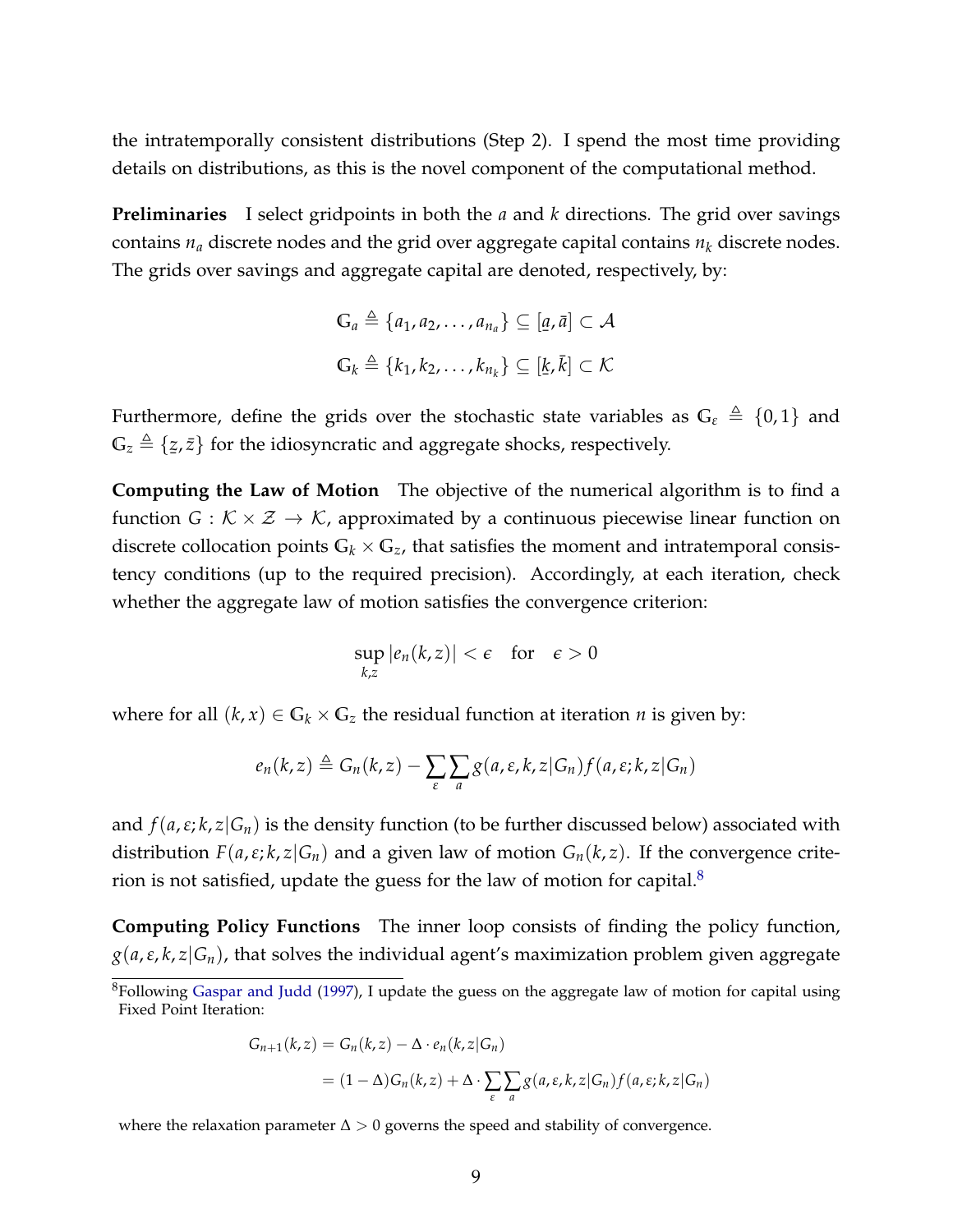law of motion  $G_n(k, z)$ . There are many algorithms that can quickly and accurately compute a solution. I find that methods that operate on the Euler equation, such as variants of [Carroll'](#page-27-4)s [\(2006\)](#page-27-4) endogenous gridpoint method, or [Maliar and Maliar'](#page-28-5)s [\(2013\)](#page-28-5) envelope condition method are both fast and accurate in this application.<sup>[9](#page-1-0)</sup>

**Computing Distributions** Given the policy function, the next step is to compute the intratemporally consistent distribution over  $(a, \varepsilon) \in \mathbb{G}_a \times \mathbb{G}_\varepsilon$ , for each point in the aggregate state grid  $(k, z) \in G_k \times G_z$ . Following [Reiter](#page-28-1) [\(2010\)](#page-28-1), it will be useful to work with non-parametric density functions, specified as histograms with mass on gridpoints  $\mathbb{G}_a \times \mathbb{G}_\varepsilon.$ 

Similar to economies without aggregate uncertainty, $^{10}$  $^{10}$  $^{10}$  I compute densities as the fixed point of an operator on probability measures. However, in the context of the current economic environment with aggregate uncertainty, I compute a *set of densities* that are generated by the policy function and the law of motion for aggregate capital. Each density in the set is associated with a point on the aggregate state grid  $(G_k \times G_z)$ . Furthermore, the intratemporal consistency condition defines the fixed point operator in this environment. Therefore, any set of densities that satisfy the moment and intratemporal consistency conditions will be ergodic, in the sense that the operator maps a set of densities into itself. This is the set of densities that endogenously arise under the equilibrium evolution of the economy.

In order to numerically implement the fixed point operator that defines an intratemporally consistent distribution (this is Step 2 of the overall algorithm, stated at the beginning of section [2.3\)](#page-8-0), I will proceed according to the following heuristic outline:

• **Step 2 :** *(Iteration* 0*)*

Given  $G_n$  and  $g(a, \varepsilon, k, z | G_n)$ , guess an initial beginning-of-period density, denoted  $f_0(a,\varepsilon; k, z|G_n)$ .

• **Step 2a:** *(Iteration i)*

Given the beginning-of-period density  $f_i(a, \varepsilon; k, z | G_n)$ , compute the end-of-period den-

<sup>&</sup>lt;sup>9</sup>Generally, [Carroll'](#page-27-4)s [\(2006\)](#page-27-4) endogenous gridpoint method is preferable for computing policy functions in Aiyagari-Bewley-Huggett economies because the programmer can avoid all root-finding procedures. In economic environments where the "inversion step" of the endogenous gridpoint method cannot be performed without a root-finding procedure, other computational methods may be preferable. See [Maliar](#page-28-5) [and Maliar](#page-28-5) [\(2013\)](#page-28-5) for speed and accuracy benchmarks for fixed point iteration when computing the neoclassical growth model.

<sup>&</sup>lt;sup>10</sup>See [Huggett](#page-28-6) [\(1993\)](#page-28-6) and [Ríos-Rull](#page-29-1) [\(1997\)](#page-29-1) for an extensive overview of these methods.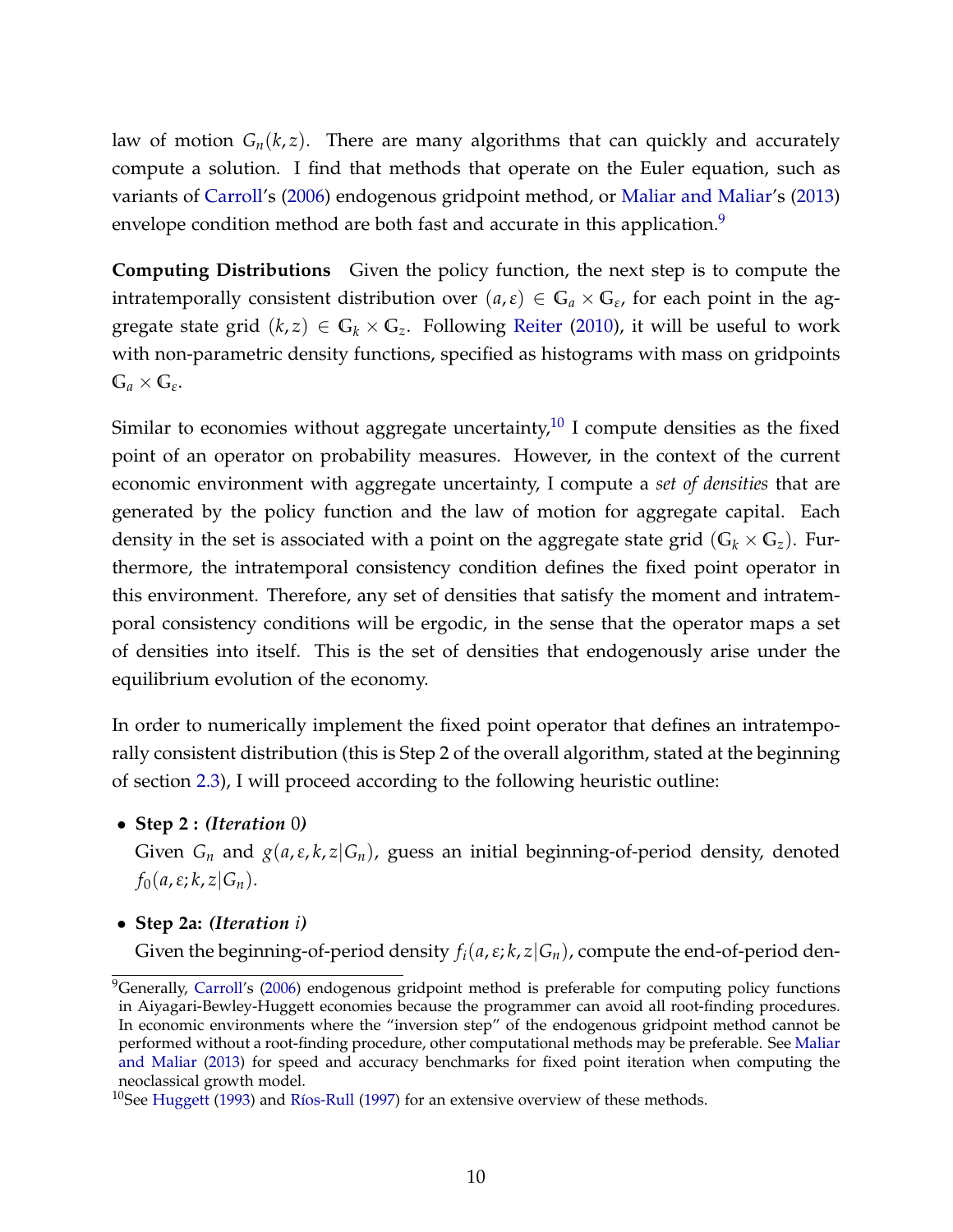sity:

$$
f'_{i}(\hat{a}, \varepsilon; k, z | G_n) \triangleq \sum_{a \in G_a} \omega_a(\hat{a}, g(a, \varepsilon, k, z | G_n)) f_i(a, \varepsilon; k, z | G_n)
$$

where  $\hat{a} \in \mathbb{G}_a$  and the function  $\omega_a : \mathbb{G}_a \times \mathcal{A} \to [0,1]$  will be defined below.

• **Step 2b:** *(Iteration i)*

Given the end-of-period density  $f_i'$ *i* (*a*,*ε*; *k*, *z*|*Gn*), compute the first moment of the endof-period density:

$$
\Gamma_i(k, z) \triangleq \sum_{\varepsilon \in \mathbb{G}_{\varepsilon}} \sum_{a \in \mathbb{G}_a} af'_i(a, \varepsilon; k, z | G_n)
$$

#### • **Step 2c:** *(Iteration i)*

Given the end-of-period density  $f_i'$ *i* (*a*,*ε*; *k*, *z*|*Gn*), compute the beginning-of-period density for iteration  $i + 1$ :

$$
f_{i+1}(a,\varepsilon;\hat{k},z|G_n) = \sum_{k \in G_k} \omega_k(\hat{k},k,|\Gamma_i(\cdot,z)) f'_i(a,\varepsilon;k,z|G_n)
$$

where  $\hat{k} \in \mathbb{G}_k$  and the function  $\omega_k : \mathbb{G}_k \times \mathbb{G}_k \to [0,1]$  will be defined below.

#### • **Step 2d:** *(Iteration i)*

Verify whether the density satisfies the convergence criterion, for some *η* > 0 small:

$$
\sup_{(a,\varepsilon,k,z)} \left| f_{i+1}(a,\varepsilon;k,z|G_n) - f_i(a,\varepsilon;k,z|G_n) \right| < \eta
$$

If so, stop and go to **Step 3** *(iteration n)*. If not, go to **Step 2a** *(iteration*  $i + 1$ *)*.

Next I must define and characterize the functions *ω<sup>a</sup>* and *ω<sup>k</sup>* . These functions govern how a set of distributions is mapped into itself and, therefore, are crucial for constructing the ergodic set of densities.

First I characterize the function  $\omega_a(a, a')$ . This function governs the mapping from the set of beginning-of-period densities into the set of end-of-period densities.<sup>[11](#page-1-0)</sup> To compute the end-of-period density, I find the level of assets today (*a*) for which an agent will save  $\hat{a}$ , and then allocate that beginning-of-period mass of agents with savings  $a$  to the end-of-period density associated with savings *a*ˆ. However, the value of *a* for which

<sup>&</sup>lt;sup>11</sup>The function  $\omega_a$  is nearly equivalent to the transition function in standard Aiyagari-Bewley-Huggett economies (see [Ríos-Rull](#page-29-1) [\(1997\)](#page-29-1) for a detailed characterization). The main difference between *ωa* and the transition function is that *ωa* takes stochastic state variables (idiosyncratic and aggregate shocks) as constants, hence the nomenclature, "*intratemporal* consistency condition."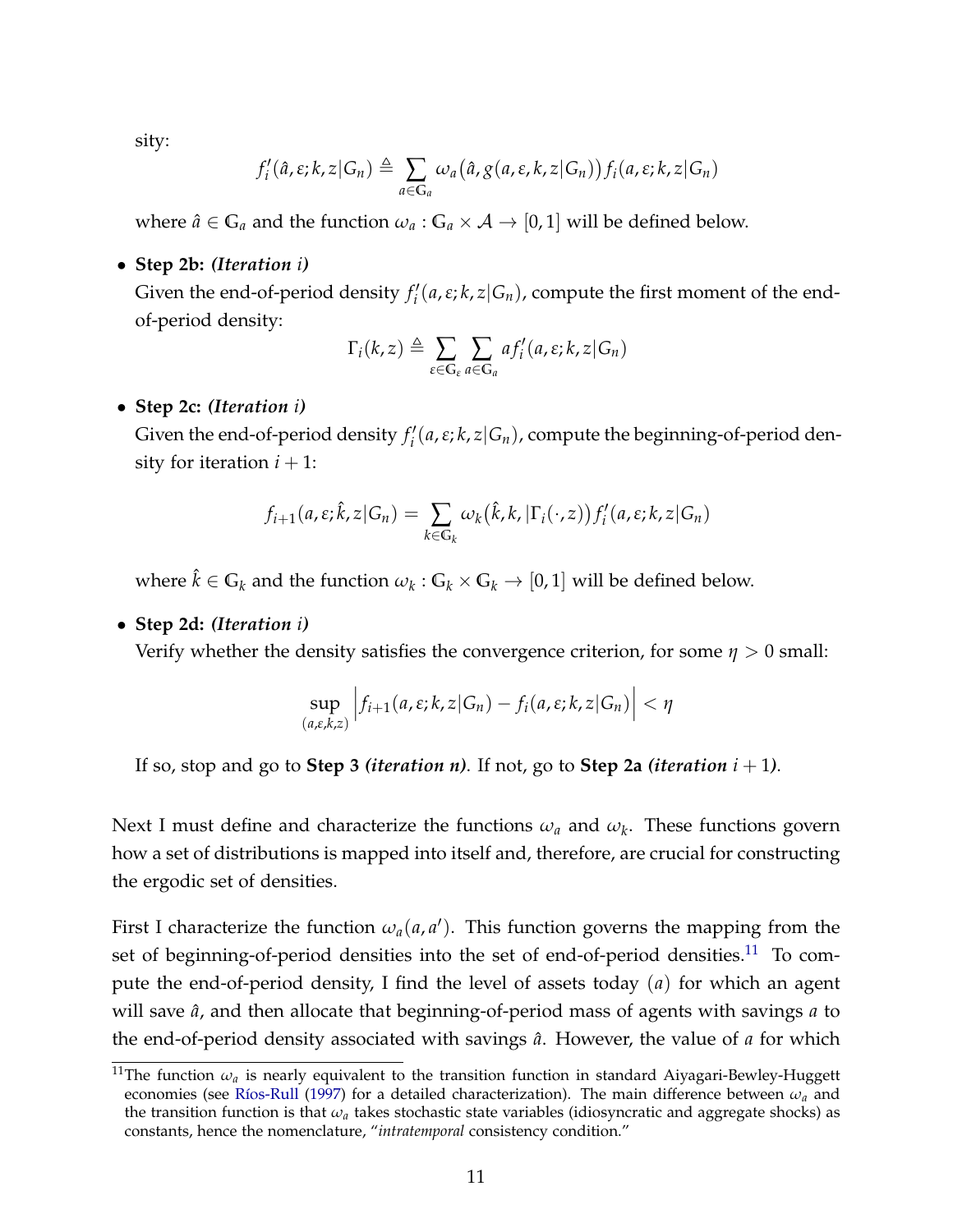$g(a, \varepsilon, k, z | G_n) = \hat{a}$  is not necessarily on the asset grid,  $G_a$ . In order to ensure the density is defined on gridpoints, I follow [Young](#page-29-0) [\(2010\)](#page-29-0) by introducing a lottery that probabilis-tically assigns mass from the beginning-of-period to end-of-period densities.<sup>[12](#page-1-0)</sup>

Let  $a' \triangleq g(a,\varepsilon,k,z|G_n)$  for some  $(a,\varepsilon,k,z)$  on the grid. For all  $a_j \in G_a$  with  $j = 2,\ldots,n_a$ , the lotteries are given by the following function:

$$
\omega_a(a_j, a') \triangleq \left\{\begin{array}{ll}\n\frac{a_{j+1} - a'}{a_{j+1} - a_j} & \text{if } a' \in [a_j, a_{j+1}] \\
\frac{a' - a_{j-1}}{a_j - a_{j-1}} & \text{if } a' \in [a_{j-1}, a_j] \\
0 & \text{elsewhere}\n\end{array}\right\}
$$

In words, when the value of the policy function  $g(a, \varepsilon, k, z|G_n)$  falls in between asset grid points  $[a_j, a_{j+1}]$ , assign complementary fractions of the mass in the beginning-ofperiod density to each of those nodes. That is, assign a fraction  $(a_{j+1} - a')/(a_{j+1} - a_j)$  of  $f_i(a,\varepsilon;k,z|G_n)$  to node  $(a_j,\varepsilon;k,z)$  and a fraction  $(a'-a_j)/(a_{j+1}-a_j)$  to node  $(a_{j+1},\varepsilon;k,z)$ .

Next I characterize the function  $\omega_k(\hat k,k|\Gamma(\cdot,z)).$  This function governs the mapping from the set of end-of-period densities back into the set of beginning-of-period densities. To compute the beginning-of-period density, I first find the level of aggregate capital today (*k*) for which the law of motion for aggregate capital implies that tomorrow's aggregate capital is  $\hat{k}$ . However, the value of *k* for which  $\Gamma_i(k, z) = \hat{k}$  is not necessarily on the aggregate capital grid, **G***<sup>k</sup>* . This is problematic because, as before, I wish to construct density functions that are defined on gridpoints. Because densities are indexed by the *aggregate state*, we cannot use simple lotteries to redistribute mass in such a way that the constructed density has ˆ*k* as a first moment. To address this issue, I develop the *method of mixture distributions* as follows.

I construct a conditional distribution over end-of-period densities,  $f_i'$ *i* (*a*,*ε*; *k*, *z*). The conditional distribution probabilistically allocates *distributions* over (*a*,*ε*) to aggregate states  $(k, z)$ ,<sup>[13](#page-1-0)</sup> thereby constructing the beginning-of-period density as a mixture distribution. By construction, the conditional distribution over densities will generate a mixture dis-

 $12$ Because this economy consists of a continuum of agents, an argument invoking the law of large numbers ensures that these lotteries do not introduce any cross-sectional sampling variation.

 $13$ Similar to footnote number [12,](#page-8-0) since there is a continuum of model agents, an argument invoking the law of large numbers ensures that mixture distributions do not introduce any time-series sampling variation.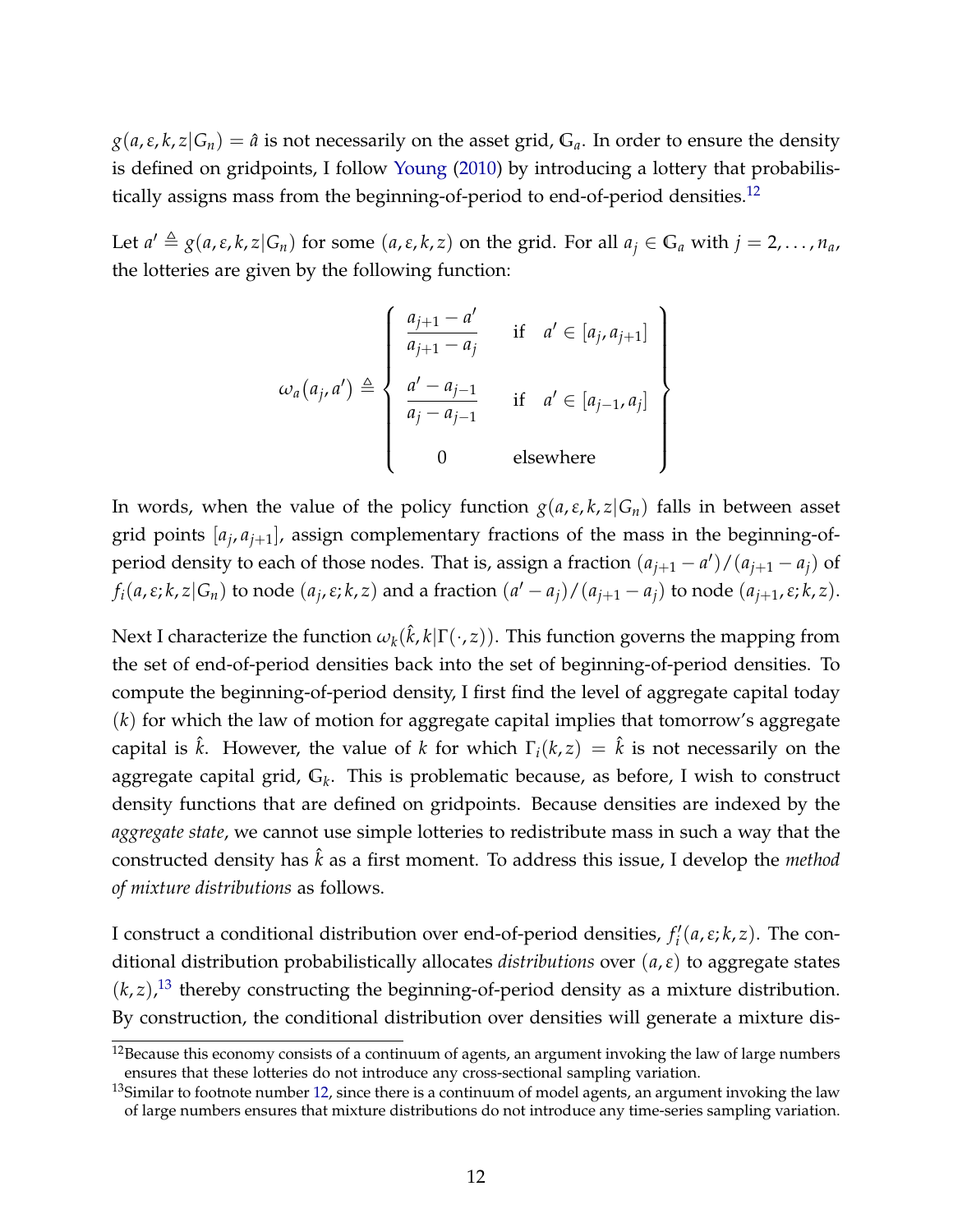tribution with the desired first moment,  $\hat{k} \in \mathbb{G}_k$ .

The conditional distribution function is given by  $\omega_k$ :  $G_k \times G_k \to [0,1]$ . For  $j = 2, ..., n_k$ , let  $k_j \in G_k$  and let  $z \in G_z$ . The conditional distribution function is given by:

$$
\omega_{k}(\hat{k},k|\Gamma(\cdot,z)) \triangleq \left\{\begin{array}{ll}\frac{\hat{k}-\Gamma(k_{j},z)}{\Gamma(k_{j+1},z)-\Gamma(k_{j},z)} & \text{if } \hat{k} \in [\Gamma(k_{j},z),\Gamma(k_{j+1},z)] \text{ and } k = k_{j+1} \\ \frac{\Gamma(k_{j+1},z)-\hat{k}}{\Gamma(k_{j+1},z)-\Gamma(k_{j},z)} & \text{if } \hat{k} \in [\Gamma(k_{j},z),\Gamma(k_{j+1},z)] \text{ and } k = k_{j} \\ 0 & \text{elsewhere}\end{array}\right\}
$$

In words, first find the adjacent end-of-period distributions for which  $\hat{k}$  falls in between their first moments. That is, find  $\{k_j, k_{j+1}\}$  for which  $\hat{k} \in [\Gamma(k_j, z), \Gamma(k_{j+1}, z)].$  Then assign a fraction  $(\Gamma_{j+1} - \hat{k})/(\Gamma_{j+1} - \Gamma_j)$  of the end-of-period density  $f'_i$ *i* (*a*,*ε*; *k<sup>j</sup>* , *z*) and a complementary fraction  $(\hat{k} - \Gamma_j)/(\Gamma_{j+1} - \Gamma_j)$  of the end-of-period density  $f'_i$ *i* (*a*,*ε*; *kj*+<sup>1</sup> , *z*) to the beginning-of-period density *fi*+1(*a*,*ε*; ˆ*k*, *z*). A generic mixture distribution takes the form:

$$
f_{i+1}(a,\varepsilon;\hat{k},z) = \left(1 - \frac{\hat{k} - \Gamma_j}{\Gamma_{j+1} - \Gamma_j}\right) f'_i(a,\varepsilon;k_j,z) + \left(\frac{\hat{k} - \Gamma_j}{\Gamma_{j+1} - \Gamma_j}\right) f'_i(a,\varepsilon;k_{j+1},z)
$$

where  $\Gamma_j \triangleq \Gamma_i(k_j, z)$  and  $\Gamma_{j+1} \triangleq \Gamma_i(k_{j+1}, z)$ .

I will end this discussion by verifying that the mixture distribution in fact has  $\hat{k}$  as a first moment.

*Proposition 1: The first moment of the mixture distribution*

$$
f_{i+1}(a,\varepsilon;\hat{k},z) = \sum_{k \in \mathbb{G}_k} \omega_k(\hat{k},k|\Gamma(\cdot,z)) f'_i(a,\varepsilon;k,z)
$$

 $i$ s  $\hat{k}$  when the conditional distribution is  $\omega_k(\hat{k}, k | \Gamma(\cdot, z))$ , which is given above.

 $\bm{Proof:}$  We can verify the proposition directly. Take  $\hat{k} \in [\Gamma(k_j,z),\Gamma(k_{j+1},z)].$  Define  $\omega_k \triangleq 0$  $(\hat{k} - \Gamma_j)/(\Gamma_{j+1} - \Gamma_j)$  for  $\Gamma_j \triangleq \Gamma(k_j, z)$ *.* 

$$
\hat{k} \stackrel{?}{=} \sum_{\varepsilon \in \mathbb{G}_{\varepsilon}} \sum_{a \in \mathbb{G}_a} af_{i+1}(a, \varepsilon; \hat{k}, z)
$$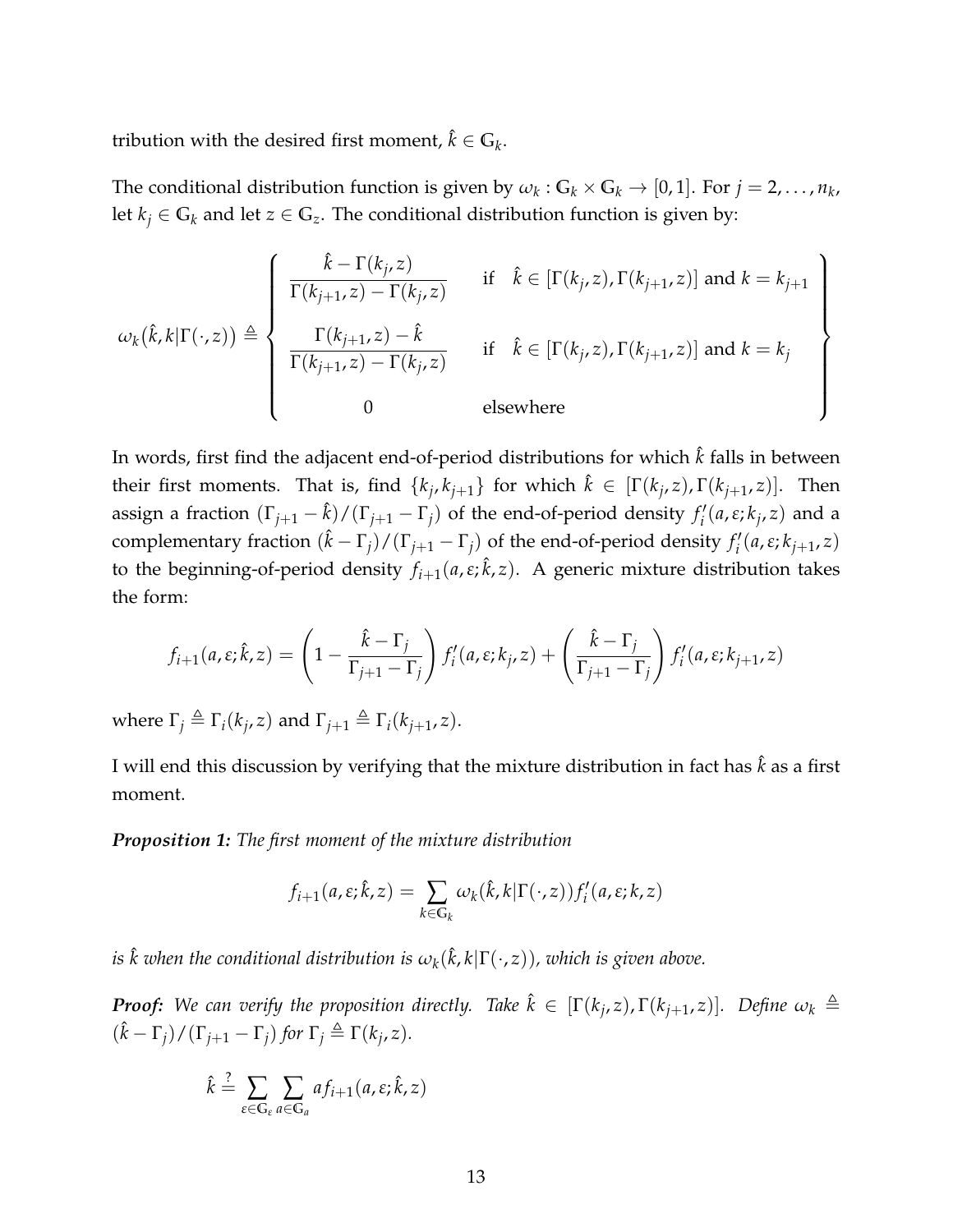$$
\hat{k} \stackrel{?}{=} \sum_{\varepsilon \in \mathbb{G}_{\varepsilon}} \sum_{a \in \mathbb{G}_{a}} a \left[ (1 - \omega_{k}) f'_{i}(a, \varepsilon; k_{j}, z) + \omega_{k} f'_{i}(a, \varepsilon; k_{j+1}, z) \right]
$$
\n
$$
\hat{k} \stackrel{?}{=} (1 - \omega_{k}) \Gamma(k_{j}, z) + \omega_{k} \Gamma(k_{j+1}, z)
$$
\n
$$
\hat{k} \stackrel{?}{=} \frac{\Gamma(k_{j+1}, z) - \hat{k}}{\Gamma(k_{j+1}, z) - \Gamma(k_{j}, z)} \cdot \Gamma(k_{j}, z) + \frac{\hat{k} - \Gamma(k_{j}, z)}{\Gamma(k_{j+1}, z) - \Gamma(k_{j}, z)} \cdot \Gamma(k_{j+1}, z)
$$
\n
$$
\hat{k} \stackrel{\leq}{=} \hat{k}
$$

 $\tau$  *Therefore the conditional distribution*  $\omega_k$  *over densities*  $f'_i(a,\varepsilon;k,z)$  *induces a beginning-of-period distribution with the desired first moment.*

**Initialization** The algorithm requires initial guesses on both the distribution and the aggregate law of motion for capital. A good initial guess on the aggregate law of capital should satisfy the following properties: (i)  $G(k, z)$  is strictly increasing in both  $k$  and *z*, (ii)  $G(k, z)$  is (weakly) concave in *k*, (iii) there exist  $\bar{k}$  and ¯  $\underline{k}$  such that  $G(\bar{k},\bar{z}) = \bar{k}$ , *G*( ¯ *k*, ¯ *z*) = ¯  $\underline{k}$  and  $\bar{k}$   $>$ ¯ *k*.

An initial guess on distributions is obtained by a variant of [Reiter'](#page-28-1)s [\(2010\)](#page-28-1) method. In effect, I compute the steady state distribution (without aggregate uncertainty), then I choose a desired first moment from the grid, and finally I normalize the domain of the distribution so that the transformed distribution has the desired first moment.

## **3 Numerical Tests**

In this section I compare the Method of Mixture Distributions to alternative methods. Comparisons focus on the speed and accuracy of each method. The section ends with a discussion of the differences between each computational method.

### **3.1 Computational Details**

I use the same parameter values as [Den Haan et al.](#page-28-2) [\(2010\)](#page-28-2) in their symposium on computing the incomplete market model with aggregate uncertainty. These parameter values are standard in the literature.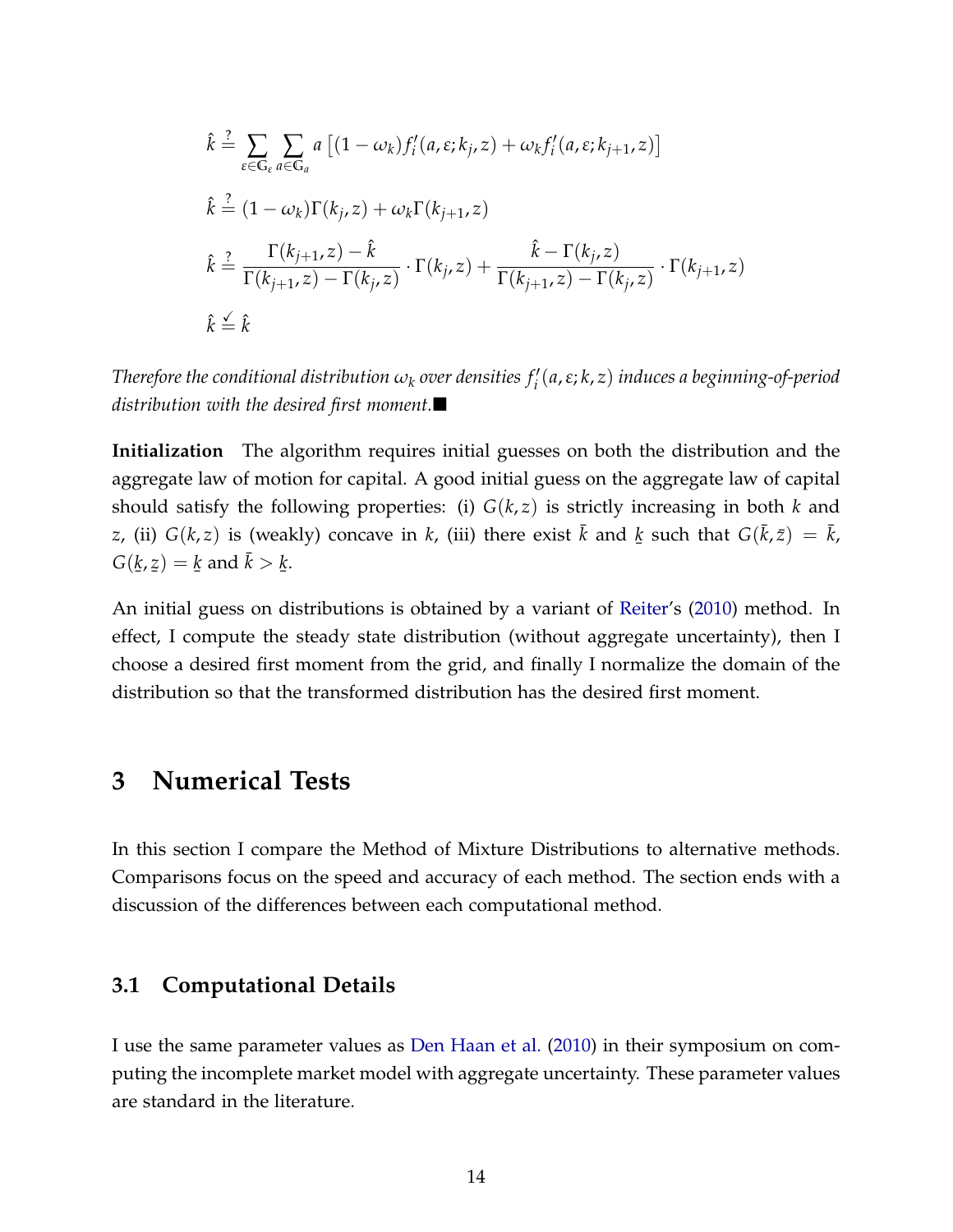In the following numerical tests, I will compete different computational methods against each other. In order to facilitate a direct comparison across methods, I will use the same interpolation method, the same discretization of state variables (e.g. grids) and the same convergence criteria. In particular, only linear interpolation is used. Furthermore, I use the same grids for each method. The asset grid is divided into  $n_a = 250$  non-uniformly spaced nodes on the interval [ ¯  $q$ , 200], with the following polynomial rule<sup>[14](#page-1-0)</sup> governing node placement:

$$
a_j = \underline{a} + \left(\frac{j-1}{n_a-1}\right)^2 (200 - \underline{a}) \qquad \forall j = 1, 2, \ldots, n_a
$$

The aggregate capital grid is divided into  $n_k = 12$  uniformly spaced nodes on the interval [33, 45]. All programs were run on a 3.0 GHz Intel Core i7-3450M processor. No programs were parallelized despite multi-core processing capability. All code was written in Matlab R2014a.

### <span id="page-15-0"></span>**3.2 Results: Computational Time**

In order compare computational speed across methods, I will consider two experiments. The reported times are the average across 50 runs of an algorithm.

**Experiment 1** In the first experiment, taken from [Den Haan et al.'](#page-28-2)s [\(2010\)](#page-28-2) JEDC symposium, I compute a solution when the coefficient of relative risk aversion equals  $\sigma = 1.1$ . Then I use this solution as a starting guess for solving the model with a CRRA coefficient equal to  $\sigma = 1$ . In Table [1,](#page-16-0) I have reproduced Table 2 in [Den Haan](#page-28-7) [\(2010\)](#page-28-7), which reports the results of this experiment across each method in the JEDC symposium. Since [Den Haan and Rendahl'](#page-28-8)s [\(2010\)](#page-28-8) method of "Explicit Aggregation" was the fastest, I have normalized its speed to unity and provided the relative speeds for the other methods. We observe that [Reiter'](#page-28-1)s [\(2010\)](#page-28-1) method, on which this paper's method builds, is the second fastest. [Young](#page-29-0) [\(2010\)](#page-29-0) performs an updated version of [Krusell and Smith'](#page-28-0)s [\(1998\)](#page-28-0) algorithm, which is 44 times slower than [Den Haan and Rendahl'](#page-28-8)s [\(2010\)](#page-28-8) Explicit Aggregation algorithm.

Now I run numerical experiment 1 on my method, [Den Haan and Rendahl'](#page-28-8)s [\(2010\)](#page-28-8) method and [Young'](#page-29-0)s [\(2010\)](#page-29-0) version of the [Krusell and Smith](#page-28-0) [\(1998\)](#page-28-0) algorithm, denoted

<sup>&</sup>lt;sup>14</sup>See [Maliar et al.](#page-28-9) [\(2010\)](#page-28-9) for more details about this node placement method.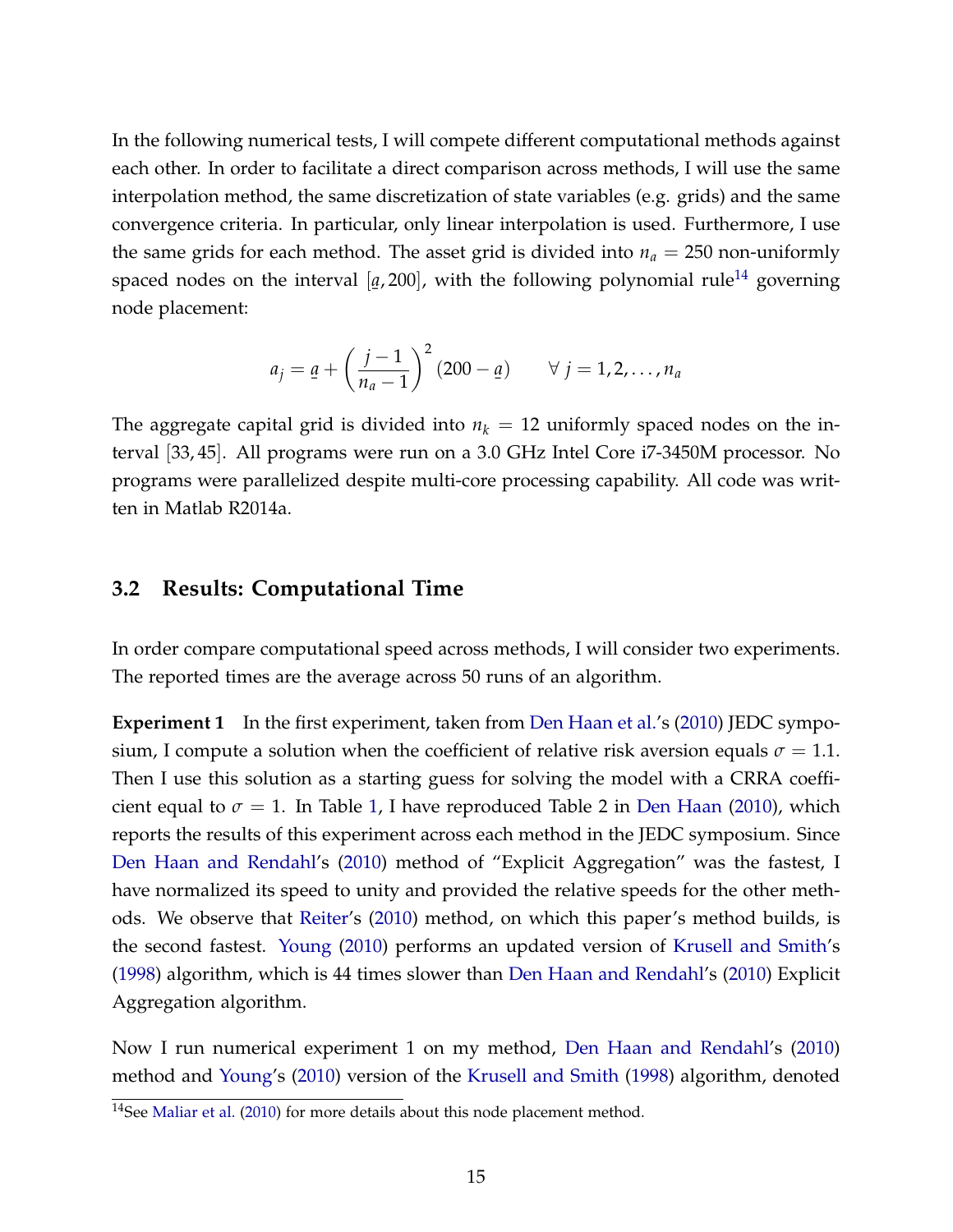| Method                             | Time, normalized*                          |
|------------------------------------|--------------------------------------------|
| Den Haan and Rendahl (2010)        |                                            |
| <b>Reiter (2010)</b>               | 6.7 times slower than Explicit Aggregation |
| <b>Young (2010)</b>                | 44 times slower than Explicit Aggregation  |
| Maliar, Maliar, and Valli (2010)   | 46 times slower than Explicit Aggregation  |
| Algan, Allais, and Den Haan (2010) | 391 times slower than Explicit Aggregation |

<span id="page-16-0"></span>Table 1: Computational Time for JEDC Symposium

\*Times normalized to [Den Haan and Rendahl](#page-28-8) [\(2010\)](#page-28-8) method.

respectively as "MIX," "XPA" and "KSY." To facilitate comparison, I coded each method using the same grids, interpolation routines, parameter values and convergence criteria. In principle, all remaining differences in computation time is due to pure differences in methods. The research reported in Table [1](#page-16-0) was not coded in such a comparable manner, and therefore elapsed time comparisons are confounded by simple differences in programming conventions.

The results, which are reported in Table [2,](#page-16-1) show that the Method of Mixture Distributions is 20.1 times faster than [Den Haan and Rendahl'](#page-28-8)s [\(2010\)](#page-28-8) Explicit Aggregation method and 118.3 times faster than [Krusell and Smith'](#page-28-0)s [\(1998\)](#page-28-0) method.

|            |            | <b>Experiment 1</b>             |              | <b>Experiment 2</b> |                                 |              |
|------------|------------|---------------------------------|--------------|---------------------|---------------------------------|--------------|
| Method     | Inner      | Outer                           | <b>Total</b> | Inner               | Outer                           | <b>Total</b> |
| <b>KSY</b> |            | 42.1 sec. 135.4 sec. 177.4 sec. |              |                     | 87.1 sec. 210.9 sec. 298.0 sec. |              |
| <b>XPA</b> | 27.4 sec.  | 2.8 sec.                        | 30.2 sec.    |                     | 149.5 sec. 13.1 sec. 163.6 sec. |              |
| <b>MIX</b> | $1.0$ sec. | $0.5$ sec.                      | 1.5 sec.     | 2.2 sec.            | 1.3 sec.                        | 4.6 sec.     |
| KSY/MIX    | 42.1       | 270.8                           | 118.3        | 36.4                | 175.9                           | 62.9         |
| XPA/MIX    | 27.4       | 5.6                             | 20.1         | 51.8                | 9.3                             | 27.4         |

<span id="page-16-1"></span>Table 2: Computational Time

**Experiment 2** For the second experiment, I time the computational speed of the Method of Mixtures, the Explicit Aggregation method and the [Young'](#page-29-0)s [\(2010\)](#page-29-0) algorithm under an alternate specification for initial guesses. In this experiment, initial guesses are not computed in advance of timing the methods. Instead, the length of time required to initialize guesses is also timed. This experiment contrasts with the first, in which initial guesses on policy functions and laws of motion for capital (and the distribution, for the Intratemporally Consistent Distributions) were computed before the methods were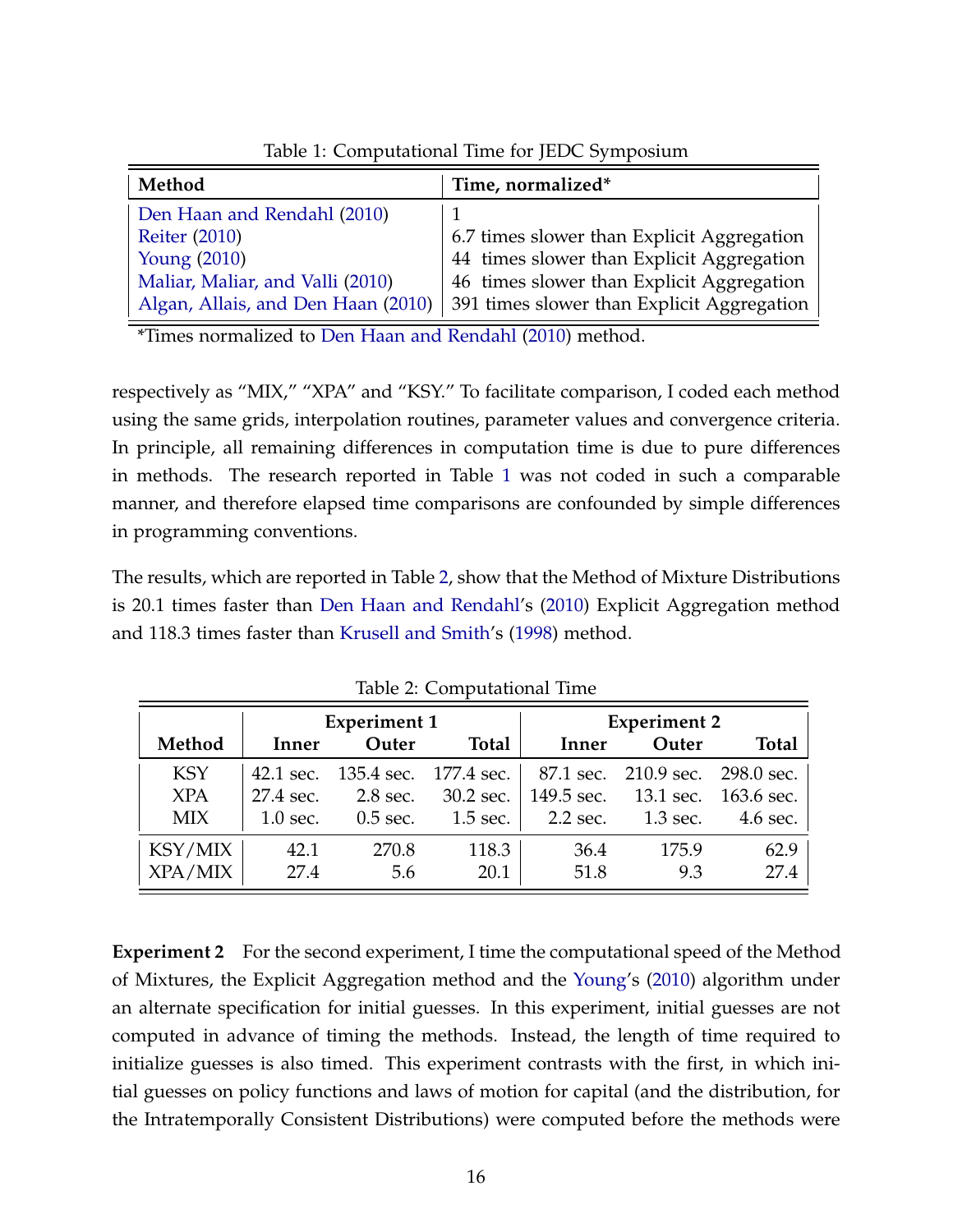timed.

This experiment disproportionately slows the Method of Mixtures, which computes the steady state distribution in order to provide an initial guess on the intratemporally consistent distribution. On the other hand, I assume that the Explicit Aggregation algorithm and the Krusell-Smith algorithm are given a standard guess for the initial law of motion:  $G(k, z) = (1 - \delta)k$ . It turns out that this guess is a relatively close approximation to the solution.

Table [2](#page-16-1) shows that the Method of Mixtures is 27.4 times faster than the Explicit Aggregation and 62.9 times faster than the Krusell-Smith algorithm. These faster computational speeds exist despite the advantages given to the Explicit Aggregation and Krusell-Smith algorithms in terms of initial guesses.

### <span id="page-17-1"></span>**3.3 Results: Accuracy**

Following the JEDC symposium [\(Den Haan, Judd, and Juillard](#page-28-2) [\(2010\)](#page-28-2)), I perform three accuracy tests on the Krusell-Smith method, Explicit Aggregation method and Method of Mixtures. These tests measure the percent error in Euler equations and the aggregate law of motion for capital. The details are described in the JEDC symposium. The results are reported in Table [3,](#page-17-0) in which I present the mean  $(L_1)$ , maximum  $(L_{\infty})$  and 99-th percentile  $(\mathcal{P}_{99})$  of the simulated errors under each test.

|                    | <b>Static Euler</b><br><b>Equation Errors</b> |            | Dynamic Euler<br><b>Equation Errors</b> |               |            | Aggregate Law of<br><b>Motion Errors</b> |            |                                                                                                                   |            |
|--------------------|-----------------------------------------------|------------|-----------------------------------------|---------------|------------|------------------------------------------|------------|-------------------------------------------------------------------------------------------------------------------|------------|
| <b>Statistic</b>   | <b>KSY</b>                                    | <b>XPA</b> | <b>MIX</b>                              | KSY           | <b>XPA</b> | <b>MIX</b>                               | <b>KSY</b> | <b>XPA</b>                                                                                                        | <b>MIX</b> |
| $L_1$              | 0.0022                                        | 0.0234     | 0.0028                                  |               |            |                                          |            | $\begin{array}{ l} 0.0106 & 0.0254 & 0.0112 \end{array}$ $\begin{array}{ l} 0.0506 & 0.4811 & 0.1089 \end{array}$ |            |
| $\mathcal{P}_{99}$ | 0.0076                                        | 0.1710     | 0.0091                                  | 0.0315        | 0.1860     | 0.0336                                   | 0.1387     | 0.6815                                                                                                            | 0.3084     |
| $L_{\infty}$       | 0.0297                                        | 0.2424     | 0.0268                                  | 0.1966 0.3222 |            | 0.1875                                   | 0.1643     | 0.7254                                                                                                            | 0.3791     |

<span id="page-17-0"></span>Table 3: Accuracy Tests\*

\*Numerical values are statistics from the distribution of percent errors generated from a 10,000 period simulation.  $L_1$ ,  $L_\infty$  and  $\mathcal{P}_x$  are, respectively, the average and maximum errors in percentages and the x-th percentile of the distribution of percent errors.

Table [3](#page-17-0) contains the accuracy results. We observe that the Method of Mixtures and the Krusell-Smith method yield nearly identical results across both static and dynamic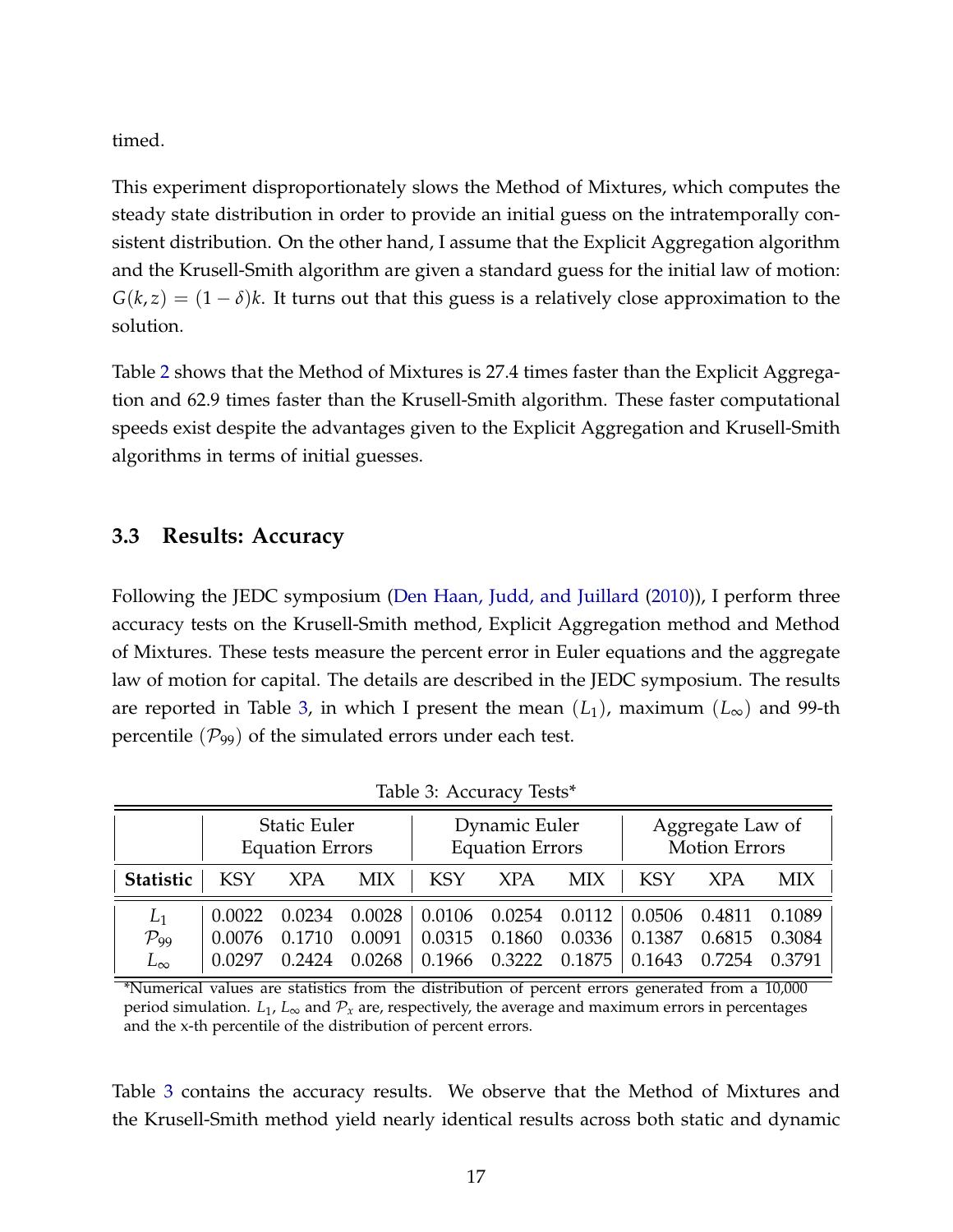Euler equation errors, while the Explicit Aggregation method's errors are an order of magnitude higher. The Krusell-Smith method has the highest accuracy for the aggregate law of motion, while the Method of Mixtures generates roughly 2 times higher errors, and the Explicit Aggregation methods generates roughly twice as large errors as the Method of Mixtures.

## **3.4 Discussion**

**Simulation and Regression** The classic algorithm, originally proposed by [Krusell and](#page-28-0) [Smith](#page-28-0) [\(1998\)](#page-28-0) and updated by [Young](#page-29-0) [\(2010\)](#page-29-0), computes the ergodic set of distributions over a long sample path for idiosyncratic and aggregate shocks. Using the realized distributions, the algorithm computes the law of motion for aggregate capital by computing the time-series for aggregate capital from the time-series of distributions and estimating the log-linear relationship between aggregate capital today and tomorrow from the simulated data.

The Method of Mixture Distributions, on the other hand, replaces simulation with an iterative procedure. The method computes the ergodic set of distributions at grid points on the aggregate state space and directly computes the relationship between aggregate capital today and tomorrow from the policy function and distributions. Therefore the law of motion for aggregate capital can be any arbitrary function that maps an aggregate state vector today into aggregate capital tomorrow.

The iterative method proves faster than simulation-based techniques (such as [Young'](#page-29-0)s [\(2010\)](#page-29-0) reformulation of [Krusell and Smith](#page-28-0) [\(1998\)](#page-28-0) or [Reiter'](#page-28-1)s [\(2010\)](#page-28-1) reference distributions). Simulation in [Krusell and Smith'](#page-28-0)s [\(1998\)](#page-28-0) computational method is time intensive and significantly slows down convergence.

**Simulation and Reference Distributions** [Reiter'](#page-28-1)s [\(2010\)](#page-28-1) method and the Method of Mixture Distributions differ critically in how they update distributions. [Reiter](#page-28-1) [\(2010\)](#page-28-1) solves for the policy function and aggregate law of motion implied by a particular mapping from distributional moments to distributions. Upon obtaining a solution, his method simulates distributions implied by the policy function and uses a weighted average of these simulated distributions to provide a new mapping between distributional moments and distributions.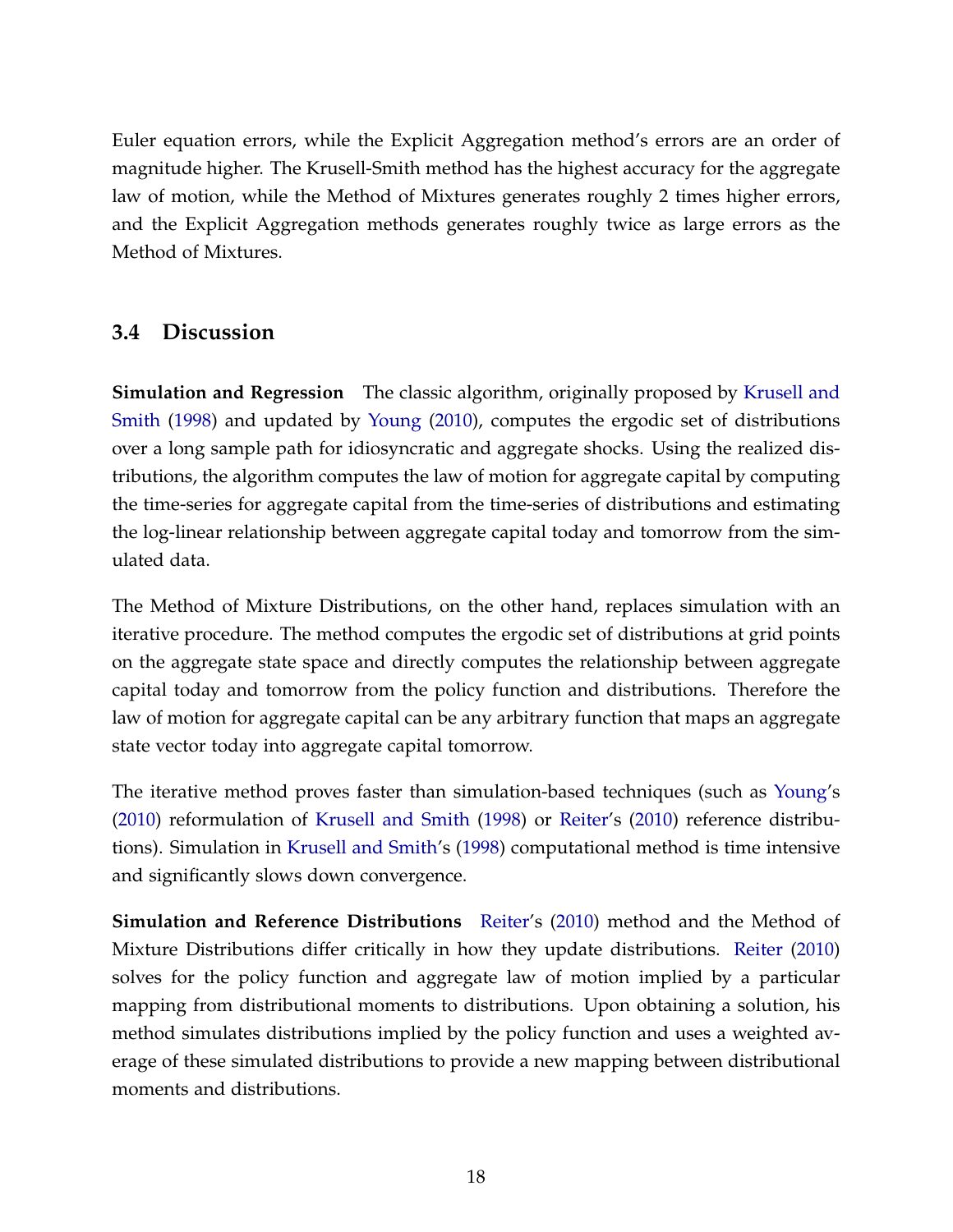The Method of Mixture Distributions, on the other hand, does not use simulation at any step. As established, simulation is time consuming relative to iteration. And while both methods update distributions as weighted averages of prior distributions, the Method of Mixture Distributions imposes an additional condition on how exactly this is performed. [15](#page-1-0)

**Explicit Aggregation** [Den Haan and Rendahl'](#page-28-8)s [\(2010\)](#page-28-8) Explicit Aggregation method does not require computing distributions. In principle, this feature of their method should make Explicit Aggregation faster than the Method of Mixture Distributions. However, the version of Explicit Aggregation advocated by [Den Haan and Rendahl](#page-28-8) [\(2010\)](#page-28-8) requires an aggregate state space containing aggregate shocks and the total capital held by *both* unemployed and employed agents. The Method of Mixture Distributions only requires aggregate shocks and aggregate capital and therefore has a smaller aggregate state vector. It is this feature that makes the Method of Mixture Distributions the faster algorithm.[16](#page-1-0)

## **4 Non-Trivial Market Clearing**

In [Krusell and Smith'](#page-28-0)s [\(1998\)](#page-28-0) production economy, market clearing prices can be recovered from the representative firm's optimality conditions. As a result, a solution to the model can be written in terms of a law of motion for the aggregate state variables. Instead, now consider an endowment economy, $17$  in which agents trade a non-contingent bond that is in zero net supply. The market clearing price ensures that for every agent who wishes to borrow resources, there exists an agent who is willing to lend those resources. Consequently, the market clearing price must be computed using the distribution over debt position and cannot be simply recovered from a representative firm's optimality conditions.

In this section, I demonstrate how to use the Method of Mixture Distributions to compute

<sup>&</sup>lt;sup>15</sup> [Algan, Allais, and Den Haan](#page-27-5) [\(2010\)](#page-27-5) also provide a mapping between distributional moments and distributions. They parameterize the distribution and, at each iteration of the algorithm, perform a rootfinding procedure to update the distribution. However, the root-finder slows the overall algorithm. Furthermore, [Algan et al.](#page-27-5) [\(2010\)](#page-27-5) use [Reiter'](#page-28-1)s [\(2010\)](#page-28-1) simulation method to recover "reference moments" to increase the accuracy of the parameterized distribution.

 $16$ Note well that (although I have not yet tested this statement) the Explicit Aggregation method may be the faster method when the state space is restricted to only aggregate shocks and aggregate capital. The next draft will explore this possibility.

<sup>17</sup>See [Huggett](#page-28-6) [\(1993\)](#page-28-6) or [Den Haan](#page-28-10) [\(1997\)](#page-28-10).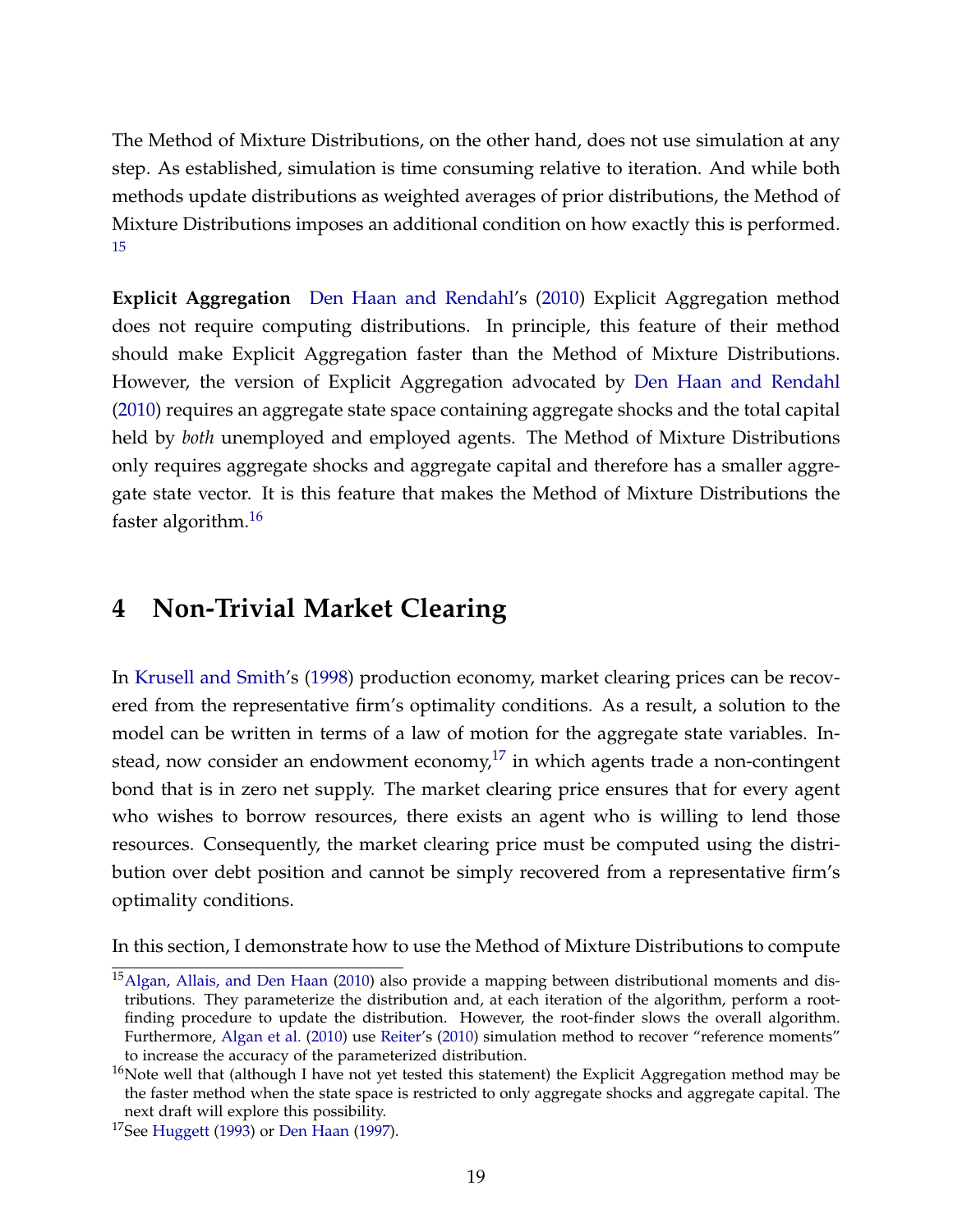the set of market clearing prices in an endowment economy with aggregate uncertainty. It turns out that the method easily extends to the computation of an endowment economy. The main difference is that in the endowment economy, we know the first moment of the distribution: market clearing requires that it is zero. Therefore, we will construct mixture distributions that enforce market clearing prices at each iteration. Furthermore, as was the case for the [Krusell and Smith](#page-28-0) [\(1998\)](#page-28-0) model, the Method of Mixture Distributions can be viewed as an extension of [Young'](#page-29-0)s [\(2010\)](#page-29-0) method that replaces simulation with iteration.

In the remainder of this section I will describe the algorithm for endowment economies and then report the results of speed and accuracy comparisons. The description will follow the same steps as the previous sections.

#### **4.1 Pure Exchange Economy**

**Environment** Agents in the endowment economy trade a non-contingent bond,  $b \in \mathcal{B}$ , at a price  $q \in \mathcal{Q}$ . Agents solve the following dynamic program:

$$
v(b, \varepsilon, q, z) = \max_{(c, b') \in \Gamma(b, \varepsilon, q, z)} u(c) + \beta \sum_{\varepsilon'} \sum_{z'} \pi(\varepsilon', z' | \varepsilon, z) v(b', \varepsilon', q', z')
$$
  

$$
\Gamma(b, \varepsilon, q, z) = \left\{ c \ge 0, b' \ge \underline{b} \mid c + qb' \le z\varepsilon + b \right\}
$$
  

$$
q' = Q(z')
$$

The associated policy function for bond holdings is denoted  $g(b,\varepsilon,q,z)$  and is indexed by the aggregate endowment shock and the contemporaneous bond price.  $Q : \mathcal{Z} \to \mathcal{Z}$ is the equilibrium pricing function, which agents use to forecast future bond prices.

The market clearing condition requires:

$$
\sum_{\varepsilon} \int_{\mathcal{B}} b f(b, \varepsilon; z) db = 0
$$
  

$$
\sum_{\varepsilon} \int_{\mathcal{B}} g(b, \varepsilon; Q(z), z) f(b, \varepsilon; z) db = 0
$$

where *f*(*b*,*ε*; *z*) is the density over bond holdings and idiosyncratic income shock which is indexed by the aggregate endowment shock. The first market clearing condition re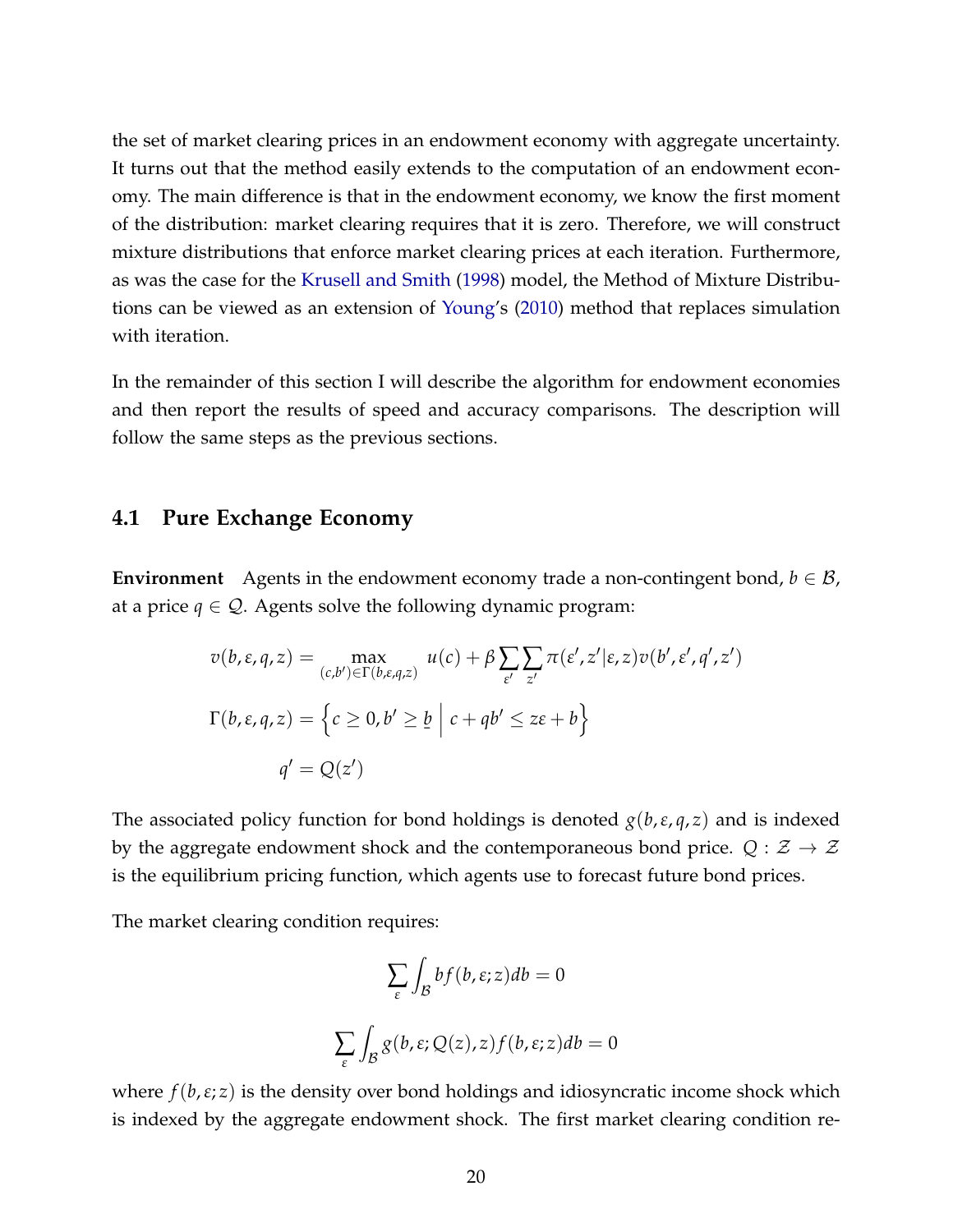quires that bonds are in zero net supply at the beginning-of-period, before trade occurs. This is an equilibrium restriction on the density function. The second condition ensures that prices  $q = Q(z)$  clear bond markets after trade occurs at the end-of-period, given policy functions.

### **4.2 Numerical Implementation**

**Preliminaries** We will place the endogenous state variables on a bond grid  $b \in G_b \subseteq B$ with  $n_b$  nodes and price grid  $q \in \mathbb{G}_q \subseteq \mathcal{Q}$  with  $n_q$  nodes. As before, the exogenous state variables are placed on grids given by **G***<sup>z</sup>* and **G***<sup>ε</sup>* .

**Computing Equilibrium Prices** To compute the bond prices, first guess that  $Q_0(z)$  is the initial equilibrium price function. At each iteration (*n*), compute a new price function  $Q'_n(z)$  from a given guess  $Q_n(z)$ . To update the guess, we again follow [Gaspar and Judd](#page-28-4) [\(1997\)](#page-28-4) in using Fixed Point Iteration:

$$
Q_{n+1}(z) = Q_n(z) + \Delta \cdot \left( Q'_n(z) - Q_n(z) \right)
$$

Iterate until  $Q'_n(z)$  equals  $Q_n(z)$  up to the required precision.

**Computing Policy Functions** Given a price function  $Q_n(z)$ , we will compute the policy function  $g(b,\varepsilon,q,z|Q_n)$  for each bond price on the grid  $q \in \mathbb{G}_q$ . Agents use  $Q_n(z')$ to forecast future prices and take  $q \in \mathbb{G}_q$  as today's bond price. As before, I use the Endogenous Gridpoint Method.

**Computing Densities** I compute a density function *f*(*b*,*ε*; *z*) that satisfies an intratemporal consistency condition of the following form:

$$
f(\hat{b}, \varepsilon; z) = \int_{Q} \mathbb{1} \left[ \Gamma(q, z) = 0 \right] \left( \int_{B} \mathbb{1} \left[ g(b, \varepsilon, q, z | Q) = \hat{b} \right] f(b, \varepsilon; z) db \right) dq
$$

$$
\Gamma(q, z) = \sum_{\varepsilon} \int_{B} g(b, \varepsilon, q, z | Q) f(b, \varepsilon; z) db
$$

This condition requires that the beginning-of-period distribution is consistent with the end-of-period distribution, in the same way that was discussed above. However, intratemporal consistency changes in one distinct way: the market clearing condition requires that the first moment of the bond-holding distribution is zero.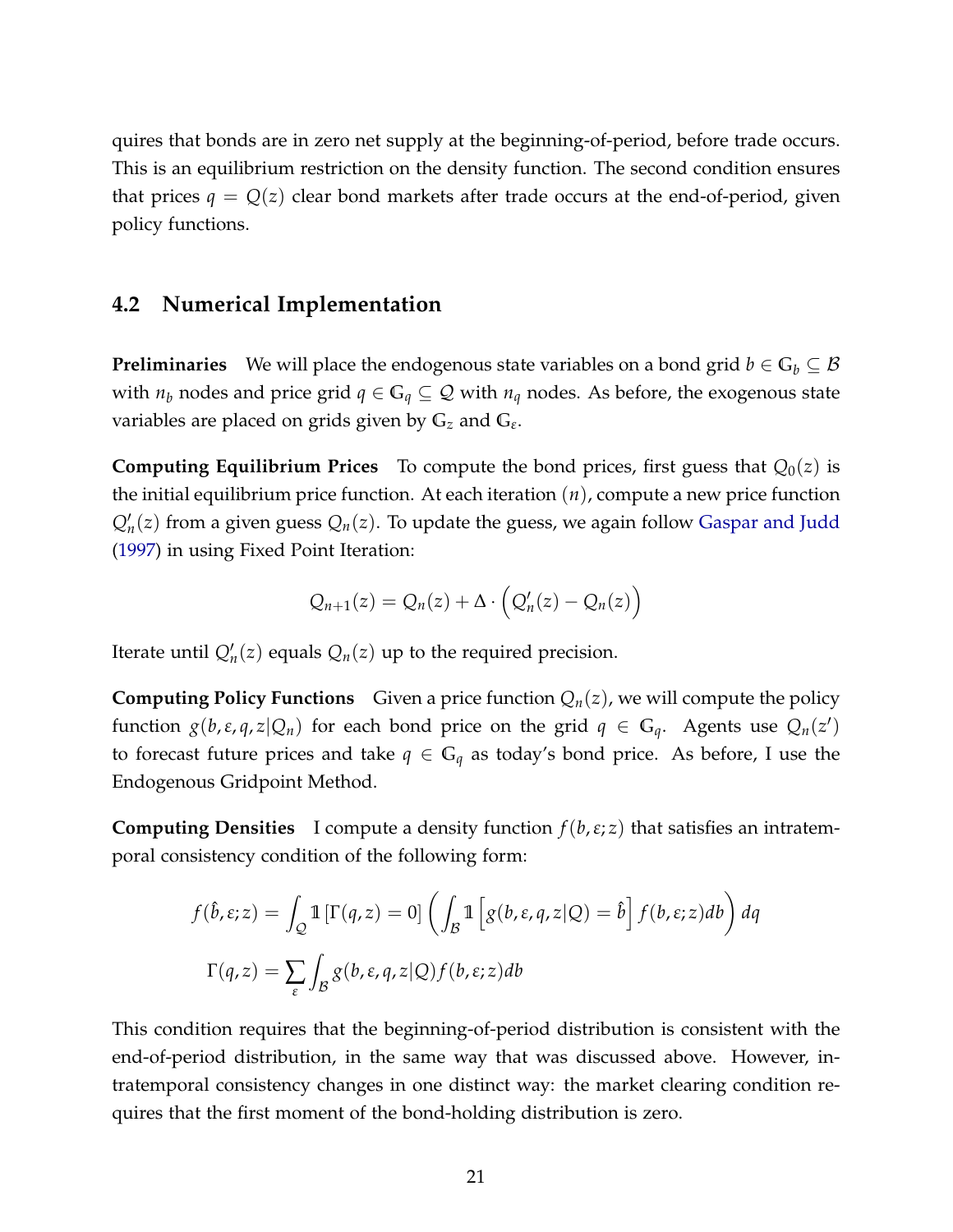In order to numerically implement the fixed point operator that defines an intratemporally consistent density, I will proceed according to the following heuristic outline:

• **Step 0 :** *(Iteration* 0*)*

Given  $Q_n$  and  $g(b, \varepsilon, q, z | Q_n)$ , guess an initial beginning-of-period density, denoted  $f_0(b,\varepsilon;z|Q_n)$ .

• **Step 1:** *(Iteration i)*

Given the beginning-of-period density  $f_i(b, \varepsilon; z|Q_n)$ , compute the end-of-period density:

$$
f'_{i}(\hat{b}, \varepsilon; q, z | Q_n) \triangleq \sum_{b \in G_b} \omega_b(\hat{b}, g(b, \varepsilon, q, z | Q_n)) f_i(b, \varepsilon; z | Q_n)
$$

where  $\hat{b} \in \mathbb{G}_b$  and the function  $\omega_b : \mathbb{G}_b \times \mathcal{B} \to [0,1]$  will be defined below.

• **Step 2:** *(Iteration i)*

Given the end-of-period density  $f_i'$ *i* (*b*,*ε*; *q*, *z*|*Qn*), compute the first moment of the endof-period density:

$$
\Gamma_i(q,z) \triangleq \sum_{\varepsilon \in \mathbb{G}_{\varepsilon}} \sum_{b \in \mathbb{G}_b} bf'_i(b,\varepsilon;q,z|Q_n)
$$

• **Step 3:** *(Iteration i)*

Given the end-of-period density  $f_i'$ *i* (*b*,*ε*; *q*, *z*|*Qn*), compute the beginning-of-period density for iteration  $i + 1$ :

$$
f_{i+1}(b,\varepsilon;z|Q_n)=\sum_{q\in\mathbb{G}_q}\omega_q(q|\Gamma_i(\cdot,z))f'_i(b,\varepsilon;q,z|Q_n)
$$

where the function  $\omega_q : \mathbb{G}_q \to [0,1]$  will be defined below.

• **Step 4:** *(Iteration i)*

Verify whether the density satisfies the convergence criterion, for some *η* > 0 small:

$$
\sup_{(b,\varepsilon,z)} \left| f_{i+1}(b,\varepsilon;z|Q_n) - f_i(b,\varepsilon;z|Q_n) \right| < \eta
$$

If so, go to **Step 5:** *(Iteration i)* and recover the price function. If not, go to **Step 1** *(iteration*  $i + 1$ *)*.

• **Step 5:** *(Iteration n)*

Given  $f(b, \varepsilon; z | Q_n)$  has converged, use the corresponding  $\Gamma(q, z)$  to find market clear-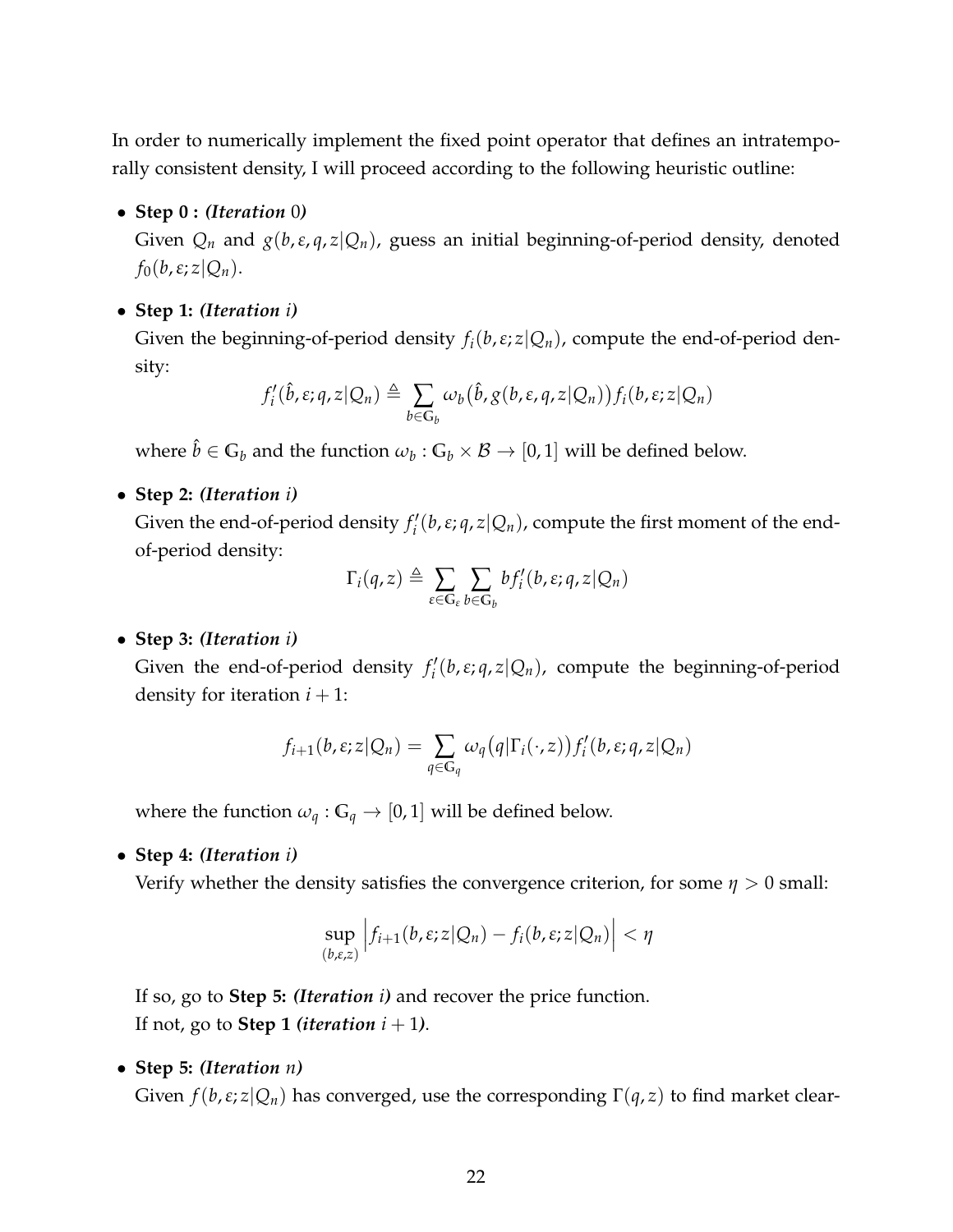ing prices for each  $z \in \mathbb{G}_z$ . That is find  $Q'_n(z)$  such that

$$
\Gamma\big(Q'_n(z),z\big)=0 \quad \forall \; z\in \mathbb{G}_z
$$

Continue to updating the price function (as detailed above).

Next I must define and characterize the functions  $\omega_b$  and  $\omega_q$ . These functions govern how a set of distributions is mapped into itself and, therefore, are crucial for constructing the ergodic set of densities. The function  $\omega_b$  is defined equivalently to  $\omega_a$  in Section [2.3.](#page-8-0) The function *ω<sup>q</sup>* is similar to *ω<sup>k</sup>* (defined in Section [2.3\)](#page-8-0), but has some important differences that will now be discussed.

The function  $\omega_q$  governs the mapping from the set of end-of-period densities back into the set of beginning-of-period densities. To compute the beginning-of-period density, I first find today's bond price (*q*) for which the bond market clears (e.g. the distribution has a first moment equal to zero). However, the value of *q* for which  $\Gamma_i(q, z) = 0$  is not necessarily on the bond price grid, **G***q*. To find the density function that corresponds to a the market clearing bond price, I develop the *Method of Mixture Distributions* as follows.

I construct a conditional distribution over end-of-period densities,  $f_i'$ *i* (*b*,*ε*; *q*, *z*). The conditional distribution probabilistically allocates *distributions* over (*b*,*ε*) to aggregate states (*z*) and contemporaneous bond prices (*q*), thereby constructing the beginning-of-period density as a mixture distribution. By construction, the conditional distribution over densities will generate a mixture distribution with the desired first moment of zero.

The conditional distribution function is given by  $\omega_q : G_q \to [0,1]$ . For  $j = 2, \ldots, n_q$ , let *q*<sup>*j*</sup> ∈  $G$ <sup>*q*</sup> and let *z* ∈  $G$ <sup>*z*</sup>. The conditional distribution function is given by:

$$
\omega_q(q|\Gamma(\cdot,z)) \triangleq \left\{\begin{array}{ll}\frac{-\Gamma(q_j,z)}{\Gamma(q_{j+1},z)-\Gamma(q_j,z)} & \text{if} \quad \Gamma(q_j,z) \leq 0 \leq \Gamma(q_{j+1},z) \text{ and } q = q_{j+1} \\ \frac{\Gamma(q_{j+1},z)}{\Gamma(q_{j+1},z)-\Gamma(q_j,z)} & \text{if} \quad \Gamma(q_j,z) \leq 0 \leq \Gamma(q_{j+1},z) \text{ and } q = q_j \\ 0 & \text{elsewhere}\end{array}\right\}
$$

In words, first find the adjacent end-of-period distributions that have first moments around zero (the market clearing first moment). That is, find  $\{q_j, q_{j+1}\}\$  for which  $0 \in$  $[\Gamma(q_j, z), \Gamma(q_{j+1}, z)]$ . Then assign a fraction  $(\Gamma_{j+1})/(\Gamma_{j+1} - \Gamma_j)$  of the end-of-period den-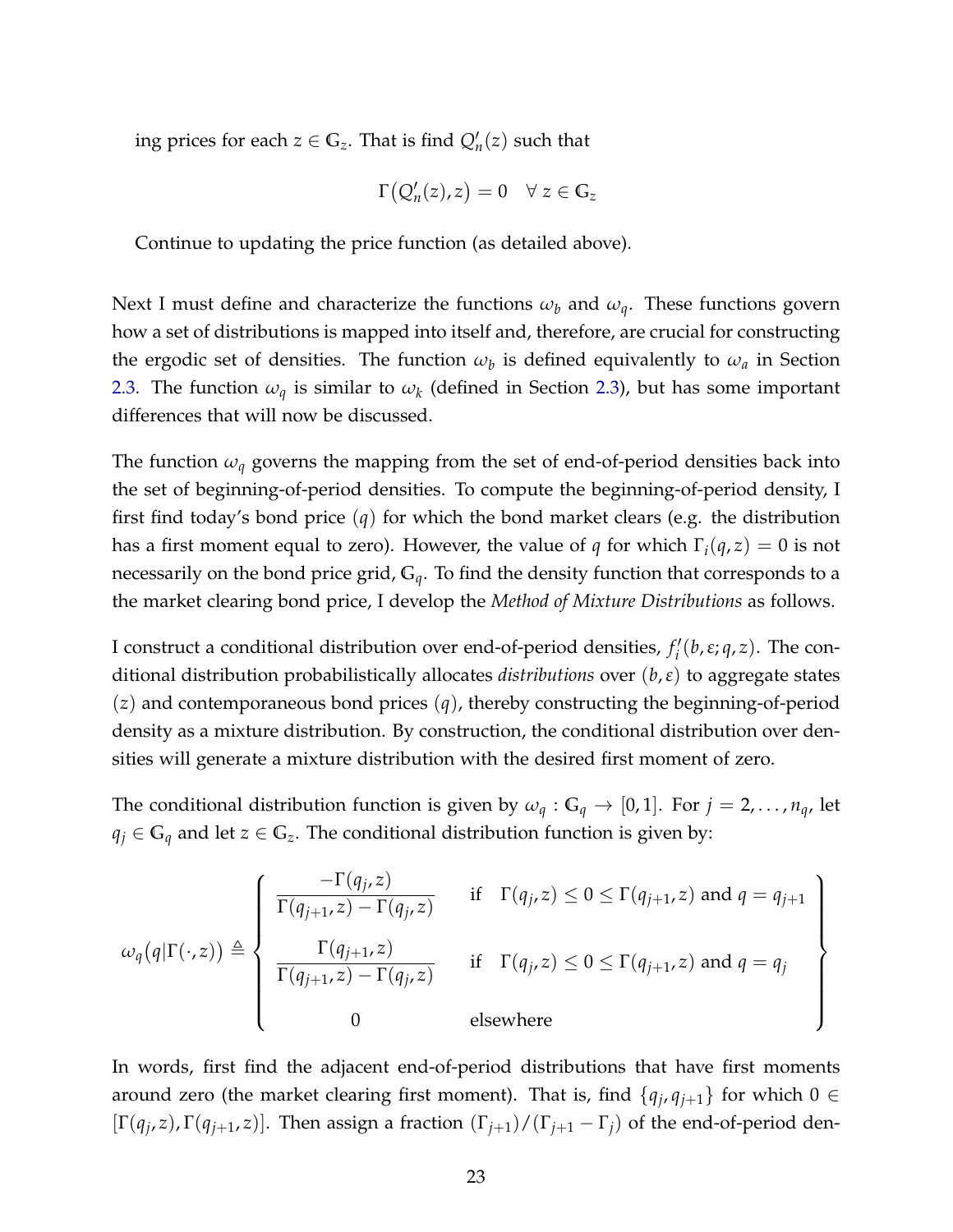sity  $f_i'$ *i* (*b*,*ε*; *q<sup>j</sup>* , *z*) and a complementary fraction (−Γ*j*)/(Γ*j*+<sup>1</sup> − Γ*j*) of the end-of-period density  $f_i'$ *i* (*b*,*ε*; *qj*+<sup>1</sup> , *z*) to the beginning-of-period density *fi*+1(*b*,*ε*; *z*). A generic mixture distribution takes the form:

$$
f_{i+1}(b,\varepsilon;z) = \left(1 - \frac{-\Gamma_j}{\Gamma_{j+1} - \Gamma_j}\right) f'_i(b,\varepsilon;q_j,z) + \left(\frac{-\Gamma_j}{\Gamma_{j+1} - \Gamma_j}\right) f'_i(b,\varepsilon;q_{j+1},z)
$$

where  $\Gamma_j \triangleq \Gamma_i(q_j, z)$  and  $\Gamma_{j+1} \triangleq \Gamma_i(q_{j+1}, z)$ .

#### **4.3 Numerical Tests**

**Computational Details** I use the same parameters in [Den Haan'](#page-28-10)s [\(1997\)](#page-28-10) baseline specification. The asset grid is divided into  $n<sub>b</sub> = 250$  non-uniformly spaced nodes on the interval [ *b*, 10] according to the polynomial rule: ¯

$$
a_j = \underline{b} + \left(\frac{j-1}{n_b-1}\right)^2 (10 - \underline{b}) \qquad \forall \ j = 1, 2, ..., n_b
$$

where the borrowing limit is set to  $\underline{b} = -1.0$ . The asset price grid is divided into  $n_q = 12$ ¯ uniformly spaced nodes on the interval [0.99, 1.10].

**Computational Time** I repeat versions of the two experiments in section [3.2.](#page-15-0) In the first experiment, I compute the solution when the coefficient of relative risk aversion equals  $\sigma$  = 3.0. Then I use this solution as a starting guess for solving the model with a coefficient of  $\sigma = 1.5$ . In the second experiment, I time the computational speed of each method under standard guesses. For each method I guess the initial policy function is  $b'(b,\varepsilon;q,z) = (1 - \beta)b$ . For the Method of Mixtures, I must initialize distributions by computing the steady state distribution and find the implied price function. The initial price function for the other two methods is set to  $Q(z) = z$ .

Results are reported in Table [4.](#page-25-0) The table shows that the Krusell-Smith algorithm is 91 times and 33 times slower than the Method of Mixtures in experiments 1 and 2, respectively. With respect to the Explicit Aggregation method, computation under experiment 1 did not converge under a wide set of starting values. For experiment 2, while the Explicit Aggregation method converged quickly, we will see that the solution is inaccurate. From this set of observations, I conclude that this paper's particular implementation of the Explicit Aggregation method is not well equipped to compute the equilibria of Pure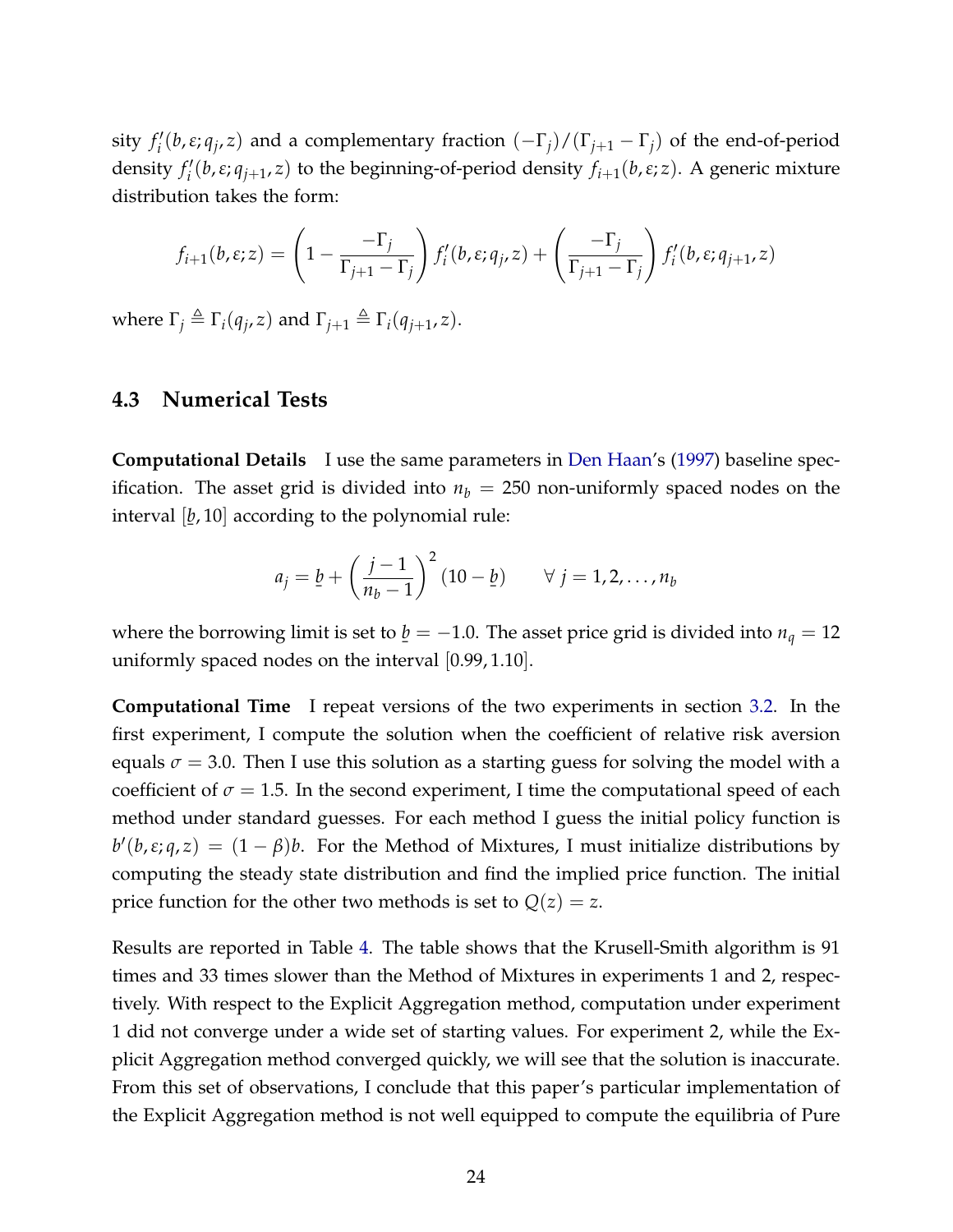Exchange economies. Further work is needed to determine whether another implementation may be more robust.

|            | <b>Experiment 1</b> | <b>Experiment 2</b> |
|------------|---------------------|---------------------|
| Method     | <b>Total</b>        | <b>Total</b>        |
| <b>KSY</b> | 721.4 sec.          | 791.4 sec.          |
| <b>XPA</b> | $\infty$ sec.       | 154.6 sec.          |
| <b>MIX</b> | 7.9 sec.            | 24.3 sec.           |
| KSY/MIX    | 91.3                | 32.6                |
| XPA/MIX    | $\infty$            |                     |

<span id="page-25-0"></span>Table 4: Computational Time

**Accuracy** Accuracy results for each of the three tests in section [3.3](#page-17-1) are reported in Table [5.](#page-25-1) We observe that the Method of Mixtures and the Krusell-Smith method yield nearly identical accuracy results across each test, while the Explicit Aggregation method has higher errors across each test. Note that the high errors are a result of the simple specification for the bond prices. In principle, if prices were conditioned on additional aggregate state variables then agents' forecasts of future prices would be more accurate. The results in Table [5](#page-25-1) are meant to be suggestive of the relative accuracies across methods under a common set of assumptions on primitives, not the absolute accuracy achievable.

Static Euler Fuller Dynamic Euler Aggregate Law of Equation Errors | Equation Errors | Motion Errors **Statistic** | KSY XPA MIX | KSY XPA MIX | KSY XPA MIX *L*<sup>1</sup> 2.3526 3.3576 2.3247 2.4461 3.3258 2.4433 0.3813 4.1632 0.3829 *L*∞ 4.8535 5.4582 4.8287 18.3377 21.9826 18.2313 1.2102 7.1987 1.0526

<span id="page-25-1"></span>Table 5: Accuracy Tests\*

\*Numerical values are statistics from the distribution of percent errors generated from a 10,000 period simulation. *L*<sup>1</sup> and *L*<sup>∞</sup> are, respectively, the average and maximum errors in percentages.

### **4.4 Discussion**

The extension of the Method of Mixture Distributions for the endowment economy is very similar to the method as it is applied to a production economy. The main difference is that the market clearing condition for an endowment economy requires that bonds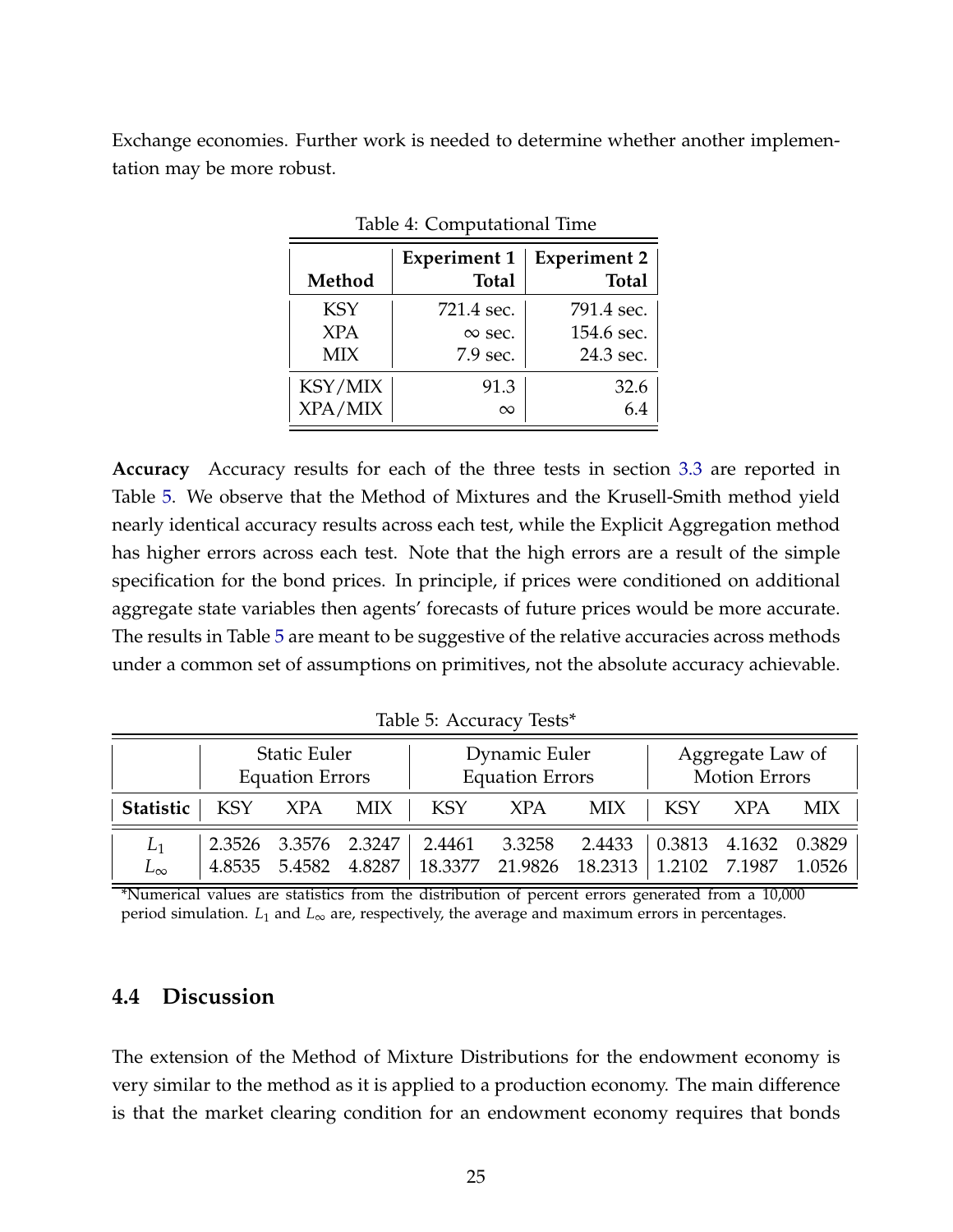be held in zero net supply. Therefore, the Method of Mixture Distributions constructs distributions that satisfy the market clearing condition.

Furthermore, the Method of Mixture Distributions can be thought of as an extension of [Young'](#page-29-0)s [\(2010\)](#page-29-0) method. [Young'](#page-29-0)s [\(2010\)](#page-29-0) method essentially guesses a market clearing set of prices as a function of the aggregate state, computes policy functions and then simulates distributions to recover the relationship between prices and aggregate states. In terms of computational intensity, simulation in an endowment economy requires finding a market clearing bond price at each period of time along the sample path. Given that simulation requires a long sample path, a large number of root-finding computations must be implemented.

The Method of Mixture Distributions replaces simulation in [Young'](#page-29-0)s [\(2010\)](#page-29-0) method with iteration. Iteration on the intratemporally consistent density operator constructs densities as mixtures over conditional distributions  $(\omega_q)$  in a way that induces market clearing. Therefore iteration avoids implementing root-finding computations, except upon convergence when a root-finder recovers the market clearing prices directly. Therefore, the speed gains from iteration can be large. Furthermore, this method allows for an arbitrary pricing function whereas simulation specifies a particular function and estimates its parameters.

## **5 Conclusion**

This paper provided a new method for computing equilibrium in a large class of economies featuring heterogeneous agents, incomplete markets and aggregate uncertainty. Following the *Journal of Economic Dynamics and Control's* January 2010 symposium, I illustrated this new method's mechanics within the context of [Krusell and Smith'](#page-28-0)s [\(1998\)](#page-28-0) production economy. I additionally provided an extension of the method to endowment economies, in which market clearing prices must be solved explicitly. I compared the Method of Mixture Distributions to other methods in the JEDC symposium and found that it is faster and approximately as accurate.

The Method of Mixture Distributions can be regarded as an alternative to stochastic simulation, such as [Young'](#page-29-0)s [\(2010\)](#page-29-0) method, that avoids *both* cross-sectional and timeseries sampling error. The Method of Mixture Distributions approximates the ergodic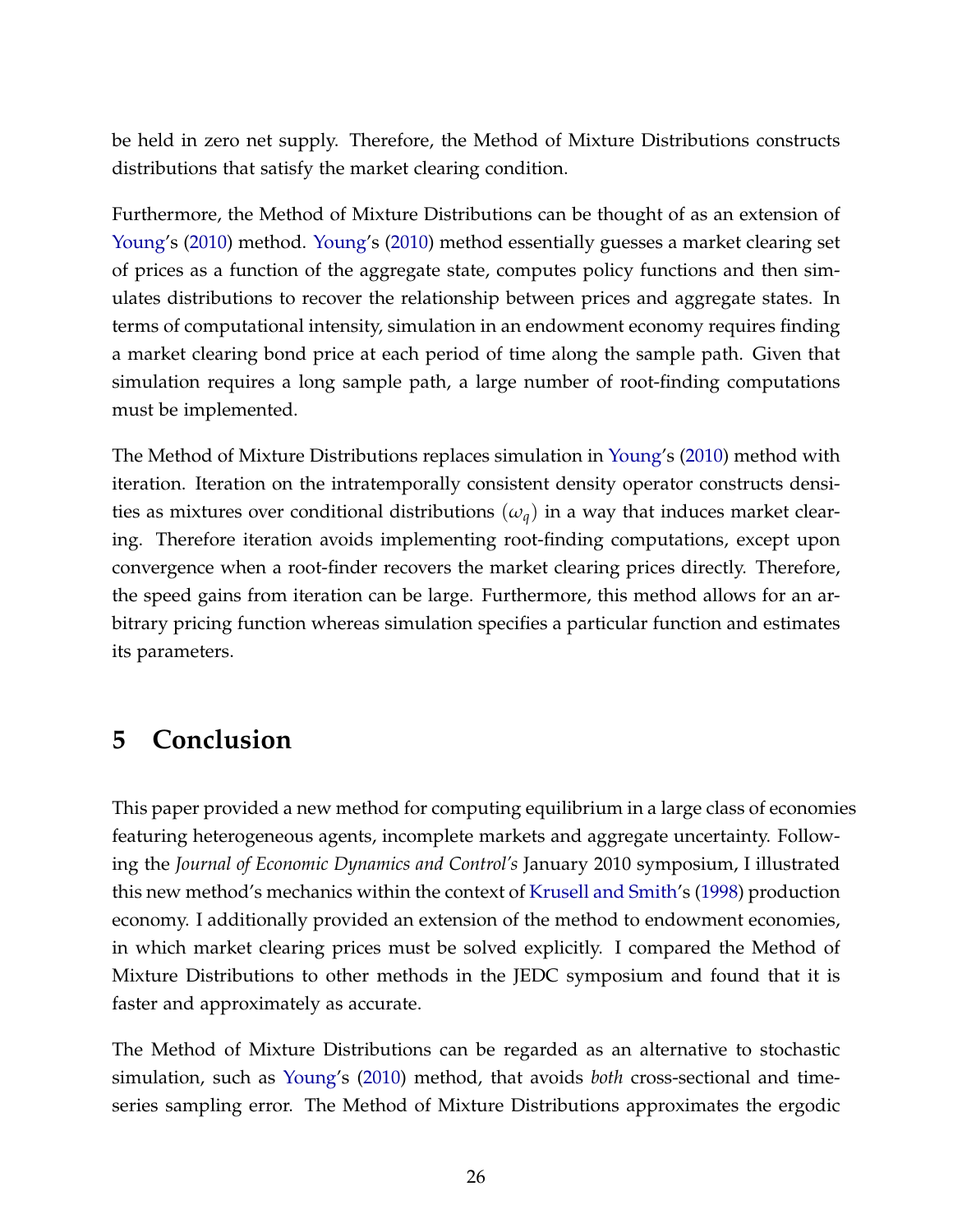set of distribution functions through an iterative procedure, instead of simulating a long sample path of distributions. As a result, the Method of Mixture Distributions is faster and does not require parametric specifications for either the law of motion for aggregate state variables (or for bond price functions in an endowment economy).

Lastly, the Method of Mixture Distributions only requires a parsimonious aggregate state vector. Therefore, relative to methods that do not utilize any sort of simulation, such as [Den Haan and Rendahl'](#page-28-8)s [\(2010\)](#page-28-8) method of Explicit Aggregation, the Method of Mixture Distributions is capable of computing equilibrium faster – it does not require as many functional evaluations over the aggregate state space.

## **References**

- <span id="page-27-1"></span>Aiyagari, S. R. (1994): "Uninsured Idiosyncratic Risk and Aggregate Saving," *The Quarterly Journal of Economics*, 109, 659–84.
- <span id="page-27-5"></span>Algan, Y., O. Allais, and W. J. Den Haan (2010): "Solving the Incomplete Markets Model with Aggregate Uncertainty Using Parameterized Cross-Sectional Distributions," *Journal of Economic Dynamics and Control*, 34, 59–68.
- Anderson, C. R. and C. J. Elion (2004): "Accelerated Solutions of Nonlinear Equations Using Runge-Kutta Methods," *UCLA Computational and Applied Mathematics Report # 04-26*.
- <span id="page-27-4"></span>Carroll, C. D. (2006): "The Method of Endogenous Gridpoints for Solving Dynamic Stochastic Optimization Problems," *Economics Letters*, 91, 312–320.
- <span id="page-27-3"></span>Castañeda, A., J. Díaz-Giménez, and J.-V. Ríos-Rull (1998): "Exploring the Income Distribution Business Cycle Dynamics," *Journal of Monetary Economics*, 42, 93–130.
- <span id="page-27-6"></span>Chang, Y. and S.-B. Kim (2007): "Heterogeneity and Aggregation: Implications for Labor-Market Fluctuations," *American Economic Review*, 97, 1939–1956.
- <span id="page-27-0"></span>Dávila, J., J. H. Hong, P. Krusell, and J.-V. Ríos-Rull (2012): "Constrained Efficiency in the Neoclassical Growth Model With Uninsurable Idiosyncratic Shocks," *Econometrica*, 80, 2431–2467.
- <span id="page-27-2"></span>Den Haan, W. J. (1996): "Heterogeneity, Aggregate Uncertainty, and the Short-Term Interest Rate," *Journal of Business & Economic Statistics*, 14, 399–411.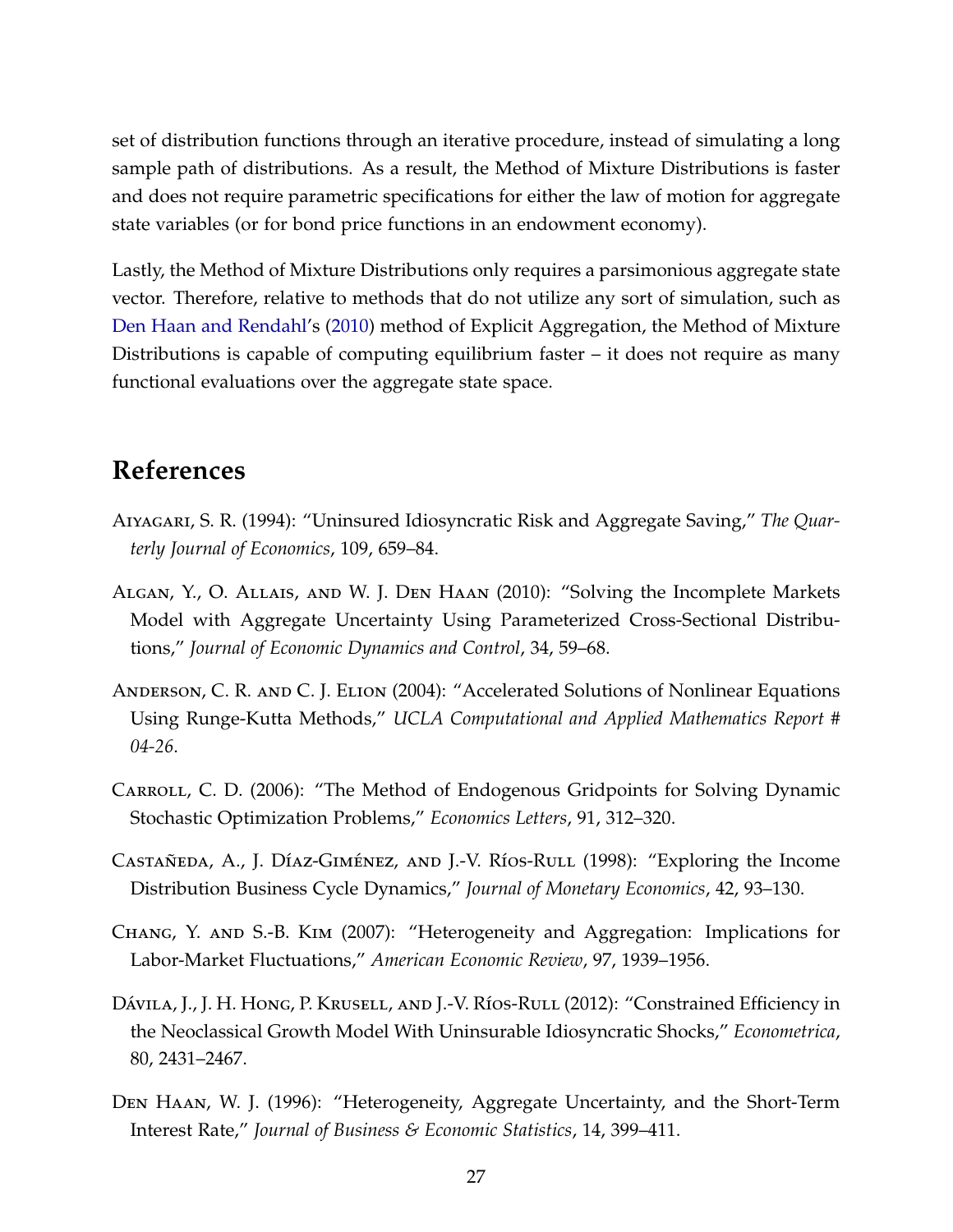- <span id="page-28-10"></span>——— (1997): "Solving Dynamic Models With Aggregate Shocks And Heterogeneous Agents," *Macroeconomic Dynamics*, 1, 355–386.
- <span id="page-28-7"></span>——— (2010): "Comparison of Solutions to the Incomplete Markets Model with Aggregate Uncertainty," *Journal of Economic Dynamics and Control*, 34, 4–27.
- <span id="page-28-2"></span>DEN HAAN, W. J., K. L. JUDD, AND M. JUILLARD (2010): "Computational Suite of Models with Heterogeneous Agents: Incomplete Markets and Aggregate Uncertainty," *Journal of Economic Dynamics and Control*, 34, 1–3.
- <span id="page-28-8"></span>DEN HAAN, W. J. AND P. RENDAHL (2010): "Solving the Incomplete Markets Model with Aggregate Uncertainty Using Explicit Aggregation," *Journal of Economic Dynamics and Control*, 34, 69–78.
- <span id="page-28-4"></span>GASPAR, J. AND K. JUDD (1997): "Solving Large-Scale Rational-Expectations Models," *Macroeconomic Dynamics*, 1, 45–75.
- <span id="page-28-6"></span>HUGGETT, M. (1993): "The Risk-Free Rate in Heterogeneous-Agent Incomplete-Insurance Economies," *Journal of Economic Dynamics and Control*, 17, 953–969.
- <span id="page-28-12"></span>Khan, A. and J. K. Thomas (2008): "Idiosyncratic Shocks and the Role of Nonconvexities in Plant and Aggregate Investment Dynamics," *Econometrica*, 76, 395–436.
- <span id="page-28-11"></span>Krusell, P. and A. A. Smith (1997): "Income And Wealth Heterogeneity, Portfolio Choice, And Equilibrium Asset Returns," *Macroeconomic Dynamics*, 1, 387–422.
- <span id="page-28-0"></span>——— (1998): "Income and Wealth Heterogeneity in the Macroeconomy," *Journal of Political Economy*, 106, 867–896.
- <span id="page-28-5"></span>Maliar, L. and S. Maliar (2013): "Envelope Condition Method Versus Endogenous Grid Method for Solving Dynamic Programming Problems," *Economics Letters*, 120, 262–266.
- <span id="page-28-9"></span>Maliar, L., S. Maliar, and F. Valli (2010): "Solving the Incomplete Markets Model with Aggregate Uncertainty Using the Krusell-Smith Algorithm," *Journal of Economic Dynamics and Control*, 34, 42–49.
- <span id="page-28-3"></span>Miao, J. (2006): "Competitive Equilibria of Economies with a Continuum of Consumers and Aggregate Shocks," *Journal of Economic Theory*, 128, 274–298.
- <span id="page-28-1"></span>REITER, M. (2010): "Solving the Incomplete Markets Model with Aggregate Uncertainty by Backward Induction," *Journal of Economic Dynamics and Control*, 34, 28–35.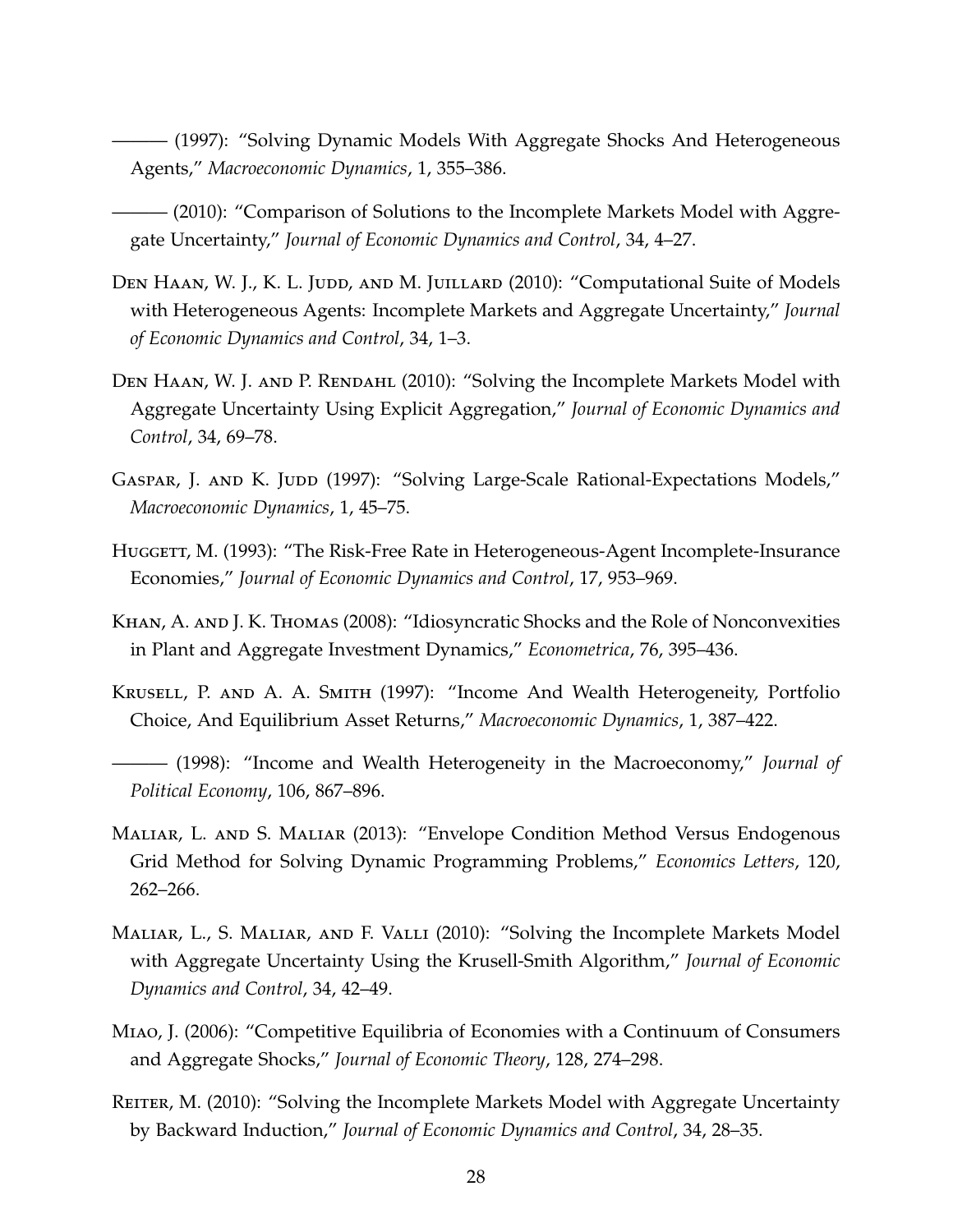- <span id="page-29-1"></span>Ríos-Rull, J.-V. (1997): "Computation of equilibria in heterogeneous agent models," *Federal Reserve Bank of Minneapolis Staff Report # 231*.
- <span id="page-29-0"></span>Young, E. R. (2010): "Solving the Incomplete Markets Model with Aggregate Uncertainty Using the Krusell-Smith Algorithm and Non-Stochastic Simulations," *Journal of Economic Dynamics and Control*, 34, 36–41.

## **A Appendix: Pseudo Algorithms**

- (0) Obtain initial distribution
	- Compute the steady state density function over  $\mathcal{G}_a \times \mathcal{G}_e$ , denoted  $f_{ss}$
	- Transform  $f_{ss}$  to  $f_0$  s.t. for each  $S \equiv (k, z) \in \mathcal{G}_k \times \mathcal{G}_z$ :

$$
\sum_{\varepsilon} \int_{\mathcal{A}} af_0(a, \varepsilon; k, z) = k \tag{MCC}
$$

- Transformation 1 (Reiter): Rescale  $\mathcal{G}_a$  so that MCC holds and then interpolate  $f_0$ back onto grid.
- Or Transformation 2 (Sager): Compute steady state for *k<sup>L</sup>* and *k<sup>H</sup>* corresponding to different *β* and use:

$$
f(a, \varepsilon; k, z) = (1 - \omega(k))\lambda_{ss}(k_L) + \omega(k)\lambda_{ss}(k_H) \quad \forall k \in \mathcal{G}_k
$$

where the MCC is guaranteed by setting weights as:

$$
\omega(k) = \frac{k_H - k}{k_H - k_L}
$$

- (1) Compute policy function given *f<sup>i</sup>*
	- Guess  $g = g_1(a, \varepsilon; k, z)$
	- Compute

$$
G(k, z|f_i) = \sum_{\varepsilon} \int_A g(a, \varepsilon; k, z) f_i(a, \varepsilon; k, z) da
$$

• Compute  $g_i(a, \varepsilon; k, z)$  given  $G(k, z|f_i)$  via EGM

$$
c(a',\varepsilon;k,z) = u_c^{-1}\left(\beta \sum_{\varepsilon',z'} \frac{\pi(\varepsilon',z'|\varepsilon,z)}{\pi(z'|z)} u_c\left(y(s'|f_i) - g(s'|f_i)\right) R(G(k,z|f_i),z')\right)
$$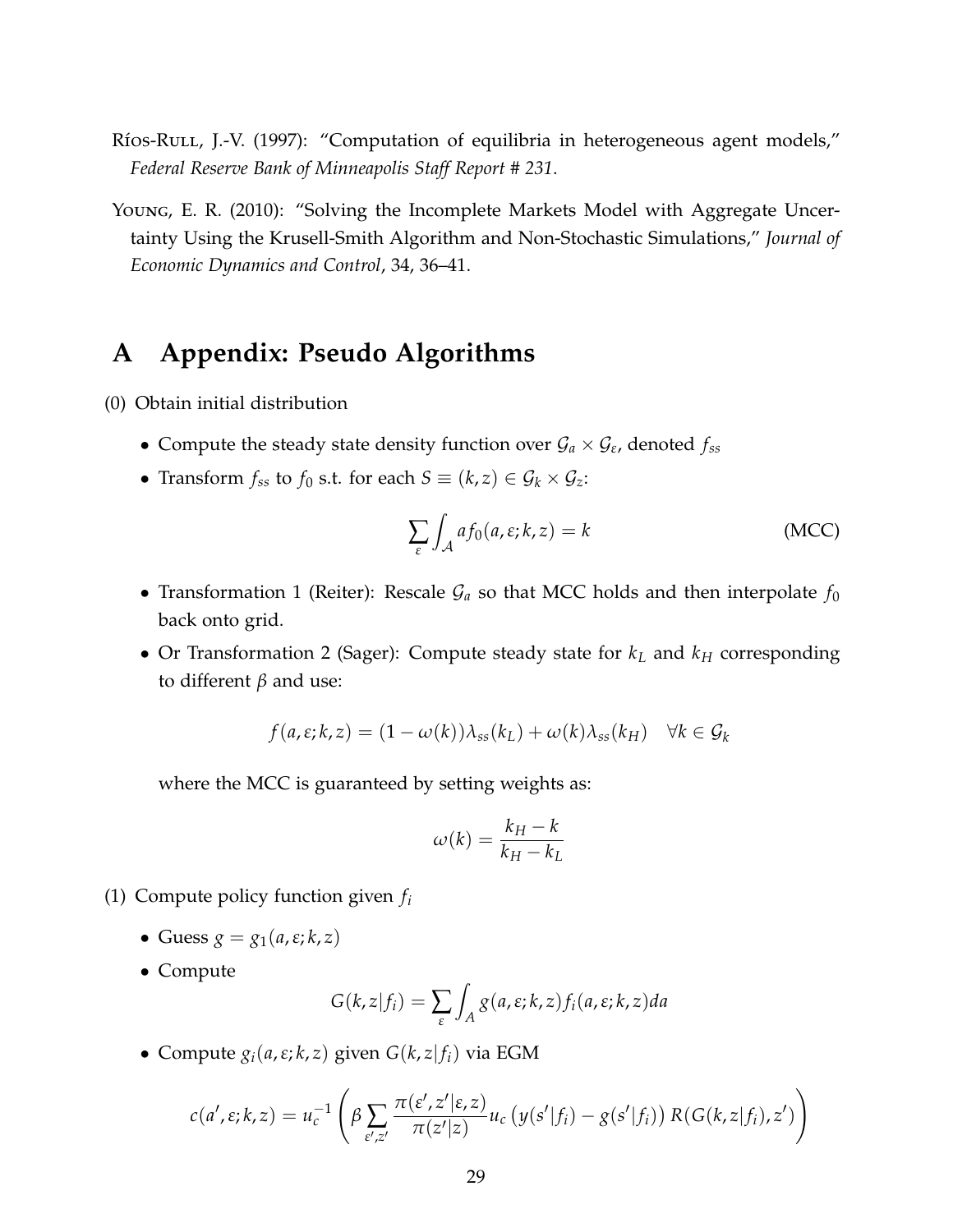$$
\hat{a}(a', \varepsilon; k, z) = R(k, z)^{-1} (c(a', \varepsilon; k, z) + a' - w(k, z)\varepsilon)
$$
  

$$
g(a', \varepsilon; k, z) = \Phi (\hat{a}(a', \varepsilon; k, z), a'|a' \in \mathcal{G}_a)
$$

- If  $g_{i+1} = g_i$ , stop.
- (2) Iterate once on distribution  $f_i \rightarrow f_{i+1}$ 
	- Compute

$$
\hat{f}_i(a',\varepsilon;k',z) = \int_{\mathcal{K}} \int_{\mathcal{A}} 1[g_{i+1}(a,\varepsilon;k,z|f_i) = a', G(k,z|f_i) = k'] f_i(a,\varepsilon;k,z) da dk
$$

such that

$$
G(k, z|f_i) = \sum_{\varepsilon} \int_{\mathcal{A}} g_{i+1}(a, \varepsilon; k, z) f_i(a, \varepsilon; k, z) da
$$

• Update

$$
f_{i+1}(a,\varepsilon;k,z)=(1-\delta)f_i(a,\varepsilon;k,z)+\delta \hat{f}_i(a,\varepsilon;k,z)
$$

• Return to (1)

### **A.1 Pure Exchange Economy**

Here I outline the pseudo-algorithm for computing equilibria of the pure exchange economy studied in [Den Haan](#page-28-10) [\(1997\)](#page-28-10), as was featured in the main text.

- (0) Obtain initial distribution
	- Compute *fss*
	- Transform  $f_{ss}$  to  $f_0$  s.t. for each  $z \in \mathcal{G}_z$ :

$$
\sum_{\varepsilon} \int_{\mathcal{B}} b f_0(b, \varepsilon; z) = 0 \tag{MCC}
$$

- Transformation 1 (Reiter): Rescale  $G_b$  so that MCC holds and then interpolate  $f_0$ back onto grid.
- Or Transformation 2 (Sager): Compute steady state for *z<sup>L</sup>* and *z<sup>H</sup>* to initialize  $f_0(b,\varepsilon;z)$ .

$$
- \operatorname{Set} g_0(b,\varepsilon;q,z) = g_{ss}(b,\varepsilon;Q_{ss}(z),z) \cdot \left(1 - \frac{q}{Q_{ss}(z)}\right)^{\kappa}, \kappa > 0
$$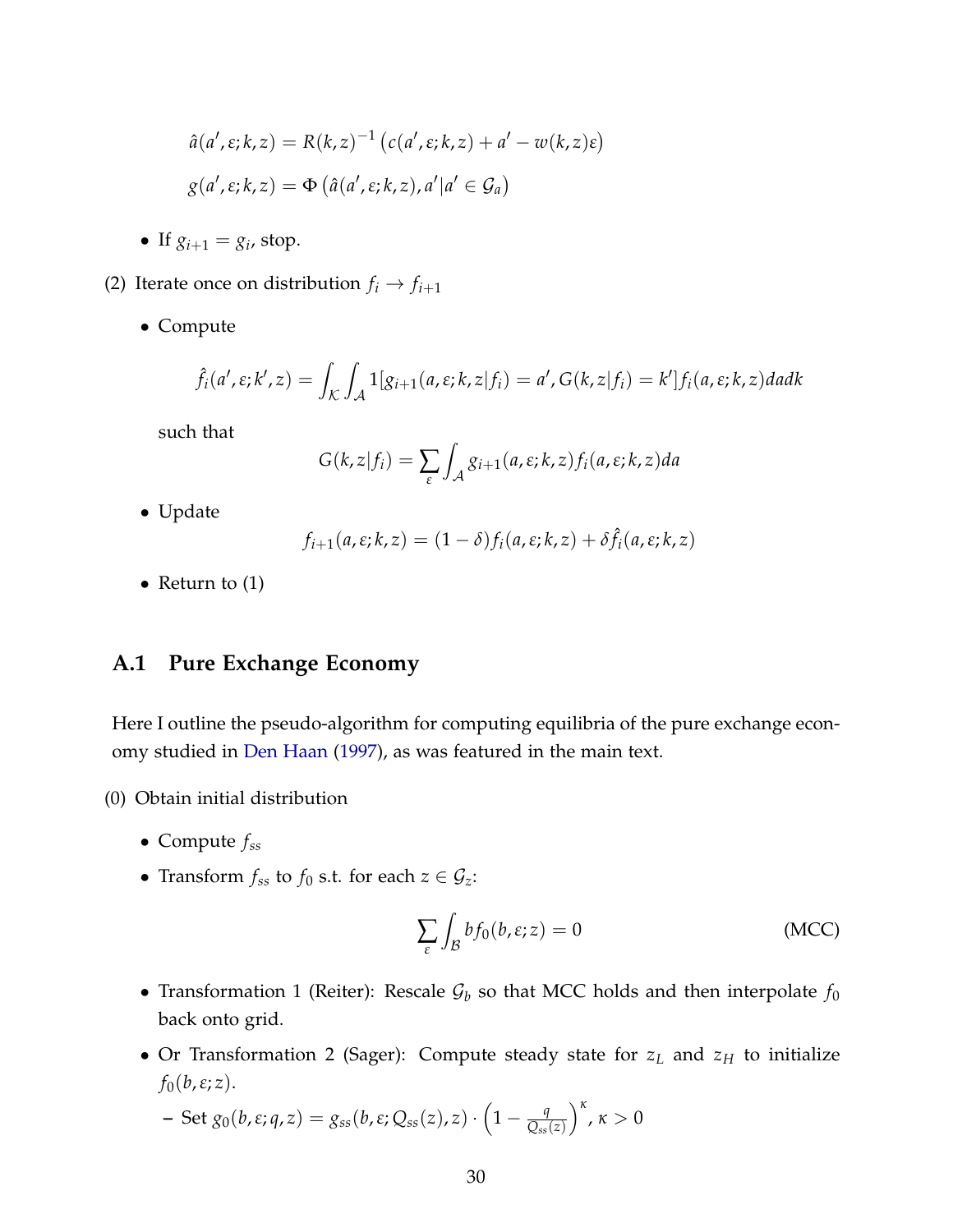- (1) Compute policy function given  $f_i(b,\varepsilon;z)$  and initial guess  $g_i(b,\varepsilon;q,z)$ 
	- Compute  $Q_i(z) = \begin{cases}$ *q* s.t.  $\sum_{\varepsilon}$  $\int_{\mathcal{B}} g_i(b,\varepsilon;q,z) f_i(b,\varepsilon;z) db = 0$  $\mathcal{L}$

• Compute  $g_{i+1}(b, \varepsilon; q, z)$  given  $Q_i(z)$  and  $s' = (b', \varepsilon'; Q(z'), z')$  via EGM

$$
c_i(b', \varepsilon; q, z) = u_c^{-1} \left( q^{-1} \beta \sum_{\varepsilon', z'} \frac{\pi(\varepsilon', z' | \varepsilon, z)}{\pi(z' | z)} u_c (y(s') - Q_i(z') g_i(s')) \right)
$$
  

$$
\hat{b}_i(b', \varepsilon; q, z) = c_i(b', \varepsilon; q, z) + qb' - z\varepsilon
$$
  

$$
g_{i+1}(b', \varepsilon; q, z) = \Phi \left( \hat{b}_i(b', \varepsilon; q, z), b' | b' \in \mathcal{G}_b \right)
$$

- If  $g_{i+1} = g_i$ , stop.
- (2) Iterate once on distribution  $f_i \rightarrow f_{i+1}$ 
	- Compute

$$
\hat{f}_i(b',\varepsilon;z) = \int_{Q} \int_{B} 1[g_{i+1}(b,\varepsilon;q,z|f_i) = b', G_i(q,z) = 0] f_i(b,\varepsilon;z) dbdq
$$

such that

$$
G_i(q,z) = \sum_{\varepsilon} \int_{\mathcal{B}} g_{i+1}(b,\varepsilon;q,z) f_i(b,\varepsilon;z) db
$$

• Update

$$
f_{i+1}(b,\varepsilon;z) = (1-\delta)f_i(b,\varepsilon;z) + \delta \hat{f}_i(b,\varepsilon;z)
$$

• Return to  $(1)$ 

### **A.2 Production Economy with Two Moments in State Space**

Consider the production economy in section [2.2.](#page-5-0) Let *ν* be the variance of the wealth distribution and expand the aggregate state space to include both the first and second moments of the distribution: *S*  $\equiv$  (*k*, *v*, *z*).

Let  $s = (a, \varepsilon; k, \nu, z)$ . Compute four steady states corresponding to  $\{k_i, \nu_i\}_{i \in \{L, H\}}$ . Transform into initial guess  $f_0(a, \varepsilon; k, \nu, z)$  using bilinear interpolation on distributions.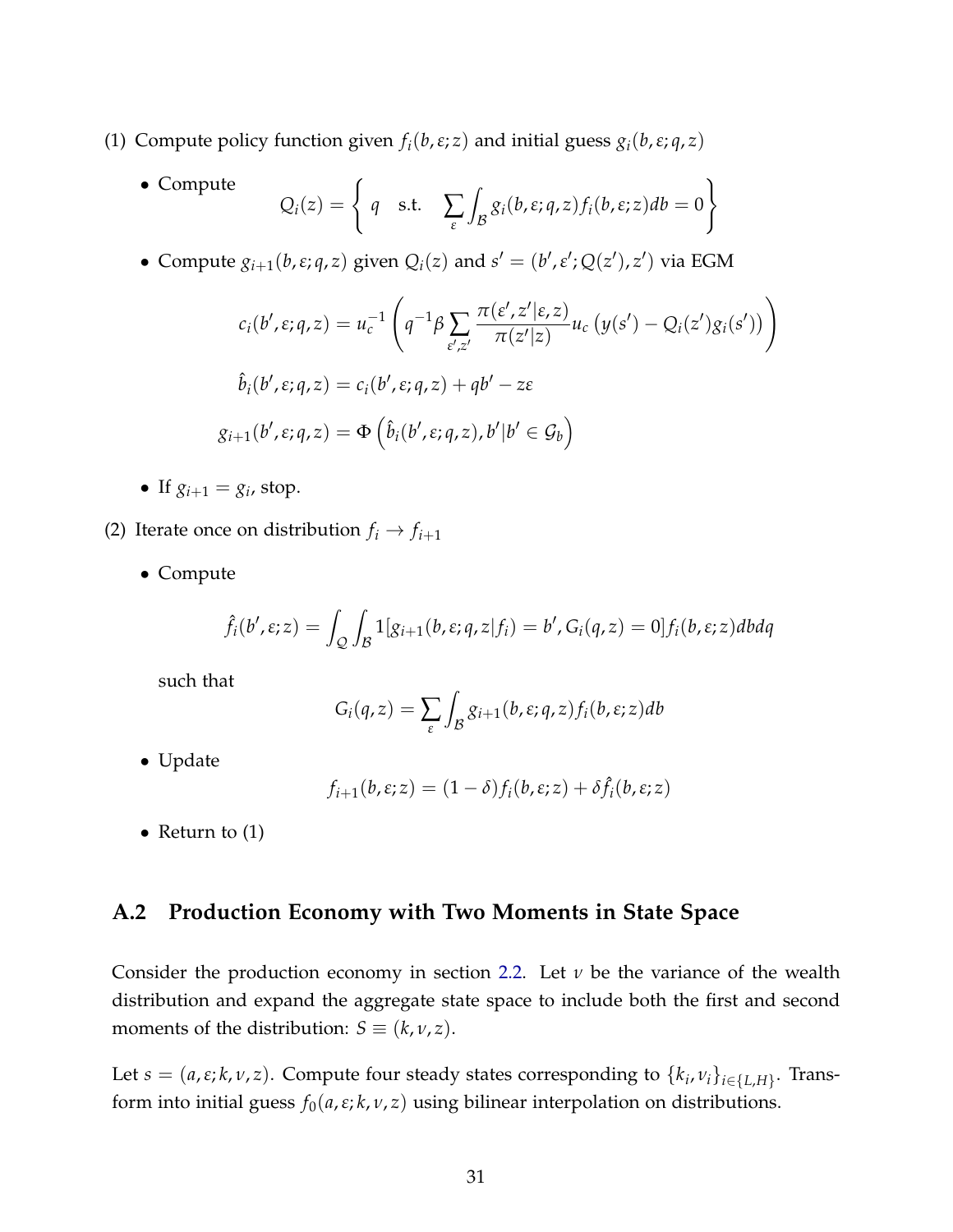Forecasts:

$$
G_i^k(k, \nu, z) = \sum_{\varepsilon} \int_{\mathcal{A}} g_i(a, \varepsilon; k, \nu, z) f_i(a, \varepsilon; k, \nu, z) da
$$
  

$$
G_i^{\nu}(k, \nu, z) = \sum_{\varepsilon} \int_{\mathcal{A}} g_i(a, \varepsilon; k, \nu, z)^2 f_i(a, \varepsilon; k, \nu, z) da
$$

Otherwise, inner loop stays the same:  $g_i \mapsto g_{i+1}$ 

Outer loop becomes:  $f_i \mapsto f_{i+1}$ 

$$
\hat{f}_i(a,\varepsilon;k,\nu,z) = \int_{\mathcal{K}\times\mathcal{V}\times\mathcal{A}} \Gamma_i(\hat{a},\hat{k},\hat{\nu}|a,k,\nu) f_i(\hat{a},\varepsilon;\hat{k},\hat{\nu},z) d\hat{a}d\hat{\nu}d\hat{k}
$$
  

$$
\Gamma_i(\hat{a},\hat{k},\hat{\nu}|a,k,\nu) = \mathbb{1}\left[g_{i+1}(\hat{a},\varepsilon;\hat{k},\hat{\nu},z) = a, \hat{G}_i^k(\hat{k},\hat{\nu},z) = k, \hat{G}_i^v(\hat{k},\hat{\nu},z) = \nu\right]
$$
  

$$
\hat{G}_i^k(k,\nu,z) = \sum_{\varepsilon} \int_{\mathcal{A}} g_{i+1}(a,\varepsilon;k,\nu,z) f_i(a,\varepsilon;k,\nu,z) da
$$
  

$$
\hat{G}_i^v(k,\nu,z) = \sum_{\varepsilon} \int_{\mathcal{A}} g_{i+1}(a,\varepsilon;k,\nu,z)^2 f_i(a,\varepsilon;k,\nu,z) da
$$
  

$$
f_{i+1}(s) = (1-\delta)f_i(s) + \delta \hat{f}_i(s)
$$

where the numerical implementation of Γ contains a two dimensional root finder over (*k*, *ν*):

$$
\Psi(\hat{k},\hat{\nu}|k,\nu,z) = \begin{bmatrix} \hat{G}_i^k(\hat{k},\hat{\nu},z) - k \\ \hat{G}_i^{\nu}(\hat{k},\hat{\nu},z) - \nu \end{bmatrix} = \begin{bmatrix} 0 \\ 0 \end{bmatrix}
$$

This is the most computationally expensive step of the algorithm.

Instead of a root finder, split into two interpolation routines:

$$
\hat{K}(\hat{v}) \equiv G^{k-1}(k; \hat{v})
$$

$$
H(\hat{v}) \equiv G^v(\hat{K}(\hat{v}), \hat{v})
$$

$$
\hat{v}^* = H^{-1}(v)
$$

$$
\hat{k}^* = \hat{K}(\hat{v}^*)
$$

Relative to KS98 with two moments, I avoid the simulation step. However, I must solve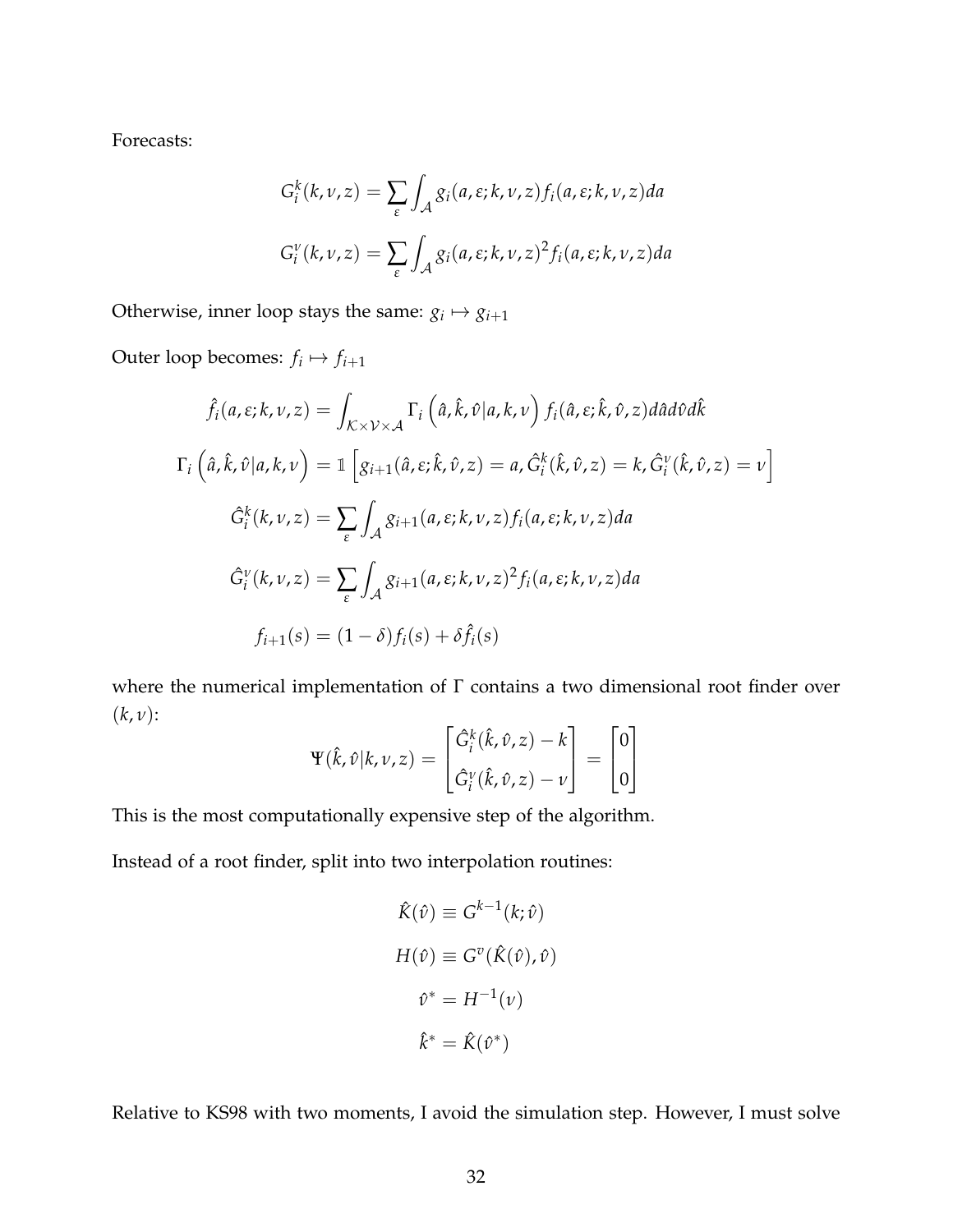a two-dimensional fixed point  $\Psi(\hat k,\hat v)=0$  for each element of the aggregate state space  $S = (k, v, z)$  at each iteration. As the number of included moments increases, it is possible that simulation will be a faster method. This is because simulation automatically generates a time series  $\{k_t,\nu_t\}_{t=0}^T$  and  $N$ -linear regressions will be faster to compute than an *N*-dimensional fixed point for *N* sufficiently large.

$$
k_{t+1} = \beta_k + \beta_{kk}k_t + \beta_{kv}\nu_t + \epsilon_k
$$
  

$$
\nu_{t+1} = \beta_{\nu} + \beta_{\nu k}k_t + \beta_{\nu\nu}\nu_t + \epsilon_{\nu}
$$

### **A.3 Economy with Equity and Bonds**

Following [Krusell and Smith](#page-28-11) [\(1997\)](#page-28-11), consider an economy in which agents have access to two types of assets: one-period equity and one-period debt.

Let  $s = (a, b, \varepsilon; k, q, z)$ . Compute four steady states and transform into initial guess *f*0(*a*, *b*,*ε*; *k*, *z*) (elaborate).

Forecasts:

$$
G_i^k(k, q, z) = \sum_{\varepsilon} \int_{A \times B} g_i^a(a, b, \varepsilon; k, q, z) f_i(a, b, \varepsilon; k, z) da db
$$
  

$$
G_i^q(k, q, z) = \sum_{\varepsilon} \int_{A \times B} g_i^b(a, b, \varepsilon; k, q, z) f_i(a, b, \varepsilon; k, z) da db
$$
  

$$
Q_i(k, z) = \{q \text{ s.t. } G_i^q(k, q, z) = 0\}
$$

Otherwise, inner loop stays the same:  $g_i \mapsto g_{i+1}$ 

• Define:  
\n
$$
s' = (g_i^a(s), g_i^b(s), \varepsilon'; G_i^k(k, q, z), Q_i(k, z), z')
$$
\n
$$
c_i'(s') = y(s') - g_i^a(s') - Q_i(z')g_{i+1}^b(s')
$$
\n
$$
y(s) = w(S)\varepsilon + R(S)a + b
$$

• Compute policy functions with EEb, EEa, BC (respectively):

$$
c_{i+1}(a,b,\varepsilon;k,q,z) = u_c^{-1}\left(\beta \sum_{\varepsilon',z'} \frac{\pi(\varepsilon',z'|\varepsilon,z)}{\pi(z'|z)} u_c\left(c_i'(s')\right) R(S')\right)
$$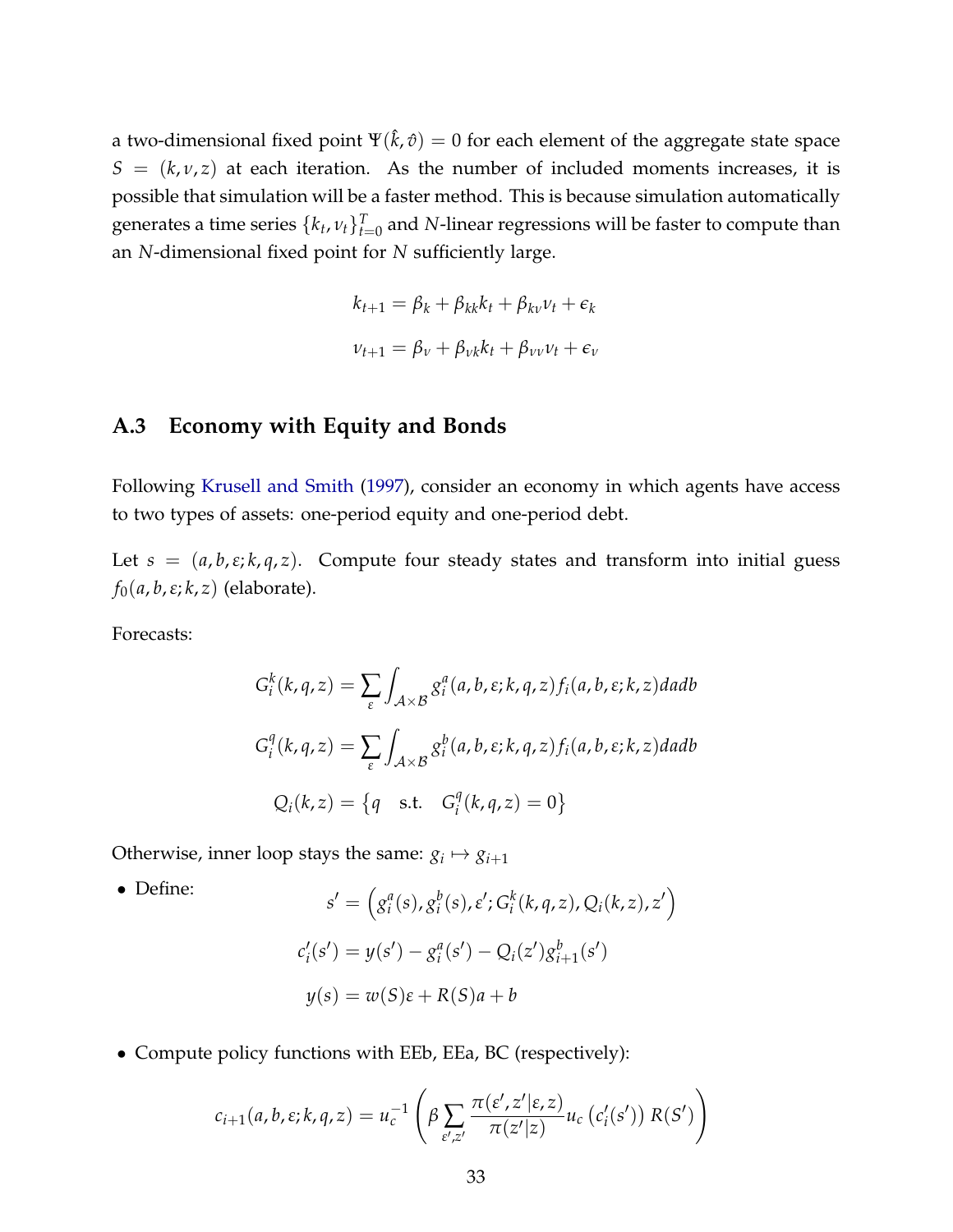$$
g_{i+1}^a(a,b,\varepsilon;k,q,z) = u_c^{-1} \left( q^{-1} \beta \sum_{\varepsilon',z'} \frac{\pi(\varepsilon',z'|\varepsilon,z)}{\pi(z'|z)} u_c \left( c_i'(s') \right) \right) \cdot \frac{g_i^a(s)}{c_{i+1}(s)}
$$

$$
g_{i+1}^b(a,b,\varepsilon;k,q,z) = q^{-1} \left( y(s) - c_{i+1}(s) - g_i^a(s) \right)
$$

Outer loop becomes:  $f_i \mapsto f_{i+1}$ 

• Update the distribution:

$$
\hat{f}_i(a, b, \varepsilon; k, z) = \int_{K \times Q \times A \times B} \Gamma_i \left(\hat{a}, \hat{b}, \hat{k}, \hat{q} | a, b, k\right) f_i(\hat{a}, \hat{b}, \varepsilon; \hat{k}, z) d\hat{a} d\hat{b} d\hat{k} d\hat{q}
$$

$$
\Gamma_i \left(\hat{a}, \hat{b}, \hat{k}, \hat{q} | a, b, k\right) = \mathbb{1} \left[\Psi_i^s(\hat{a}, \hat{b}, \varepsilon; \hat{k}, \hat{v}, z | a, b) = 0, \Psi_i^S(\hat{k}, \hat{q}, z | k, 0) = 0\right]
$$

$$
f_{i+1}(s) = (1 - \delta) f_i(s) + \delta \hat{f}_i(s)
$$

• The numerical implementation of Γ contains a two two-dimensional root finders. The first gives the aggregate state today that delivers the aggregate state tomorrow:

$$
\Psi_i^S(\hat{k}, \hat{q}, z | k, 0) \equiv \begin{bmatrix} \hat{G}_i^k(\hat{k}, \hat{q}, z) - k \\ \hat{G}_i^q(\hat{k}, \hat{q}, z) - 0 \end{bmatrix}
$$

Given the aggregate state, the second fixed point gives the individual state today that delivers the individual state tomorrow:

$$
\Psi_i^s(\hat{a}, \hat{b}, \varepsilon; \hat{k}, \hat{q}, z | a, b) \equiv \begin{bmatrix} g_i^a(\hat{a}, \hat{b}, \varepsilon; \hat{k}, \hat{q}, z) - a \\ g_i^b(\hat{a}, \hat{b}, \varepsilon; \hat{k}, \hat{q}, z) - b \end{bmatrix}
$$

where

$$
\hat{G}_i^k(k, q, z) = \sum_{\varepsilon} \int_{\mathcal{A} \times \mathcal{B}} g_{i+1}^a(a, b, \varepsilon; k, q, z) f_i(a, b, \varepsilon; k, z) da db
$$
  

$$
\hat{G}_i^q(k, q, z) = \sum_{\varepsilon} \int_{\mathcal{A} \times \mathcal{B}} g_{i+1}^b(a, b, \varepsilon; k, q, z) f_i(a, b, \varepsilon; k, z) da db
$$

This is the most computationally expensive step of the algorithm.

Alternatively to a two-dimensional root finder for the aggregate fixed point:

$$
\hat{K}(\hat{q}) \equiv G^{k-1}(k; \hat{q}, z)
$$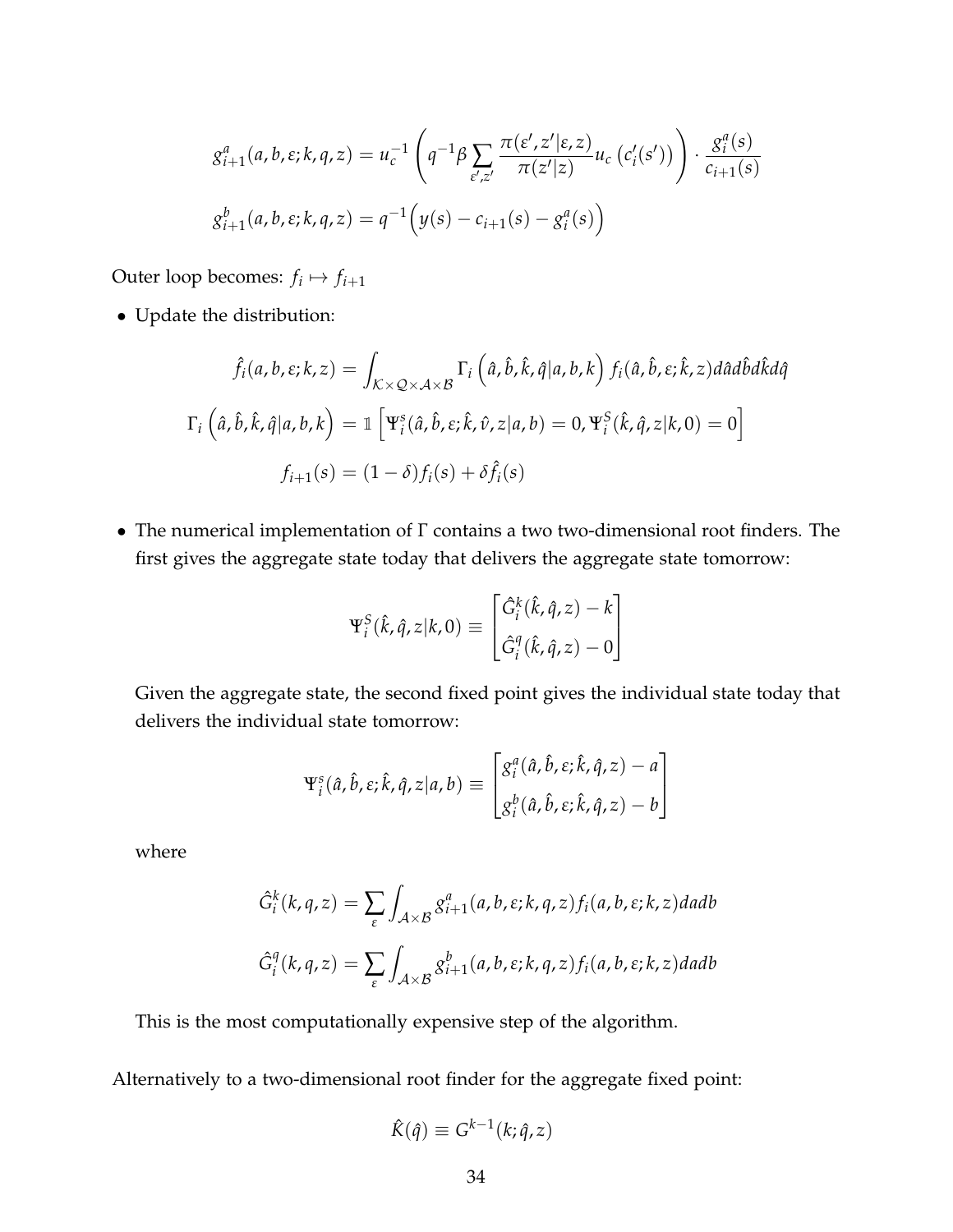$$
H(\hat{q}) \equiv G^{q}(\hat{K}(\hat{q}), \hat{q}, z)
$$

$$
\hat{q}^{*} = H^{-1}(0)
$$

$$
\hat{k}^{*} = \hat{K}(\hat{q}^{*})
$$

### **A.4 Heterogeneous Firm Economy**

Following [Khan and Thomas](#page-28-12) [\(2008\)](#page-28-12), consider an economy with heterogeneous firms that are subject to frictions that distort investment decisions.

Let  $s = (a, \varepsilon; k, p, z)$ . Compute steady states and transform into initial guess  $f_0(a, \varepsilon; k, z)$ . Forecasts:

$$
G_i^k(k, p, z) = \sum_{\varepsilon} \int_{\mathcal{A}} g_i(a, \varepsilon; k, p, z) f_i(a, \varepsilon; k, z) da
$$
  
\n
$$
G_i^{rc}(k, p, z) = \sum_{\varepsilon} \int_{\mathcal{A}} \left[ y(a, \varepsilon; k, p, z) + (1 - \delta)k - c_i(a, \varepsilon; k, p, z) \right] f_i(a, \varepsilon; k, z) da
$$
  
\n
$$
P_i(k, z) = \left\{ p \quad \text{s.t.} \quad G_i^k(k, p, z) = G_i^{rc}(k, p, z) \right\}
$$

Otherwise, inner loop stays the same:  $g_i \mapsto g_{i+1}$ 

• Compute policy functions of Bellman equation:

$$
\pi(s) = \max_{n} \{ z \varepsilon F(k, n) - w(k, z) n + (1 - \delta) k \}
$$
  
\n
$$
V(s) = p \pi(s) - p w(k, z) \cdot \int_{0}^{\overline{\zeta}} \xi G(d\xi) + G(\overline{\zeta}) W(\varepsilon, k, p, z) + (1 - G(\overline{\zeta})) W^{c}(\varepsilon, k, p, z)
$$
  
\n
$$
W(s) = \max_{a'} - \gamma p a' + \beta \sum_{\varepsilon', z'} \pi(\varepsilon', z') \varepsilon, z) V(a', \varepsilon'; G_{i}^{k}(k, p, z), P_{i}(G_{i}(k, p, z), z'), z')
$$
  
\n
$$
W^{c}(s) = \max_{a' \in [\underline{\kappa} a, \overline{\kappa} a]} - \gamma p a' + \beta \sum_{\varepsilon', z'} \pi(\varepsilon', z') \varepsilon, Z) V(a', \varepsilon'; G_{i}^{k}(k, p, z), P_{i}(G_{i}(k, p, z), z'), z')
$$

Outer loop becomes:  $f_i \mapsto f_{i+1}$ 

• Update the distribution:

$$
\hat{f}_i(a,\varepsilon;k,z) = \int_{K \times \mathcal{P} \times \mathcal{A}} \Gamma_i\left(\hat{a},\hat{k},\hat{p}|a,k\right) f_i(\hat{a},\varepsilon;\hat{k},z) d\hat{a} d\hat{k} d\hat{p}
$$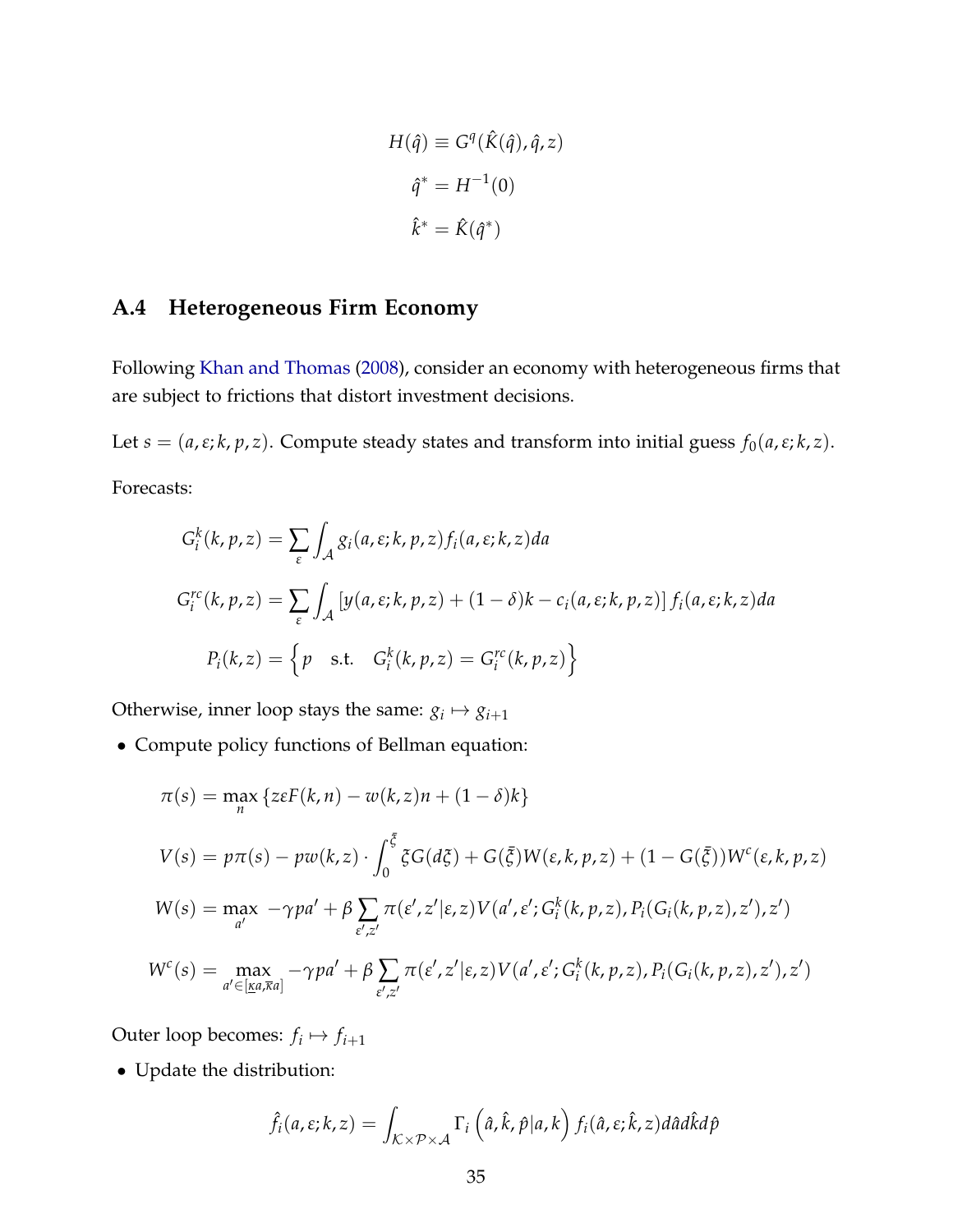$$
\Gamma_i\left(\hat{a}, \hat{k}, \hat{q} | a, k\right) = \mathbb{1}\left[\Psi_i^s(\hat{a}, \varepsilon; \hat{k}, \hat{p}, z | a) = 0, \Psi_i^S(\hat{k}, \hat{p}, z | k, 0) = 0\right]
$$

$$
f_{i+1}(s) = (1 - \delta)f_i(s) + \delta\hat{f}_i(s)
$$

• The numerical implementation of Γ contains root finders. The first gives the aggregate state today that delivers the aggregate state tomorrow:

$$
\Psi_i^S(\hat{k}, \hat{p}, z | k, 0) \equiv \begin{bmatrix} \hat{G}_i^k(\hat{k}, \hat{p}, z) - k \\ \hat{G}_i^{rc}(\hat{k}, \hat{p}, z) - \hat{G}_i^k(\hat{k}, \hat{p}, z) \end{bmatrix}
$$

Given the aggregate state, the second fixed point gives the individual state today that delivers the individual state tomorrow:

$$
\Psi_i^s(\hat{a}, \varepsilon; \hat{k}, \hat{p}, z | a) \equiv g_i(\hat{a}, \varepsilon; \hat{k}, \hat{q}, z) - a
$$

where

$$
\begin{aligned} \hat{G}_i^k(k, p, z) &= \sum_{\varepsilon} \int_{\mathcal{A}} g_{i+1}(a, \varepsilon; k, p, z) f_i(a, \varepsilon; k, z) da \\ \hat{G}_i^{rc}(k, p, z) &= \sum_{\varepsilon} \int_{\mathcal{A}} \left[ y(a, \varepsilon; k, p, z) + (1 - \delta)k - c_{i+1}(a, \varepsilon; k, p, z) \right] f_i(a, \varepsilon; k, z) da \end{aligned}
$$

This is the most computationally expensive step of the algorithm.

### **A.5 Indivisible Labor and Incomplete Markets**

Following [Chang and Kim](#page-27-6) [\(2007\)](#page-27-6), consider a production economy similar to [Krusell and](#page-28-0) [Smith](#page-28-0) [\(1998\)](#page-28-0) in which agents receive idiosyncratic income shocks and choose whether or not to be employed each period.

Let  $s = (a, \varepsilon; k, z)$  be the state vector. If an agent is employed they work a fixed number of hours, denoted *h*, and otherwise an agent works zero hours but receives an unemployment benefit. Let the value of being employed be denoted by  $v^e(a,\varepsilon;k,z)$  and the value of being unemployed be denoted by *v u* (*a*,*ε*; *k*, *z*). The agent's labor decision is denoted  $h(a, \varepsilon; k, z) \in \{0, h\}$  and is chosen according to:

$$
v(a,\varepsilon;k,z)=\max_{h\in\{0,\bar{h}\}}\left\{\left(1-h/\bar{h}\right)v^u(a,\varepsilon;k,z)+\left(h/\bar{h}\right)v^e(a,\varepsilon;k,z)\right\}
$$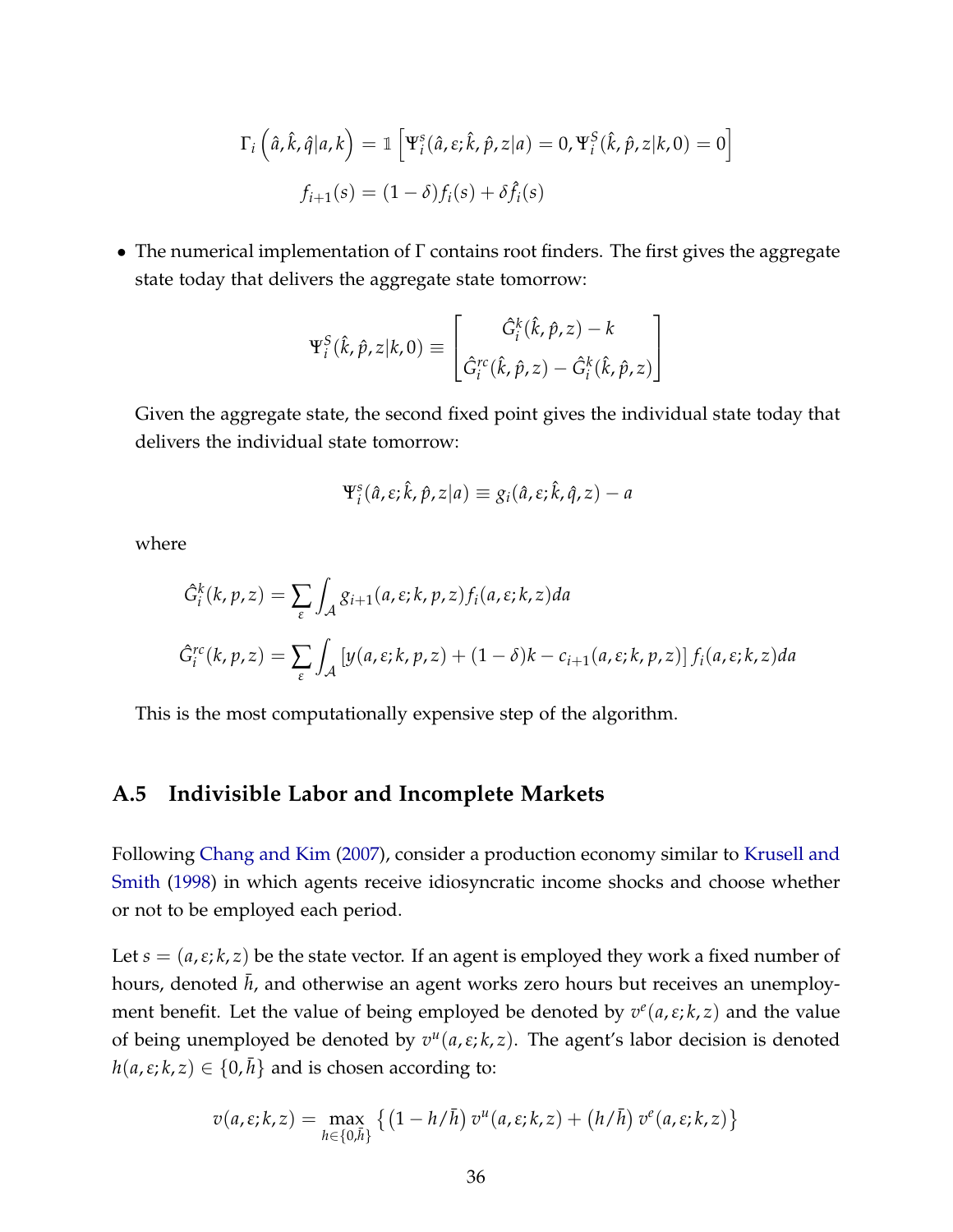Guess  $\{v_0^u\}$  $\frac{u}{0}(s)$ ,  $v_0^e$  $\binom{e}{0}(s)$ ,  $g_0(s)$ ,  $f_0(s)$ }. Compute steady states and transform into initial guess *f*<sub>0</sub>( $a, \varepsilon$ ; $k, z$ ). Use guesses on  $(v^u, v^e)$  to compute  $v(s)$  and  $h(s)$ .

Forecast capital and compute future prices:

$$
G_i(k, z) = \sum_{\varepsilon} \int_{\mathcal{A}} g_i(a, \varepsilon; k, z) f_i(a, \varepsilon; k, z) da
$$

$$
l_i(k, z) = \sum_{\varepsilon} \int_{\mathcal{A}} \varepsilon h_i(a, \varepsilon; k, z) f_i(a, \varepsilon; k, z) da
$$

$$
r'_i(k, z, z') = \alpha z' G_i(k, z)^{\alpha - 1} l_i(G_i(k, z), z')^{1 - \alpha} - \delta
$$

$$
w'_i(k, z, z') = (1 - \alpha) z' G_i(k, z)^{\alpha} l_i(G_i(k, z), z')^{-\alpha}
$$

Inner loop:  $g_i \mapsto g_{i+1}, v_i \mapsto v_{i+1}$ 

• Compute policy and value functions for each type, where  $(\hat{g}_i, \hat{c}_i)$  are recovered from the budget constraint and Euler equation:

$$
\hat{v}_i(s) = \max_{h \in \{0,\bar{h}\}} \left\{ \left(1 - h/\bar{h}\right) v_i^u(s) + \left(h/\bar{h}\right) v_i^e(s) \right\}
$$
  

$$
\hat{v}_i^u(s) = u(\hat{c}_i(a,\varepsilon;k,z),0) + \beta \hat{v}_i(a,\varepsilon;k,z)
$$
  

$$
\hat{v}_i^e(s) = u(\hat{c}_i(a,\varepsilon;k,z),\bar{h}) + \beta \hat{v}_i(a,\varepsilon;k,z)
$$

- Dampen  $(v^u, v^e, g)$
- Recover employment decision and savings decision:

$$
h_{i+1}(s) = \arg \max_{h \in \{0,\bar{h}\}} \left\{ \left(1 - h/\bar{h}\right) v_{i+1}^u(s) + \left(h/\bar{h}\right) v_{i+1}^e(s) \right\}
$$

$$
\hat{g}_i(s) = \left(1 - h_{i+1}(s)/\bar{h}\right) \hat{g}_i^u(s) + \left(h_{i+1}(s)/\bar{h}\right) \hat{g}_i^e(s)
$$

Outer loop becomes:  $f_i \mapsto f_{i+1}, l_i \mapsto l_{i+1}$ 

• Update the distribution:

$$
\hat{f}_i(a,\varepsilon;k,z) = \int_{\mathcal{K}\times\mathcal{A}} \Gamma_i\left(\hat{a},\hat{k}|a,k\right) f_i(\hat{a},\varepsilon;\hat{k},z) d\hat{a} d\hat{k}
$$

$$
\Gamma_i\left(\hat{a},\hat{k}|a,k\right) = \mathbb{1}\left[g_i(\hat{a},\varepsilon;\hat{k},z) = a, G_i(\hat{k},z) = k\right]
$$